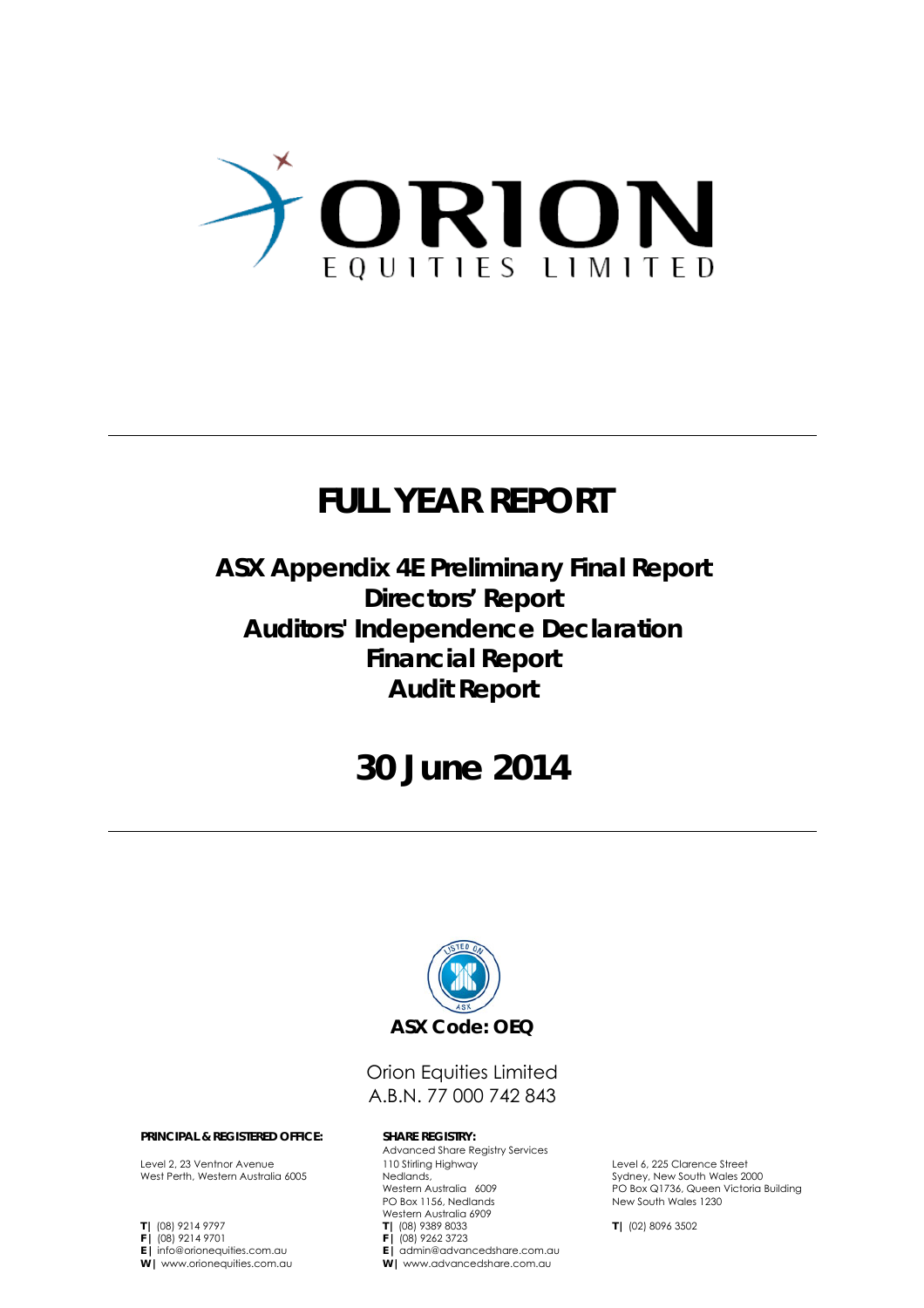| ASX Appendix 4E<br><b>Preliminary Final Report</b><br>Results for Announcement<br>to the Market | $\overline{2}$ | <b>BOARD</b><br>Faroog Khan<br>Victor Ho<br>Yaqoob Khan                                          | Executive Chairman<br><b>Executive Director</b><br>Non-Executive Director                 |
|-------------------------------------------------------------------------------------------------|----------------|--------------------------------------------------------------------------------------------------|-------------------------------------------------------------------------------------------|
| Directors' Report                                                                               | 4              |                                                                                                  |                                                                                           |
| Remuneration Report                                                                             | 13             | <b>COMPANY SECRETARY</b><br>Victor Ho                                                            |                                                                                           |
| Auditor's Independence Declaration                                                              | 18             | <b>PRINCIPAL &amp; REGISTERED OFFICE</b>                                                         |                                                                                           |
| Consolidated Statement of<br>Profit or Loss and<br>Comprehensive Income                         | 19             | Level 2, 23 Ventnor Avenue<br>West Perth, Western Australia 6005                                 |                                                                                           |
| Consolidated Statement of<br><b>Financial Position</b>                                          | 20             | Telephone:<br>Facsimile:<br>Email:<br>Website:                                                   | (08) 9214 9797<br>(08) 9214 9701<br>info@orionequities.com.au<br>www.orionequities.com.au |
| Consolidated Statement of<br>Changes in Equity                                                  | 21             |                                                                                                  |                                                                                           |
| <b>Consolidated Statement of Cash Flows</b>                                                     | 22             | <b>STOCK EXCHANGE</b><br>Australian Securities Exchange<br>Perth, Western Australia              |                                                                                           |
| Notes to Consolidated Financial<br><b>Statements</b>                                            | 23             | <b>ASX CODE</b><br><b>OEQ</b>                                                                    |                                                                                           |
| Directors' Declaration                                                                          | 50             |                                                                                                  |                                                                                           |
| Independent Audit Report                                                                        | 51             | <b>SHARE REGISTRY</b><br>Advanced Share Registry Services                                        |                                                                                           |
| Securities Information                                                                          | 53             | 110 Stirling Highway<br>Nedlands, Western Australia 6009<br>Telephone:<br>Facsimile:             | (08) 9389 8033<br>(08) 9262 3723                                                          |
| www.orionequities.com.au                                                                        |                | Level 6, 225 Clarence Street                                                                     |                                                                                           |
| Visit our website for:                                                                          |                | Sydney, New South Wales 2000                                                                     |                                                                                           |
| <b>Latest News</b><br><b>Market Announcements</b>                                               |                | Telephone:                                                                                       | (02) 8096 3502                                                                            |
| <b>Financial Reports</b><br>٠                                                                   |                | Email:                                                                                           | admin@advancedshare.com.au<br>Investor Web: www.advancedshare.com.au                      |
| Register your email with us to<br>receive latest Company                                        |                |                                                                                                  |                                                                                           |
| announcements and releases                                                                      |                | <b>AUDITOR</b><br>BDO Audit (WA) Pty Ltd<br>38 Station Street<br>Subiaco, Western Australia 6008 |                                                                                           |
| <b>EMAIL US NOW</b>                                                                             |                | Telephone:                                                                                       | (08) 6382 4600                                                                            |

**info@orionequities.com.au <br>
Website:** Website: www.bdo.com.au

## **CONTENTS CORPORATE DIRECTORY**

| ے       | טרחש<br>Farooq Khan<br>Executive Chairman<br>Victor Ho<br>Executive Director                                                                                        |  |
|---------|---------------------------------------------------------------------------------------------------------------------------------------------------------------------|--|
|         | Yaqoob Khan<br>Non-Executive Director                                                                                                                               |  |
| 4<br>13 | <b>COMPANY SECRETARY</b><br>Victor Ho                                                                                                                               |  |
|         |                                                                                                                                                                     |  |
| 18      | <b>PRINCIPAL &amp; REGISTERED OFFICE</b>                                                                                                                            |  |
| 19      | Level 2, 23 Ventnor Avenue<br>West Perth, Western Australia 6005                                                                                                    |  |
| 20      | Telephone:<br>(08) 9214 9797<br>Facsimile:<br>(08) 9214 9701<br>Email:<br>info@orionequities.com.au<br>Website:<br>www.orionequities.com.au                         |  |
| 21      |                                                                                                                                                                     |  |
| 22      | <b>STOCK EXCHANGE</b><br>Australian Securities Exchange<br>Perth, Western Australia                                                                                 |  |
| 23      | <b>ASX CODE</b>                                                                                                                                                     |  |
| 50      | <b>OEQ</b>                                                                                                                                                          |  |
| 51      | <b>SHARE REGISTRY</b>                                                                                                                                               |  |
| 53      | <b>Advanced Share Registry Services</b><br>110 Stirling Highway<br>Nedlands, Western Australia 6009<br>Telephone:<br>(08) 9389 8033<br>Facsimile:<br>(08) 9262 3723 |  |
|         | Level 6, 225 Clarence Street<br>Sydney, New South Wales 2000                                                                                                        |  |
|         | Telephone:<br>(02) 8096 3502                                                                                                                                        |  |
|         | Email:<br>admin@advancedshare.com.au<br>Investor Web: www.advancedshare.com.au                                                                                      |  |
|         | <b>AUDITOR</b><br>BDO Audit (WA) Pty Ltd<br>38 Station Street<br>Subiaco, Western Australia 6008<br>Telephone:<br>(08) 6382 4600                                    |  |

Facsimile: (08) 6382 4601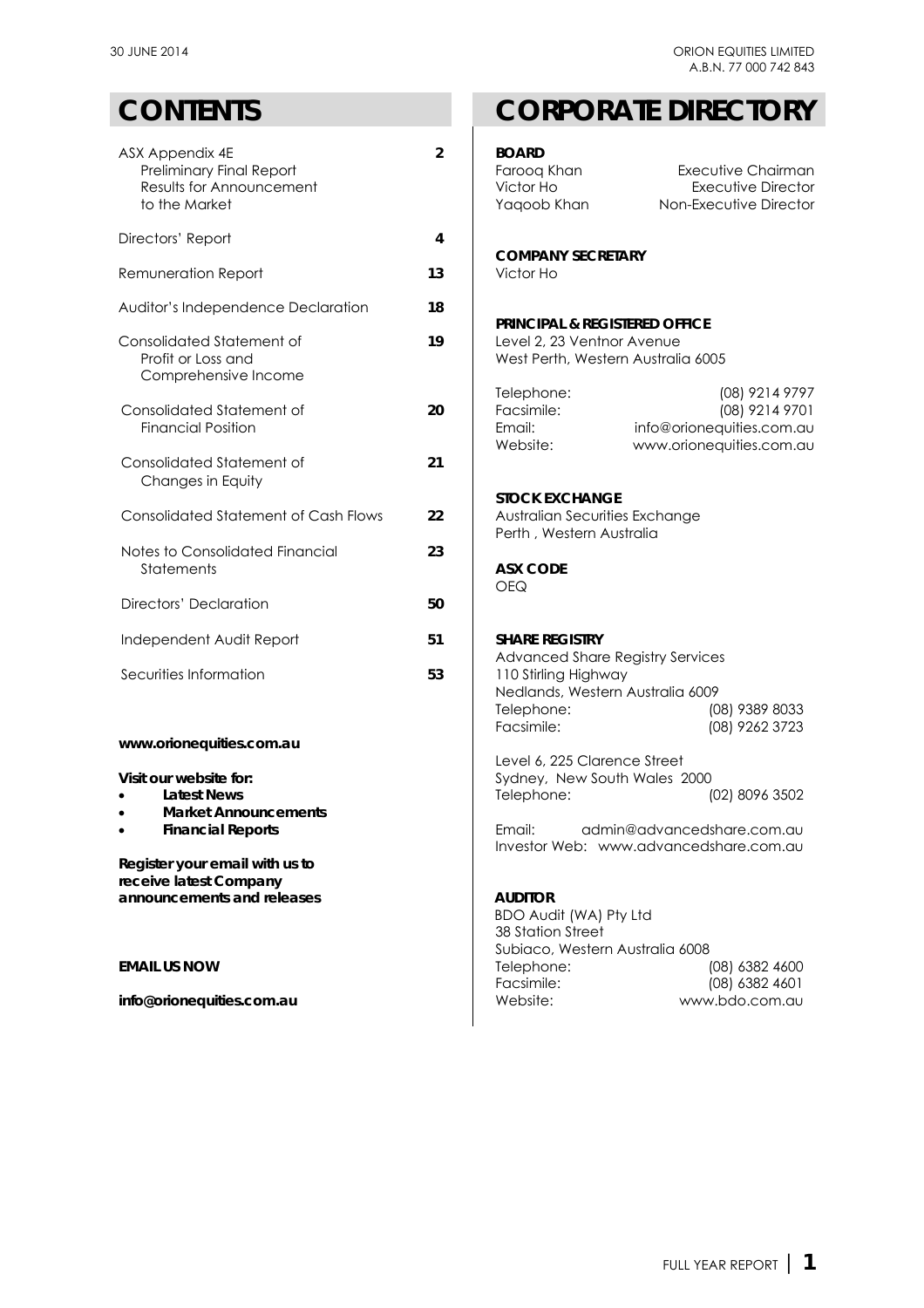## **Results for Announcement to the Market**

| Current Reporting Period: | Financial year ended 30 June 2014                                |
|---------------------------|------------------------------------------------------------------|
|                           | Previous Corresponding Period: Financial year ended 30 June 2013 |
| <b>Balance Date:</b>      | 30 June 2014                                                     |
| Company:                  | Orion Equities Limited (OEQ)                                     |
| Consolidated Entity:      | Orion and controlled entities (Orion)                            |

## **OVERVIEW OF RESULTS FOR ANNOUNCEMENT TO THE MARKET**

| <b>Consolidated Entity</b>                  | 2014<br>\$  | 2013<br>\$    | %<br>Change | Up/<br>Down |
|---------------------------------------------|-------------|---------------|-------------|-------------|
| Total revenues                              | 397.138     | 385,032       | $3\%$       | Up          |
| Total expenses                              | (1,187,306) | (3,440,167)   | 65%         | Down        |
| Loss before tax                             | (790, 168)  | (3,055,135)   | 74%         | Down        |
| Income tax expense                          |             | (57,300       | 100%        | Down        |
| Loss attributable to members of the Company | (790,168)   | (3, 112, 435) | 75%         | Down        |
| Basic and diluted loss per share (cents)    | (4.67)      | (17.47)       | 73%         | Down        |
| Pre-tax NTA backing per share               | 0.502       | 0.517         | $3\%$       | Down        |
| Post-tax NTA backing per share              | 0.502       | 0.517         | $3\%$       | Down        |

## **BRIEF EXPLANATION OF RESULTS AND COMMENTARY ON RESULTS AND OTHER SIGNIFICANT INFORMATION**

Revenues were up 3% from the previous year.

Expenses were down 65% from the previous year.

Orion bought back 1,908,861 shares on-market $^{\perp 2}$  at a total cost of \$508,798 and at an average buyback cost (including brokerage) of \$0.266 per share during the financial year.

Please refer to the attached Directors' Report and Financial Report for further information on a review of Orion's operations and the financial position and performance of Orion and Company for the year ended 30 June 2014.

## **DIVIDENDS**

The Directors have not declared a dividend in respect of the financial year ended 30 June 2014.

 $\overline{a}$ 

<sup>1</sup> Refer to ASX <u>Appendix 3C - Announcement of Buy-Back dated 5 August 2013</u><br>2 Befects ASX Appendix 3C - Announcement of Buy Back dated 34 February 20

<sup>2</sup> Refer to ASX Appendix 3C – Announcement of Buy-Back dated 24 February 2014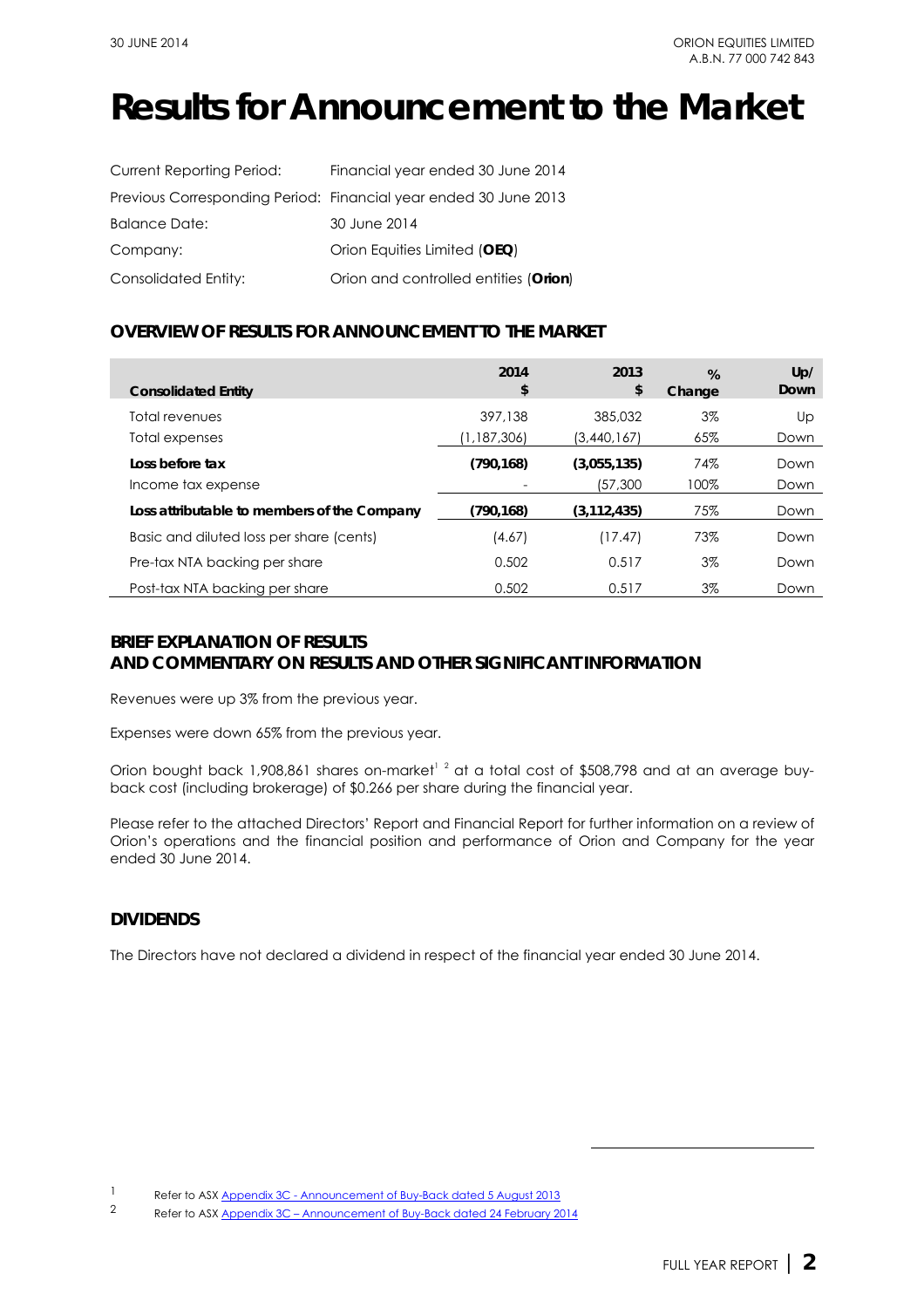## **Results for Announcement to the Market**

## **ASSOCIATE ENTITY**

The Company has accounted for the following share investment at the Balance Date as an investment in an Associate entity (on an equity accounting basis):

(1) 27.76% interest in ASX-listed Bentley Capital Limited (ACN 008 108 218) (**BEL**) (30 June 2013: 27.97%).

## **CONTROLLED ENTITIES**

The Company did not gain or lose control over entities during the Current Reporting Period.

## **ANNUAL GENERAL MEETING (AGM)**

Pursuant to the ASX Listing Rules, the Company gives notice that its 2014 AGM is expected to be held in mid-late November 2014.

For and on behalf of the Directors,

Date: 28 August 2014

**Victor Ho Executive Director and Company Secretary**

Telephone: (08) 9214 9797 cosec@orionequities.com.au Victor Ho Email: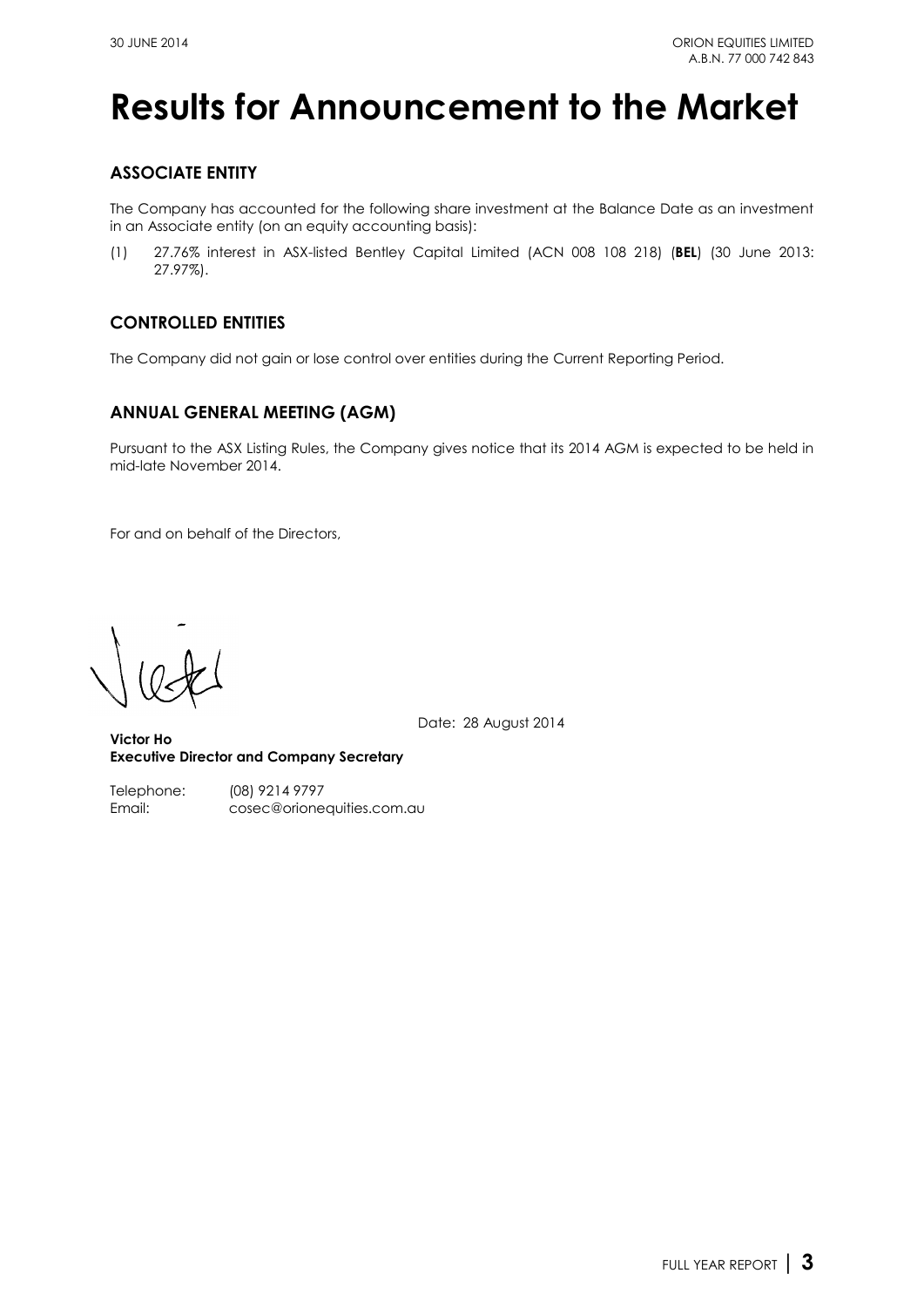The Directors present their report on Orion Equities Limited (**Company** or **OEQ**) and its controlled entities (the **Consolidated Entity** or **Orion**) for the year ended 30 June 2014 (**Balance Date**).

Orion Equities Limited is a public company limited by shares that was incorporated in New South Wales and has been listed on the Australian Securities Exchange (**ASX**) since November 1970 (ASX Code: OEQ).

## **PRINCIPAL ACTIVITIES**

The principal activities of Orion during the financial year were the management of its investments, including investments in listed and unlisted securities, real estate held for development and resale and an olive grove operation.

## **NET TANGIBLE ASSET BACKING (NTA)**

| <b>Consolidated Entity</b>                   | 2014<br>\$ | 2013<br>\$ |
|----------------------------------------------|------------|------------|
| Net tangible assets (before tax)             | 7.989.712  | 9,213,682  |
| Pre-Tax NTA Backing per share                | 0.502      | 0.517      |
| Less deferred tax assets and tax liabilities | -          |            |
| Net tangible assets (after tax)              | 7.989.712  | 9.213.682  |
| Post-Tax NTA Backing per share               | 0.502      | 0.517      |
| Based on total issued share capital          | 15,905,528 | 17,814,389 |

## **FINANCIAL POSITION**

| <b>Consolidated Entity</b>                             | 2014<br>\$   | 2013<br>\$  |
|--------------------------------------------------------|--------------|-------------|
| Cash                                                   | 601,690      | 1,695,628   |
| Financial assets at fair value through profit and loss | 918,362      | 720,085     |
| Investments in listed Associate entity                 | 3,892,016    | 4,079,810   |
| Inventory                                              | 1,490,000    | 1,630,622   |
| <b>Receivables</b>                                     | 136,941      | 73,414      |
| <b>Intangibles</b>                                     | 575,437      | 650,433     |
| Other assets                                           | 1,132,874    | 1,211,055   |
| Deferred tax asset                                     | 98,600       | 94,688      |
| <b>Total Assets</b>                                    | 8,845,920    | 10,155,735  |
| Other payables and liabilities                         | (182, 171)   | (196, 932)  |
| Deferred tax liability                                 | (98,600)     | (94,688)    |
| <b>Net Assets</b>                                      | 8,565,149    | 9,864,115   |
|                                                        |              |             |
| <b>Issued capital</b>                                  | 18,865,209   | 19,374,007  |
| Reserves                                               | 227,806      | 227,806     |
| <b>Accumulated Losses</b>                              | (10,527,866) | (9,737,698) |
| <b>Total Equity</b>                                    | 8,565,149    | 9,864,115   |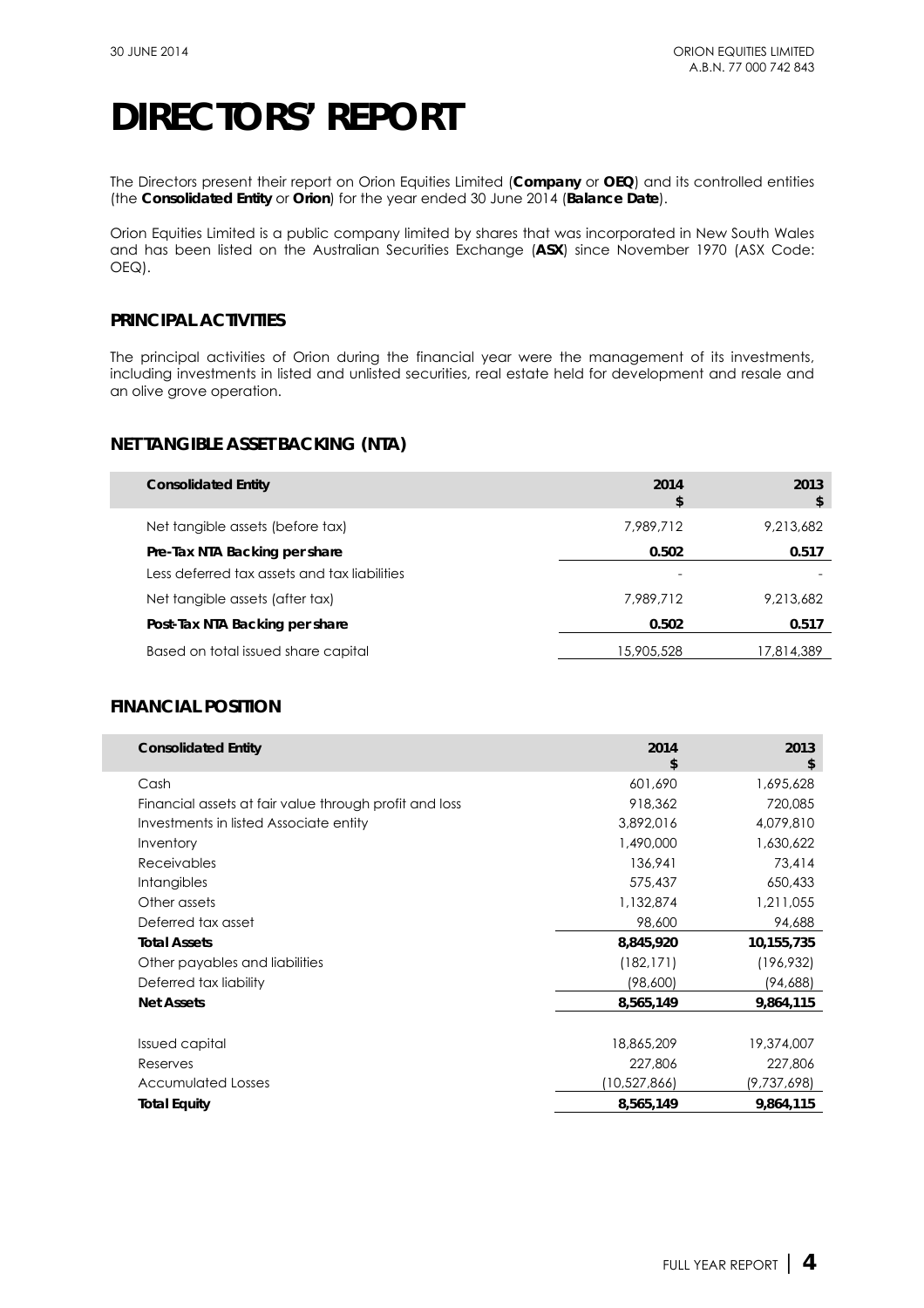## **OPERATING RESULTS**

| <b>Consolidated Entity</b>                                        | 2014<br>S              | 2013                      |
|-------------------------------------------------------------------|------------------------|---------------------------|
| Total revenues<br>Total expenses                                  | 397,138<br>(1,187,306) | 385,032<br>(3,440,167)    |
| Loss before tax                                                   | (790, 168)             | (3,055,135)               |
| Income tax expense<br>Loss attributable to members of the Company | (790, 168)             | (57,300)<br>(3, 112, 435) |

## **LOSS PER SHARE**

| <b>Consolidated Entity</b>                                                                                                                  | 2014       | 2013       |
|---------------------------------------------------------------------------------------------------------------------------------------------|------------|------------|
| Basic and diluted loss per share (cents)                                                                                                    | (4.67)     | (17.47)    |
| Weighted average number of ordinary<br>shares<br>outstanding during the year used in the calculation of<br>basic and diluted loss per share | 16.918.497 | 17,814,389 |

## **DIVIDENDS**

The Directors have not declared a dividend in respect of the financial year ended 30 June 2014.

## **CAPITAL MANAGEMENT**

## **(a) Securities on Issue**

At the Balance Date and the date of this report, the Company had 15,905,528 shares on issue (30 June 2013: 17,814,389).

All such shares are listed on ASX. The Company does not have other securities on issue at the date of this report.

## **(b) On-Market Share Buy-Back**

On 5 August 2013, the Company announced its intention to conduct an on-market share buyback of up to 1,600,000 shares (Buy-Back).<sup>3</sup> This represented ~9% of the pre Buy-Back and ~10% of the post Buy-Back total voting shares of the Company.

The Buy-Back ended on 28 February 2014<sup>4</sup> with the Company buying back a total of 1,600,000 shares at a total cost of \$425,464 and at an average buy-back cost (including brokerage) of \$0.266 per share.

 $\overline{a}$ 

<sup>3</sup> Refer to ASX Appendix 3C - Announcement of Buy-Back dated 5 August 2013

<sup>4</sup> Refer to the ASX Appendix 3F Final share Buy-Back Notice dated 28 February 2014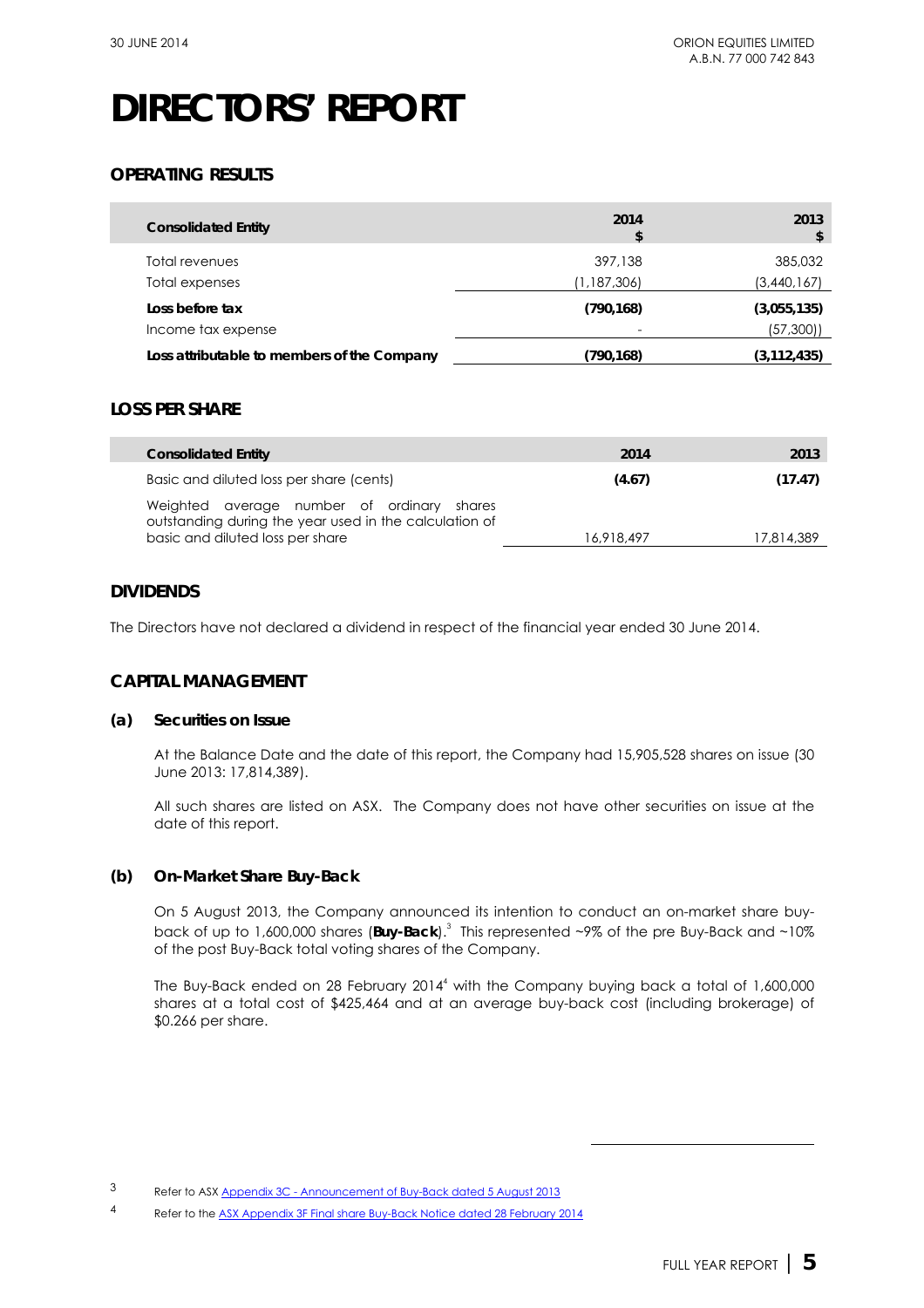## **(c) Additional 10% On-Market Share Buy-Back**

At the Company's 2013 annual general meeting (**AGM**) on 28 November 2013, shareholders approved the Company buying back a further 1,600,000 shares (being 9.9% of the post Buy-Back completion share capital) under an on-market share buy-back (**Additional Buy-Back**), in addition to shares to be bought back under the Buy-Back.

The Additional Buy-Back commenced after the Buy-Back was concluded on 28 February 2014.

In accordance with ASX Listing Rule 7.33, the Company will not pay any more than 5% above the average of the market price for the Company's shares over the last 5 days on which sales in the shares were recorded prior to the buy-back occurring. The Additional Buy-Back is also subject to the Company's Share Trading Policy<sup>5</sup>.

During the financial year, the Company bought back 308,861 shares at a total cost of \$83,334 and at an average buy-back cost (including brokerage) of \$0.270 per share, under the Additional Buy-Back.

The Additional Buy-Back would bring the total number of shares to be acquired under both Buy-Backs (that is, including shares to be bought under the Buy-Back) to 3,200,000 shares, representing 17.96% of total shares on issue before the start of the Buy-Back.

The purposes of the Additional Buy-Back (and the Buy-Back (together, the **Buy-Backs**)) are twofold:

- To give shareholders who wish to do so an improved opportunity to realise their shares in light of low market liquidity.
- To increase the NTA backing per share of the remaining shares, for the benefit of shareholders who choose not to sell into the Buy-Backs. This will be achieved by the Company only buying back shares if it can do so at a discount to NTA per share.

The Company refers to the Notice of AGM and Explanatory Statement dated 23 October 2013 for further details in relation to the Additional Buy-Back.

## **(d) 'Small Holding' Share Sale Facility**

The Company has initiated a 'Small Holding Share Sale Facility' in respect of small parcel shareholdings (also sometimes referred to as 'unmarketable parcels') valued at \$500 or less.

Based on the Company's last sale share price on the ASX of \$0.27, a small holding constitutes 1,851 or fewer shares. The Company's share register currently has ~340 (out of 594) shareholders holding a small holding and these holders hold, in aggregate, ~244,637 shares or ~1.538% of the Company's total issued share capital (of 15,905,528 shares).

The Company's constitution provides a mechanism by which the Board may, with the agreement of the relevant shareholder, aggregate small holdings and sell them on the shareholders' behalf thereby possibly achieving a higher price for the shares than would have been possible had they been sold as individual small parcels. This initiative allows for the full gross proceeds to be realised by shareholders of such small parcels without any associated brokerage or selling costs (which will be borne by the Company).

This initiative will benefit the Company in terms of savings in maintenance costs in relation to share registry fees and also printing, mail-out and postage costs. Furthermore, for some shareholders, the costs of selling their small holdings may result in a proportionally high transaction cost compared to the gross proceeds of sale.

-

5 Refer to the [Share Trading Policy l](http://www.orionequities.com.au/sites/default/files/20101231%20OEQ%20Share%20Trading%20Policy.pdf)ocated at www.orionequities.com.au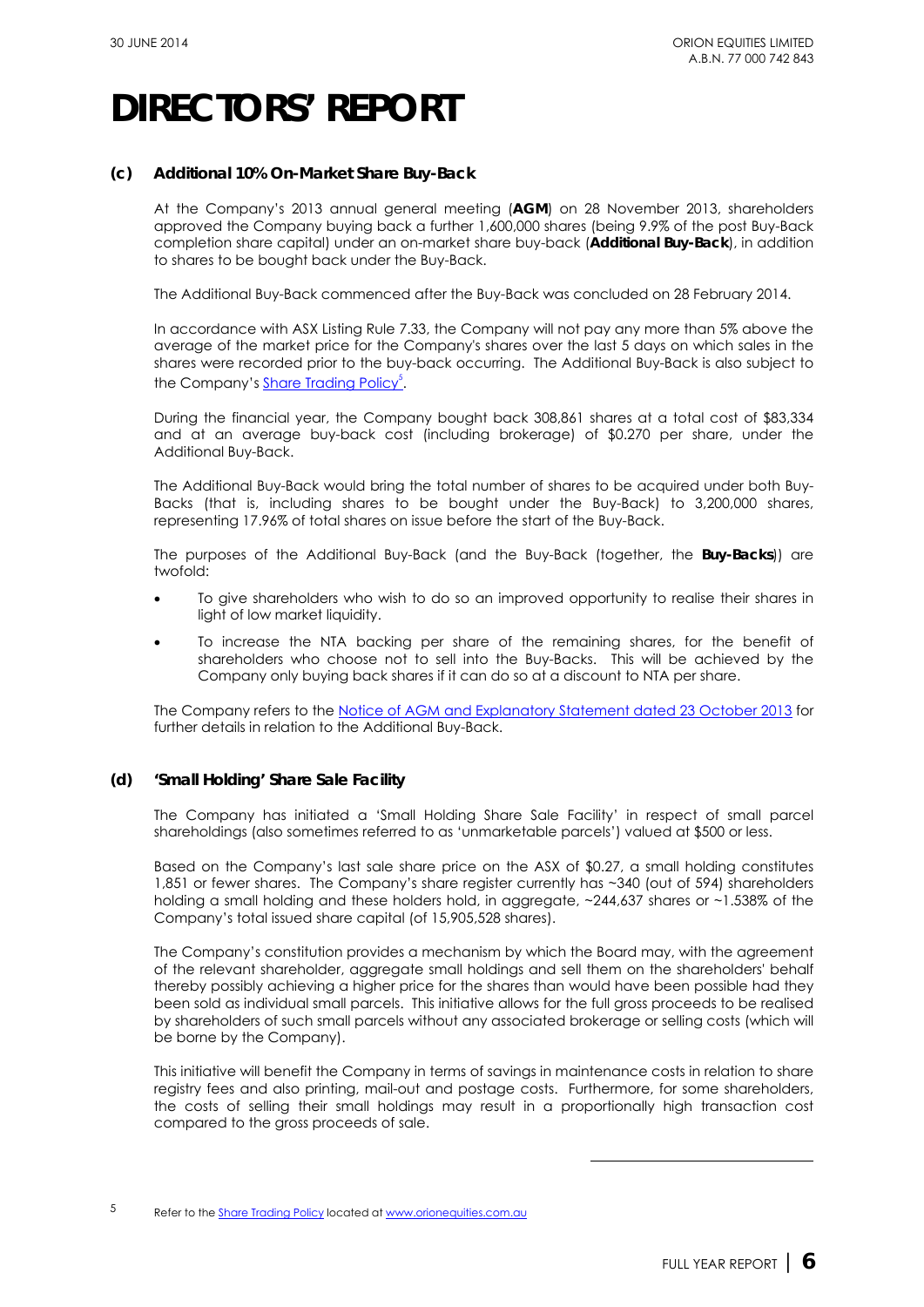The Company refers to its ASX market announcement entitled "Small Holding Share Sale Facility" [dated 27 August 2014](http://orionequities.com.au/sites/default/files/20140827%20OEQ%20ASX%20Small%20Holding%20%28Unmarketable%20Parcel%29%20Sale%20Facility.pdf) for further details in relation to this capital management initiative.

## **(e) Voluntary Winding Up Trigger**

At the Company's 2013 AGM on 28 November 2013, shareholders approved a modification to the Company's Constitution to introduce a new "performance-based wind-up vote trigger" clause. The new clause provides a mechanism to give shareholders the opportunity to realise the value in the Company in the event that performance is more than 15% below a benchmark index for two consecutive financial years.

In summary if, in each of two consecutive financial years, the percentage change in the Orion consolidated group's 'Adjusted Net Assets' for a financial year is more than 15% lower (in absolute terms) than the percentage change in the ASX All Ordinaries Accumulation Index (**Index**) over that financial year, the Directors would be required to put a special resolution to the next AGM for shareholders to vote on whether the Company should be wound up.

That is, if the Orion group's performance is more than 15% below the performance of the Index for two consecutive financial years, shareholders will be able to vote on whether to wind up the Company.

In summary, "Adjusted Net Assets" means the Orion consolidated group's assets net of liabilities (reflecting the parent entity interest excluding minority or non-controlling interests), adjusted by adding back any dividends or capital paid, returned or distributed to shareholders during the financial year (including the cost of share buy-backs, whether on-market or off-market) and deducting the proceeds of any capital raisings from share issues (where applicable).

The percentage change in the Orion group's adjusted net assets during each of 2012/2013 and 2013/14 were more than 15% below (in absolute terms) the percentage change in the performance of the Index over the same periods.

Therefore, the Directors will propose a voluntary winding up (special) resolution at the 2014 AGM.

To pass, any wind-up resolution would require a "For" vote by 75% of the Company's shareholders present in person or by proxy who vote on the resolution.

Under the Constitution, if the Company were wound up its assets would be sold and its liabilities discharged, with surplus funds being distributed to shareholders in proportion to their holdings.

The Company refers to the [Notice of AGM and Explanatory Statement dated 23 October 2013](http://www.orionequities.com.au/sites/default/files/20131030%20OEQ%20ASX%202013%20Notice%20of%20AGM%20and%20Proxy%20Form.pdf) for further details in relation to the 'Voluntary Winding Up Trigger'.

Further details in relation to the voluntary winding up (special) resolution will be included in the Notice of AGM expected to be despatched to shareholders in October for the 2014 AGM to be held in mid-late November.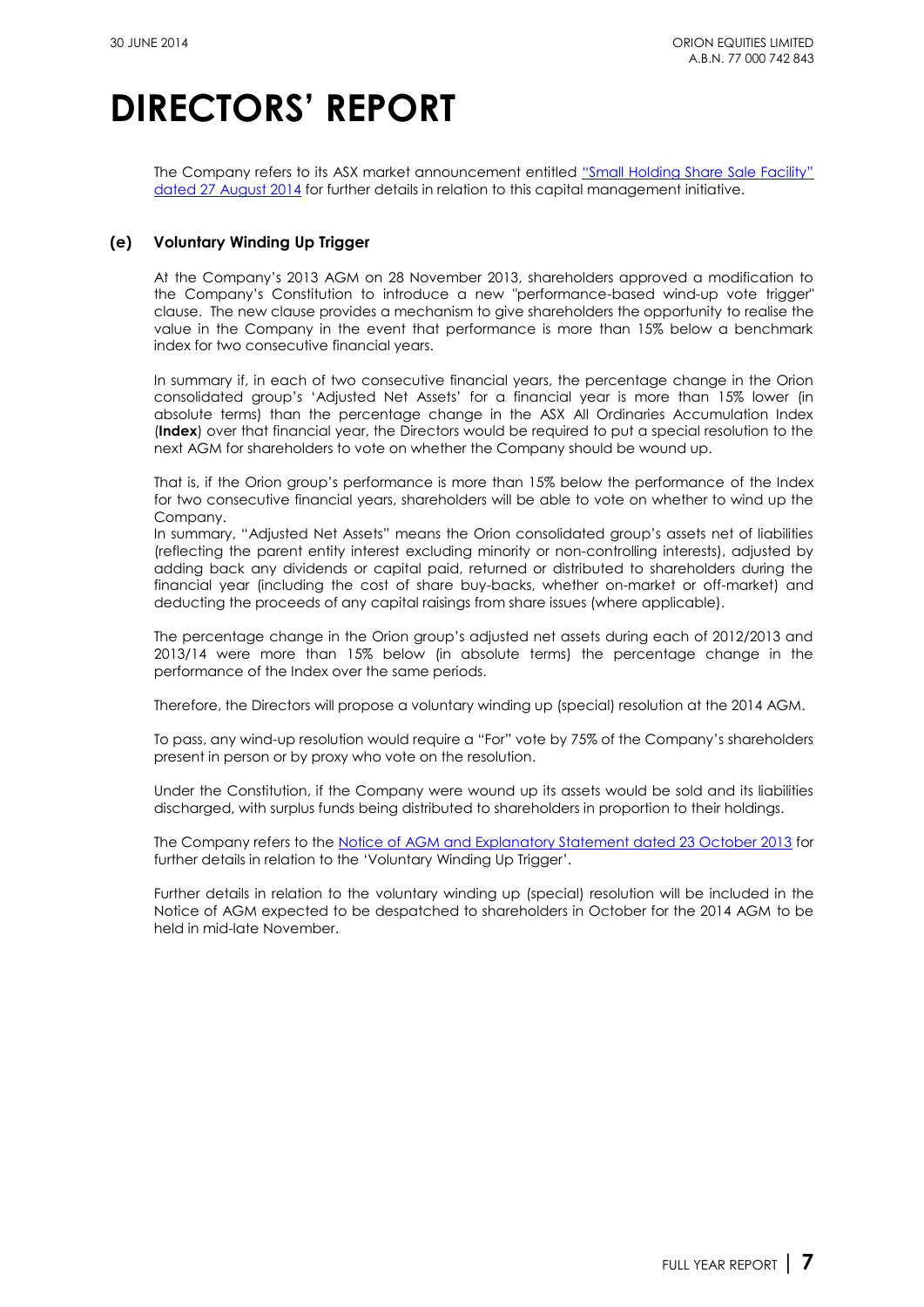## **REVIEW OF OPERATIONS**

## **(a) Portfolio Details as at 30 June 2014**

## **Asset Weighting**

| <b>Consolidated Entity</b>                                             |       |      | % of Net Assets |
|------------------------------------------------------------------------|-------|------|-----------------|
|                                                                        |       | 2014 | 2013            |
| Australian equities                                                    |       | 56%  | 49%             |
| Agribusiness <sup>6</sup>                                              |       | 20%  | 19%             |
| Property held for development and resale                               |       | 17%  | 15%             |
| Net tax liabilities (current year and deferred tax assets/liabilities) |       |      |                 |
| Net cash/other assets and provisions                                   |       | 7%   | 17%             |
|                                                                        | Total | 100% | 100%            |

## **Major Holdings in Securities Portfolio**

| <b>Equities</b>                | Fair Value<br>$$^{\prime}$ m | %<br>Net Assets Code | <b>ASX</b> | <b>Industry Sector Exposures</b> |
|--------------------------------|------------------------------|----------------------|------------|----------------------------------|
| <b>Bentley Capital Limited</b> | 2.97                         | 34.73%               | BEL        | Diversified Financials           |
| Strike Resources Limited       | 0.67                         | 7.79%                | <b>SRK</b> | Materials                        |
| <b>TOTAL</b>                   | 3.64                         | 42.52%               |            |                                  |

## **(b) Bentley Capital Limited (ASX Code: BEL)**

Bentley Capital Limited (**Bentley**) is a listed investment company with a current exposure to Australian equities.

Orion holds 27.76% (20,513,783 shares) of Bentley's issued ordinary share capital with Queste Communications Ltd (the controlling company of Orion) holding 2.36% (1,740,625 shares) of Bentley's issued ordinary share capital (2013: Orion held 20,513,783 shares (27.97%) and Queste held 1,740,625 shares (2.40%)).

Bentley's asset weighting as at 30 June 2014 was 94.5% Australian equities (2013: 71.50%), 2.7% intangible assets (2013: 1.72%) and 2.8% net cash/other assets (2013: 26.78%).

Bentley had net assets of \$17.68 million as at 30 June 2014 (2013: \$18.27 million) and generated an after-tax net profit of \$0.797 million for the financial year (2013: \$0.34 million net loss).

Bentley has also returned \$0.734 million (via a capital return of one cent per share) and \$0.734 million fully franked interim dividend during the financial year (2013: \$1.467 million via two capital returns of one cent per share each).

Orion received \$0.205 million from the capital return and \$0.205 million fully franked dividend during the financial year (June 2013: \$0.410 million capital returns).

Subsequent to 30 June 2014, Bentley announced its intention to pay a fully-franked dividend of 0.95 cent per share. Orion's entitlement to such dividend would be ~\$194,881.

 $\overline{a}$ 

 $\epsilon$  Agribusiness net assets include olive grove land, olive trees, water licence, buildings, plant and equipment.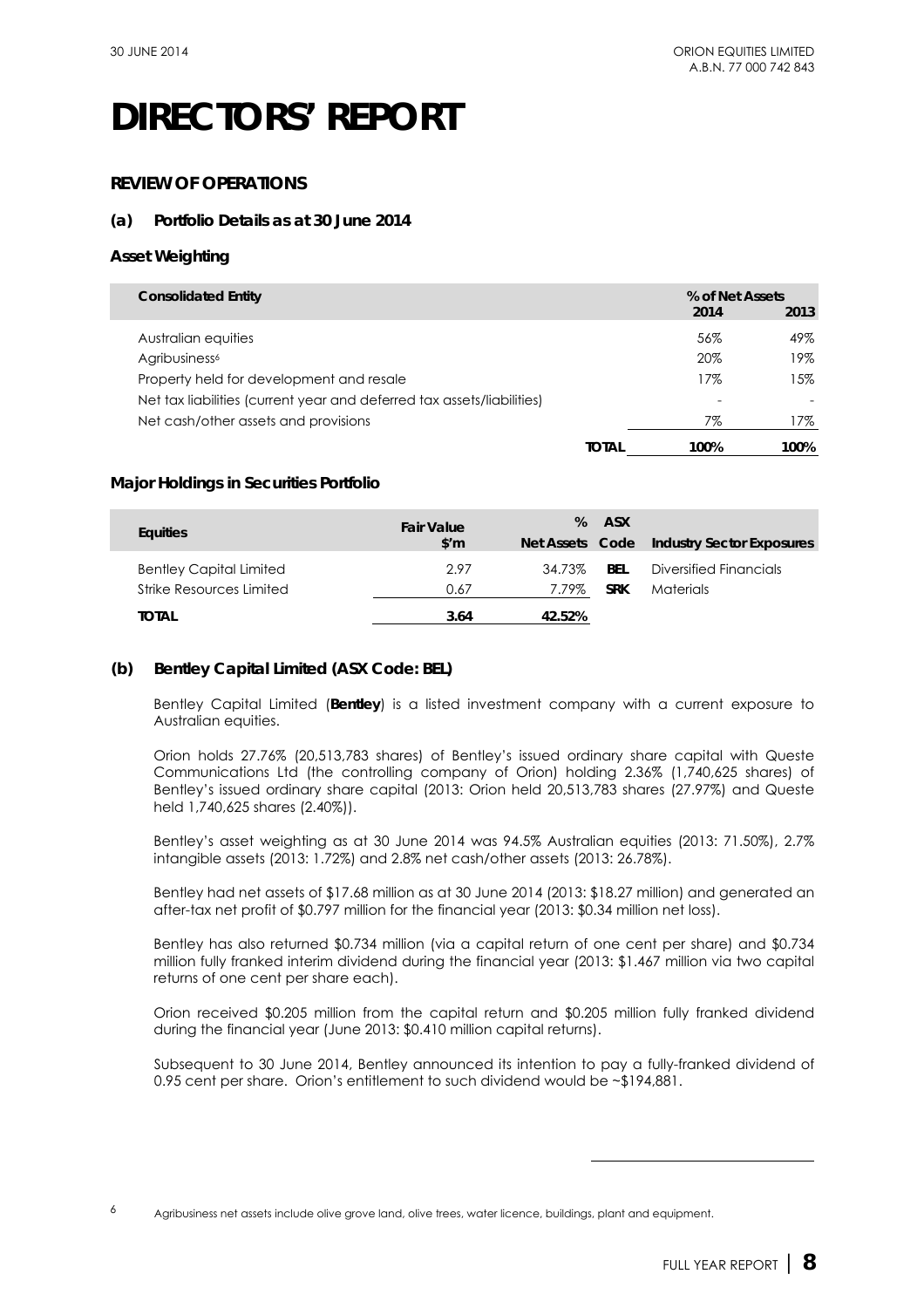| Rate per share | <b>Nature</b>      | <b>Orion's Entitlement</b> | <b>Payment Date</b> |
|----------------|--------------------|----------------------------|---------------------|
| One cent       | Dividend           | \$205,138                  | 21 March 2014       |
| One cent       | Return of capital  | \$205,138                  | 12 December 2013    |
| One cent       | Return of capital  | \$205,138                  | 18 April 2013       |
| One cent       | Return of capital  | \$205,138                  | 30 November 2012    |
| One cent       | Return of capital  | \$205,138                  | 19 April 2012       |
| 5.0 cents      | Return of capital  | \$1,025,689                | 14 October 2011     |
| 2.4 cents      | Dividend (Special) | \$492,331                  | 26 September 2011   |
| One cent       | Dividend           | \$205,138                  | 26 September 2011   |
| One cent       | Dividend           | \$205,138                  | 17 March 2011       |
| One cent       | Dividend           | \$205,138                  | 30 September 2010   |
| One cent       | Dividend           | \$205,138                  | 15 March 2010       |
| One cent       | Dividend           | \$205,138                  | 30 October 2009     |

Bentley has a long distribution track record, as illustrated below:

Shareholders are advised to refer to the 30 June 2014 Full Year Report and monthly NTA disclosures lodged by Bentley for further information about the status and affairs of the company.

Information concerning Bentley may be viewed from its website: www.bel.com.au

Bentley's market announcements may also be viewed from the ASX website ([www.asx.com.au\)](http://www.asx.com.au/) under ASX code "BEL".

### **(c) Strike Resources Limited (ASX Code: SRK)**

Strike Resources Limited (**Strike**) is a resources company with iron ore exploration and development projects in Peru.

Orion holds 16,690,802 shares in Strike, being 11.48% of Strike's issued ordinary share capital (2013: 16,690,802 shares and 11.48%).

Information concerning Strike may be viewed from its website: www.strikeresources.com.au

Strike's market announcements may also be viewed from the ASX website [\(www.asx.com.au\)](http://www.asx.com.au/) under ASX code "SRK".

### **(d) Other Assets**

Orion also owns:

- a 143 hectare commercial olive grove operation (with approximately 64,500, 15 year old olive tree plantings) located in Gingin, Western Australian; and
- a property held for redevelopment or sale but currently rented out located in Mandurah, Western Australia.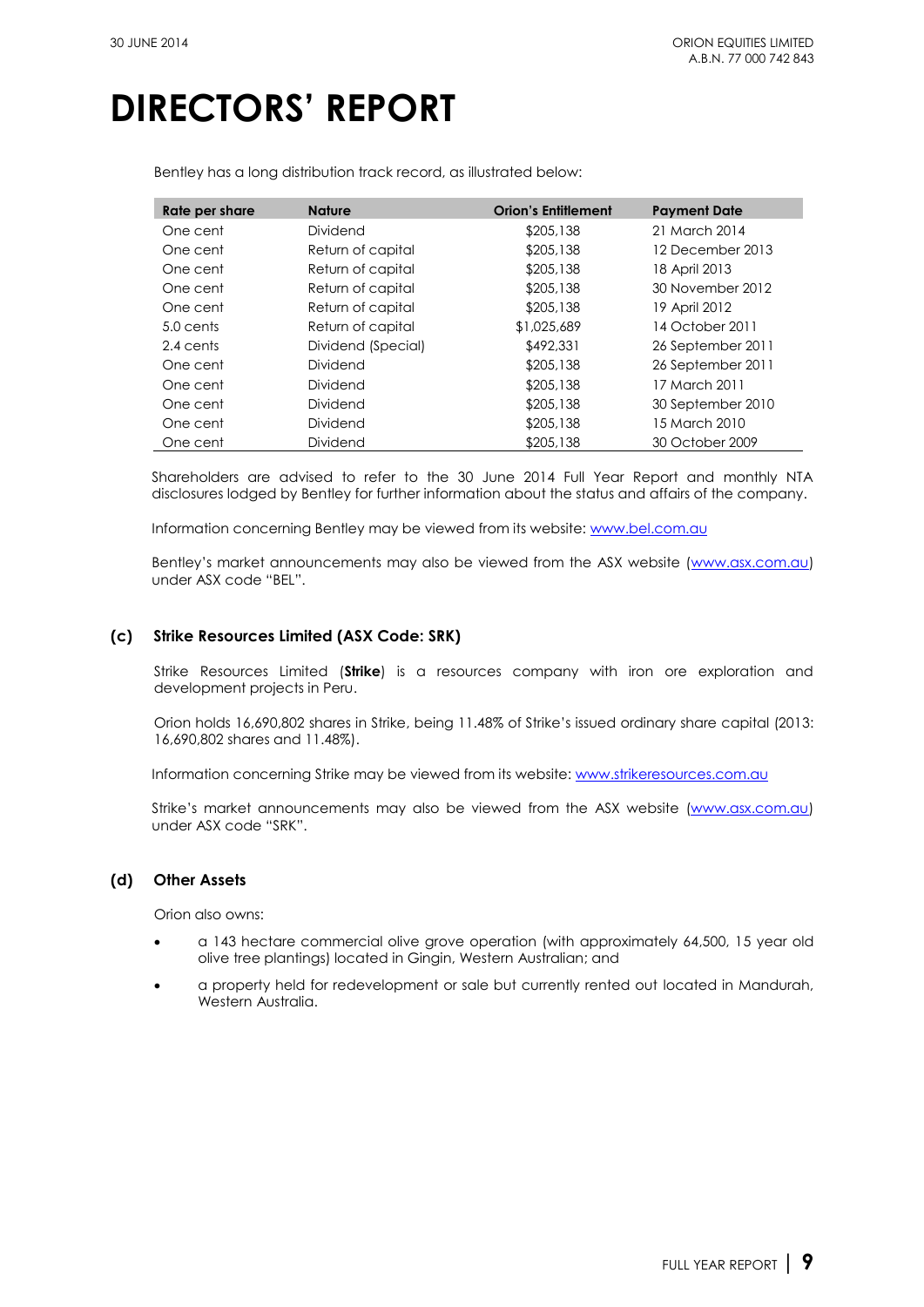## **SIGNIFICANT CHANGES IN THE STATE OF AFFAIRS**

There were no significant changes in the state of affairs of Orion that occurred during the financial year not otherwise disclosed in this Directors' Report or the financial statements.

## **FUTURE DEVELOPMENTS**

Orion intends to continue its investment activities in future years. The results of these investment activities depend upon the performance of the underlying companies and securities in which Orion invests. The investments' performances depend on many economic factors and also industry and company specific issues. In the opinion of the Directors, it is not possible or appropriate to make a prediction on the future course of markets, the performance of Orion's investments or the forecast of the likely results of Orion's activities.

## **ENVIRONMENTAL REGULATION**

Orion notes the reporting requirements of both the *Energy Efficiency Opportunities Act 2006* (**EEOA**) and the *National Greenhouse and Energy Reporting Act 2007* (**NGERA**).The *Energy Efficiency Opportunities Act 2006* requires affected companies to assess their energy usage, including the identification, investigation and evaluation of energy saving opportunities, and to report publicly on the assessments undertaken, including what action the company intends to take as a result. The *National Greenhouse and Energy Reporting Act 2007m,* requires affected companies to report their annual greenhouse gas emissions and energy use.

Orion has determined that it does not operate a recognised facility requiring registration and reporting under the NGERA and, in any event, it would fall under the threshold of greenhouse gas emissions required for registration and reporting. Similarly, Orion's energy consumption would fall under the threshold required for registration and reporting under the EEOA.

Orion notes that it is not directly subject to the *Clean Energy Act 2011 (Cth)* (which has been repealed recently and which carbon pricing mechanism under the same ceases to have effect from 1 July 2014).

Orion is not otherwise subject to any particular or significant environmental regulation under either Commonwealth or State legislation. To the extent that any environmental regulations may have an incidental impact on Orion's operations, the Directors are not aware of any breach by Orion of those regulations.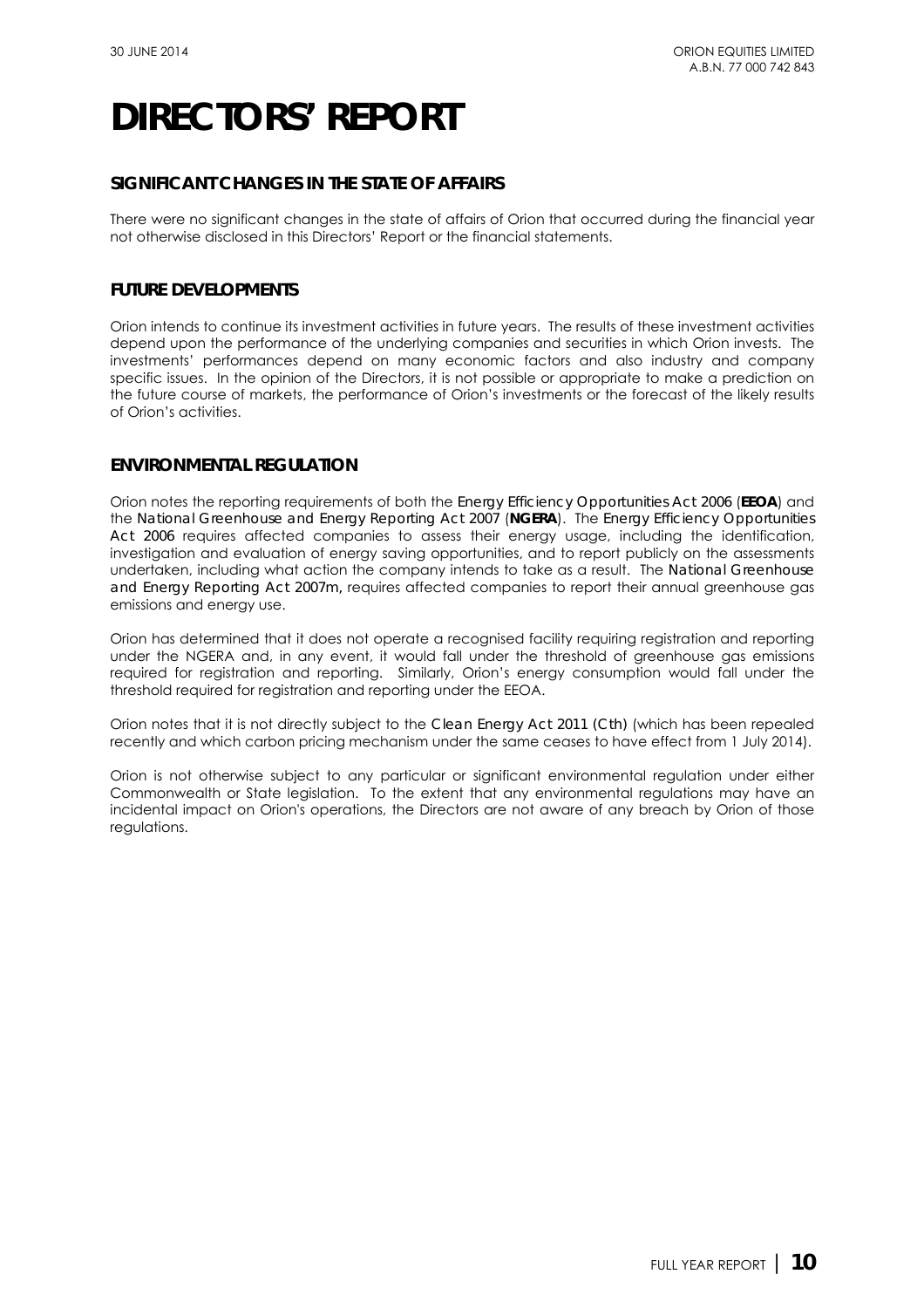## **BOARD OF DIRECTORS**

Information concerning Directors in office during or since the financial year:

| Farooq Khan                                                         | <b>Executive Chairman</b>                                                                                                                                                                                                                                                                                                                                                                                                                                                                                                                              |  |
|---------------------------------------------------------------------|--------------------------------------------------------------------------------------------------------------------------------------------------------------------------------------------------------------------------------------------------------------------------------------------------------------------------------------------------------------------------------------------------------------------------------------------------------------------------------------------------------------------------------------------------------|--|
| Appointed                                                           | 23 October 2006                                                                                                                                                                                                                                                                                                                                                                                                                                                                                                                                        |  |
| Qualifications                                                      | BJuris, LLB (Western Australia)                                                                                                                                                                                                                                                                                                                                                                                                                                                                                                                        |  |
| Experience                                                          | Mr Khan is a qualified lawyer having previously practised principally in the field<br>of corporate law. Mr Khan has extensive experience in the securities industry,<br>capital markets and the executive management of ASX-listed companies. In<br>particular, Mr Khan has guided the establishment and growth of a number of<br>public listed companies in the investment, mining and financial services<br>sectors. He has considerable experience in the fields of capital raisings,<br>mergers and acquisitions and investments.                  |  |
| Relevant interest in shares                                         | 2,000 shares (held directly) and 9,367,653 shares (held indirectly')                                                                                                                                                                                                                                                                                                                                                                                                                                                                                   |  |
| <i>Special Responsibilities</i>                                     | Chairman of the Board and the Investment Committee                                                                                                                                                                                                                                                                                                                                                                                                                                                                                                     |  |
| Other current directorships<br>in listed entities                   | Executive<br>Chairman<br>(1)<br>and<br>Managing<br>Director<br>Queste<br>оf<br>Communications Ltd (QUE) (since 10 March 1998)<br>Executive Chairman of Bentley Capital Limited (BEL) (director since 2<br>(2)<br>December 2003)<br>Alternate Director to Victor Ho, who is Non-Executive Director of Strike<br>(3)<br>Resources Limited (SRK) (since 20 January 2014)                                                                                                                                                                                  |  |
| Former directorships in<br>other listed entities in past 3<br>years | Alara Resources Limited (AUQ) (18 May 2007 to 31 August 2012)                                                                                                                                                                                                                                                                                                                                                                                                                                                                                          |  |
|                                                                     |                                                                                                                                                                                                                                                                                                                                                                                                                                                                                                                                                        |  |
| Victor P. H. Ho                                                     | <b>Executive Director and Company Secretary</b>                                                                                                                                                                                                                                                                                                                                                                                                                                                                                                        |  |
| Appointed                                                           | Executive Director since 4 July 2003; Company Secretary since 2 August 2000                                                                                                                                                                                                                                                                                                                                                                                                                                                                            |  |
| Qualifications                                                      | BCom, LLB (Western Australia), CTA                                                                                                                                                                                                                                                                                                                                                                                                                                                                                                                     |  |
| Experience                                                          | Mr Ho has been in company secretarial/executive roles with a number of<br>public listed companies since 2000. Previously, Mr Ho had 9 years' experience<br>in the taxation profession with the Australian Tax Office and in a specialist tax<br>law firm. Mr Ho has extensive experience in the structuring and execution of<br>transactions,<br>commercial<br>and<br>corporate<br>capital<br>raisings,<br>capital<br>management matters, public company administration, corporations' law and<br>stock exchange compliance and shareholder relations. |  |
| Relevant interest in shares                                         | None                                                                                                                                                                                                                                                                                                                                                                                                                                                                                                                                                   |  |
| <i>Special Responsibilities</i>                                     | Member of Investment Committee                                                                                                                                                                                                                                                                                                                                                                                                                                                                                                                         |  |
| Other positions held in<br>listed entities                          | (1)<br>Executive<br>Director<br>Company<br>Secretary<br>and<br>of<br>Queste<br>Communications Ltd (QUE) (Director since 3 April 2013; Company<br>Secretary since 30 August 2000)<br>Non-Executive Director of Strike Resources Limited (SRK) (since 24<br>(2)                                                                                                                                                                                                                                                                                          |  |
|                                                                     | January 2014)<br>Company Secretary of Bentley Capital Limited (BEL) (since 5 February<br>(3)<br>2004)                                                                                                                                                                                                                                                                                                                                                                                                                                                  |  |
|                                                                     | Company Secretary of Alara Resources Limited (AUQ) (since 4 April<br>(4)<br>2007)                                                                                                                                                                                                                                                                                                                                                                                                                                                                      |  |
| Former directorships in<br>other listed entities in past 3<br>years | None                                                                                                                                                                                                                                                                                                                                                                                                                                                                                                                                                   |  |

<sup>7</sup> Held by Queste Communications Ltd (**QUE**); Farooq Khan (and an associated company) have a deemed relevant interest in the OEQ shares in which QUE has a relevant interest by reason of having >20% voting power in QUE; refer Farooq Khan's <u>Initial</u> Substantial Holder Notice dated 23 January 2014 and Change of Director's Interest Notice dated 24 January 2014

1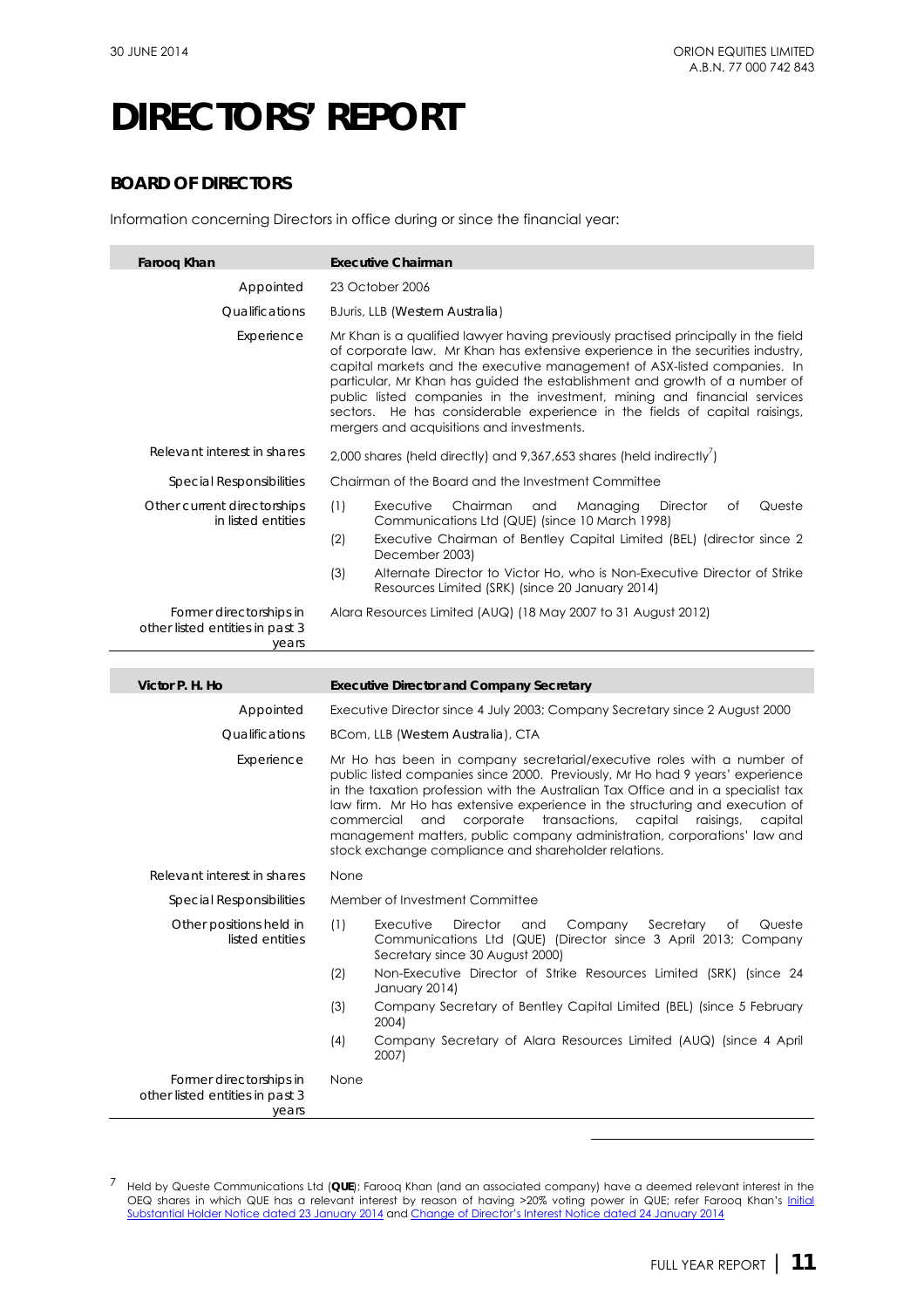| Yaqoob Khan                                                      | <b>Non-Executive Director</b>                                                                                                                                                                                                                                                                                                                                                                                                                    |  |  |
|------------------------------------------------------------------|--------------------------------------------------------------------------------------------------------------------------------------------------------------------------------------------------------------------------------------------------------------------------------------------------------------------------------------------------------------------------------------------------------------------------------------------------|--|--|
| Appointed                                                        | 5 November 1999                                                                                                                                                                                                                                                                                                                                                                                                                                  |  |  |
| Qualifications                                                   | (Western Australia), Master of Science in<br>BCom<br>Industrial<br>Administration (Carnegie Mellon)                                                                                                                                                                                                                                                                                                                                              |  |  |
| Experience                                                       | Mr Khan holds a Masters degree in Business and has worked as a<br>senior executive responsible for product marketing, costing systems<br>and production management. Mr Khan has been involved in the<br>structuring and ASX listing of a number of public companies and in<br>subsequent executive management. Mr Khan brings considerable<br>international experience in corporate finance and the strategic<br>analysis of listed investments. |  |  |
| Relevant interest in shares                                      | None                                                                                                                                                                                                                                                                                                                                                                                                                                             |  |  |
| Special Responsibilities                                         | None                                                                                                                                                                                                                                                                                                                                                                                                                                             |  |  |
| Other current directorships in listed<br>entities                | Non-Executive Director of Queste Communications Ltd (QUE) (since<br>10 March 1998)                                                                                                                                                                                                                                                                                                                                                               |  |  |
| Former directorships in other listed<br>entities in past 3 years | None                                                                                                                                                                                                                                                                                                                                                                                                                                             |  |  |

## **DIRECTORS' MEETINGS**

The following table sets out the numbers of meetings of the Company's Directors held during the financial year (including Directors' circulatory resolutions), and the numbers of meetings attended by each Director of the Company:

| Name of Director | <b>Meetings Attended</b> | <b>Maximum Possible Meetings</b> |
|------------------|--------------------------|----------------------------------|
| Faroog Khan      |                          | 10                               |
| Victor Ho        |                          |                                  |
| Yagoob Khan      |                          | 10                               |

## **Board Committees**

During the financial year and as at the date of this Directors' Report, the Company did not have separate designated Audit or Remuneration Committees. In the opinion of the Directors, in view of the size of the Board and nature and scale of Orion's activities, matters typically dealt with by an Audit or Remuneration Committee are dealt with by the full Board.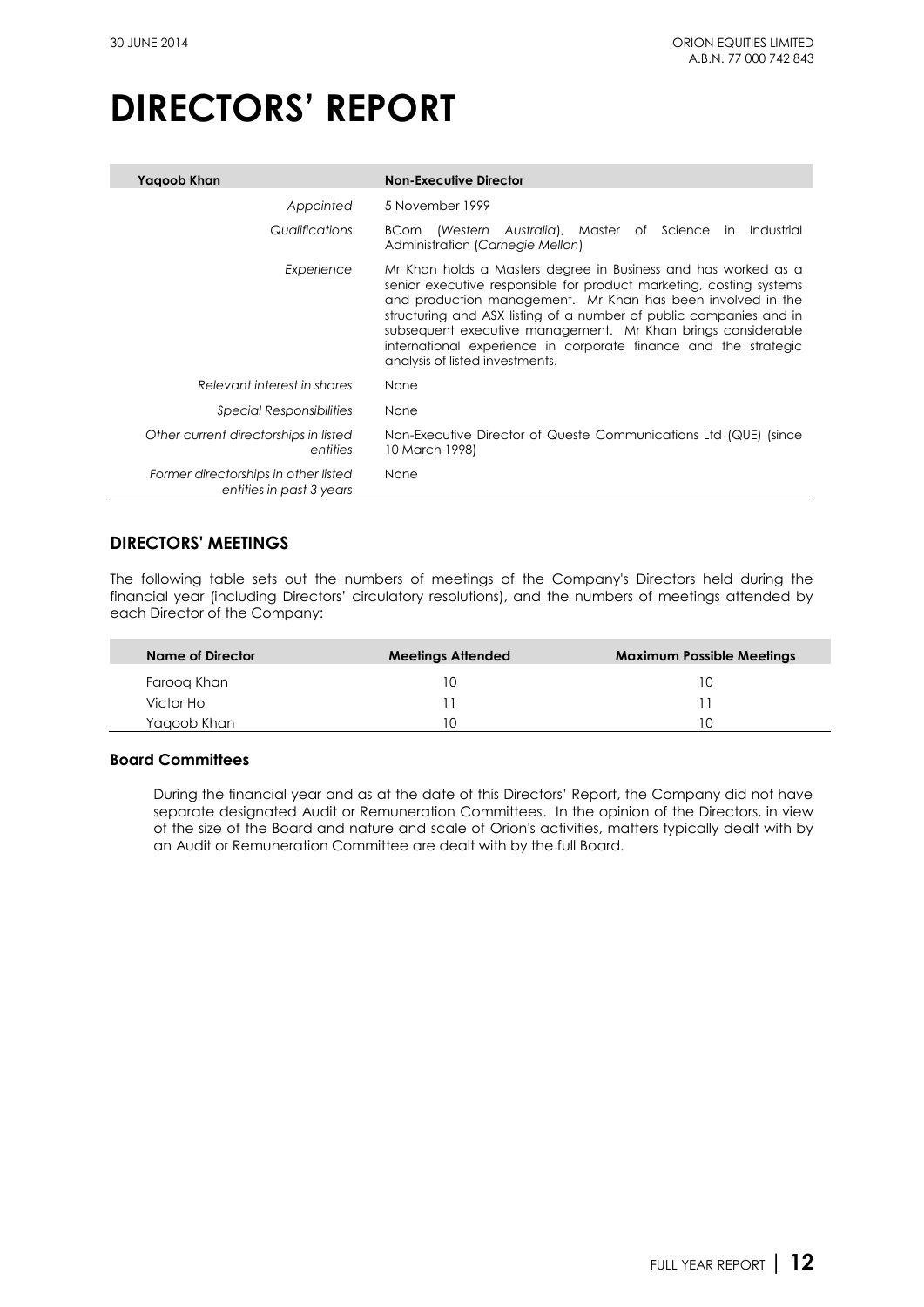## **REMUNERATION REPORT**

This report details the nature and amount of remuneration for each Director and Company Executive (being a company secretary or senior manager) (**Key Management Personnel**) of Orion.

The information provided under headings (1) to (5) below has been audited as required under section 308(3)(c) of the *Corporations Act 2001*.

### **(1) Remuneration Policy**

The Board determines the remuneration structure of all Key Management Personnel having regard to Orion's nature, scale and scope of operations and other relevant factors, including the frequency of Board meetings, length of service, particular experience and qualifications, market practice (including available data concerning remuneration paid by other listed companies in particular companies of comparable size and nature), the duties and accountability of Key Management Personnel and the objective of maintaining a balanced Board which has appropriate expertise and experience, at a reasonable cost to the Company.

**Fixed Cash Short-Term Employment Benefits:** The Key Management Personnel of the Company are paid a fixed amount per annum plus applicable employer superannuation contributions. The Non-Executive Directors of the Company are paid a maximum aggregate base remuneration fixed by the Company at a shareholders meeting, to be divided as the Board determines appropriate.

The Board has determined current Key Management Personnel remuneration during the year as follows:

- (a) Mr Farooq Khan (Executive Chairman) a base salary of \$273,125 per annum inclusive of employer superannuation contributions (9.25% of base salary during the financial year);
- (b) Mr Victor Ho (Executive Director and Company Secretary) a base salary of \$81,937 per annum inclusive of employer superannuation contributions;
- (c) Mr Yaqoob Khan (Non-Executive Director) a base fee of \$25,000 per annum; and

Messrs Farooq Khan's and Victor Ho's annual base salaries described above have increased from 1 July 2014 to reflect the increase in the employer superannuation contribution rate from 9.25% to 9.5% for the 2014/2015 financial year.

Key Management Personnel can also opt to "salary sacrifice" their cash fees/salary and have them paid wholly or partly as further employer superannuation contributions or benefits exempt from fringe benefits tax.

**Special Exertions and Reimbursements:** Pursuant to the Company's Constitution, each Director is entitled to receive:

- (a) Payment for the performance of extra services or the making of special exertions at the request of the Board and for the purposes of the Company.
- (b) Reimbursement of all reasonable expenses (including travelling and accommodation expenses) incurred by a Director for the purpose of attending meetings of the Company or the Board, on the business of the Company, or in carrying out duties as a Director.

**Long Term Benefits:** Key Management Personnel have no right to termination payments save for payment of accrued annual leave and long service leave (other than Non-Executive Directors).

**Equity Based Benefits:** The Company does not presently have any equity (shares or options) based remuneration arrangements for any personnel pursuant to any executive or employee share or option plan or otherwise.

**Post-Employment Benefits:** The Company does not presently provide retirement benefits to Key Management Personnel.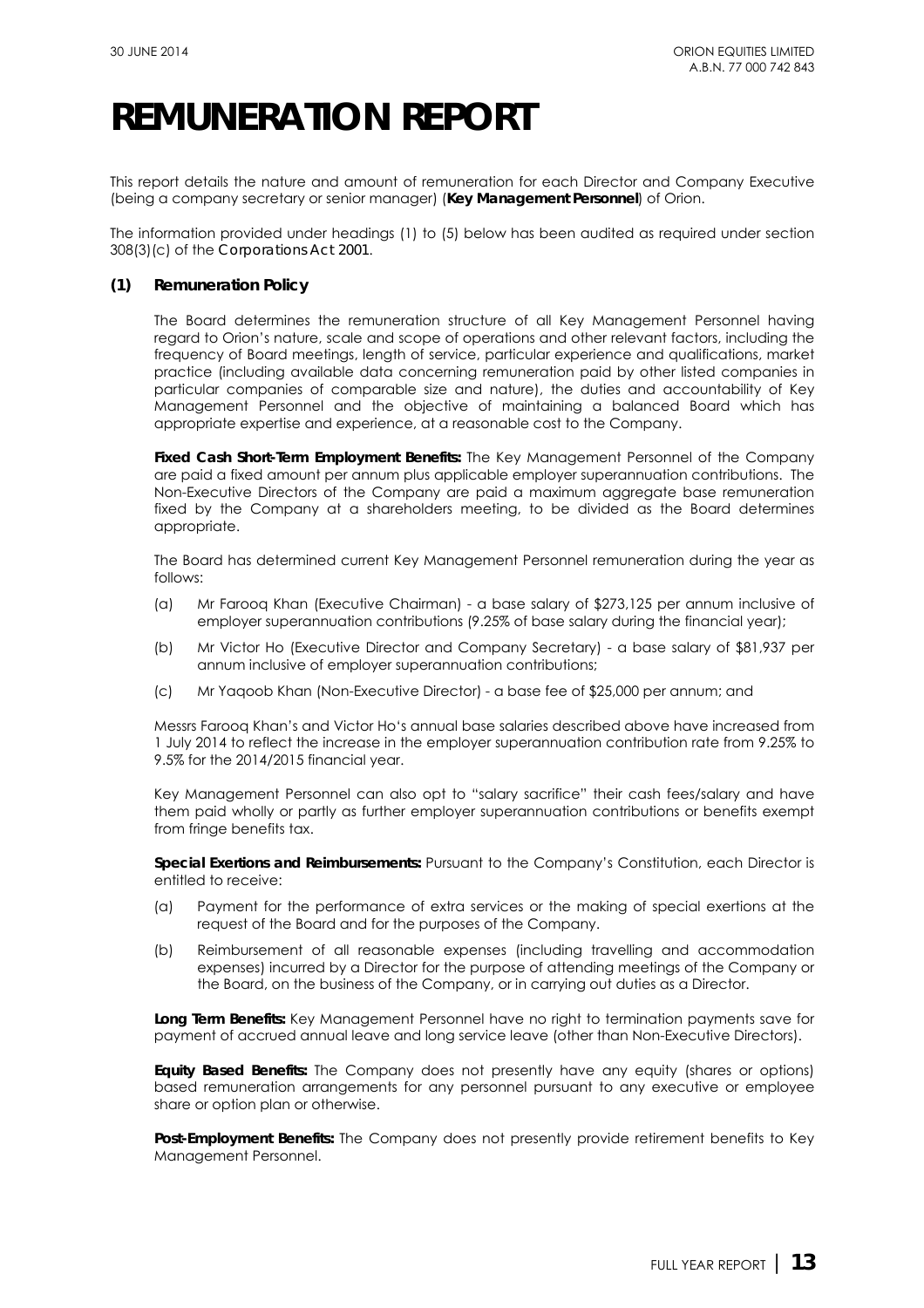## **REMUNERATION REPORT**

**Performance Related Benefits/Variable Remuneration:** The Company does not presently provide short- or long-term incentive/performance based benefits related to the Company's performance to Key Management Personnel, including payment of cash bonuses. The current remuneration of Key Management Personnel is fixed, is not dependent on the satisfaction of a performance condition and is unrelated to the Company's performance.

**Service Agreements:** The Company does not presently have formal service agreements or employment contracts with any Key Management Personnel.

**Financial Performance of Company:** There is no relationship between the Company's current remuneration policy and the Company's performance.

The Board does not believe that it is appropriate at this time to implement an equity-based benefit scheme or a performance related/variable component to Key Management Personnel remuneration or remuneration generally linked to the Company's performance but reserves the right to implement these remuneration measures if appropriate in the future (subject to prior shareholder approval where applicable).

In considering the Company's performance and its effects on shareholder wealth, Directors have had regard to the data set out below for the latest financial year and the previous four financial years.

|                                                 | 2014                     | 2013        | 2012        | 2011        | 2010    |
|-------------------------------------------------|--------------------------|-------------|-------------|-------------|---------|
| Profit/(Loss) Before Income Tax (\$)            | (790,168)                | (3,055,135) | (4,953,167) | (2,676,008) | 418,966 |
| Basic Earnings/(Loss) per Share (cents)         | (4.67)                   | (17.47)     | (27.94)     | (15.50)     | 6.30    |
| Dividends Paid (\$)                             | $\overline{\phantom{a}}$ |             | $\equiv$    |             |         |
| VWAP Share Price on ASX for financial year (\$) | 0.255                    | 0.207       | 0.212       | 0.329       | 0.439   |
| Closing Bid Share Price at 30 June (\$)         | 0.260                    | 0.190       | 0.210       | 0.300       | 0.380   |

## **(2) Shares held by Key Management Personnel**

The number of ordinary shares in the Company during the 2014 reporting period held by Key Management Personnel, including their related parties are set below:

| Key Management Personnel       | <b>Balance</b> at<br>30 June 2013 | <b>Additions</b>         | Received as part<br>of remuneration | <b>Disposals</b>         | <b>Balance</b> at<br>30 June 2014 |
|--------------------------------|-----------------------------------|--------------------------|-------------------------------------|--------------------------|-----------------------------------|
| <b>Executive Directors:</b>    |                                   |                          |                                     |                          |                                   |
| Faroog Khan                    | 2,000                             | $\overline{\phantom{0}}$ | $\blacksquare$                      | $\overline{\phantom{a}}$ | 2,000                             |
| Victor Ho                      |                                   | -                        | -                                   |                          |                                   |
| <b>Non-Executive Director:</b> |                                   |                          |                                     |                          |                                   |
| Yaqoob Khan                    | $\overline{\phantom{a}}$          | $\overline{\phantom{a}}$ | -                                   | $\overline{\phantom{a}}$ |                                   |

Note: The disclosures of shareholdings above are in accordance with the accounting standards which require disclosure of shares held directly, indirectly or beneficially by each key management person, a close member of the family of that person, or an entity over which either of these persons have, directly or indirectly, control, joint control or significant influence (as defined under Accounting Standard AASB 124 Related Party Disclosures).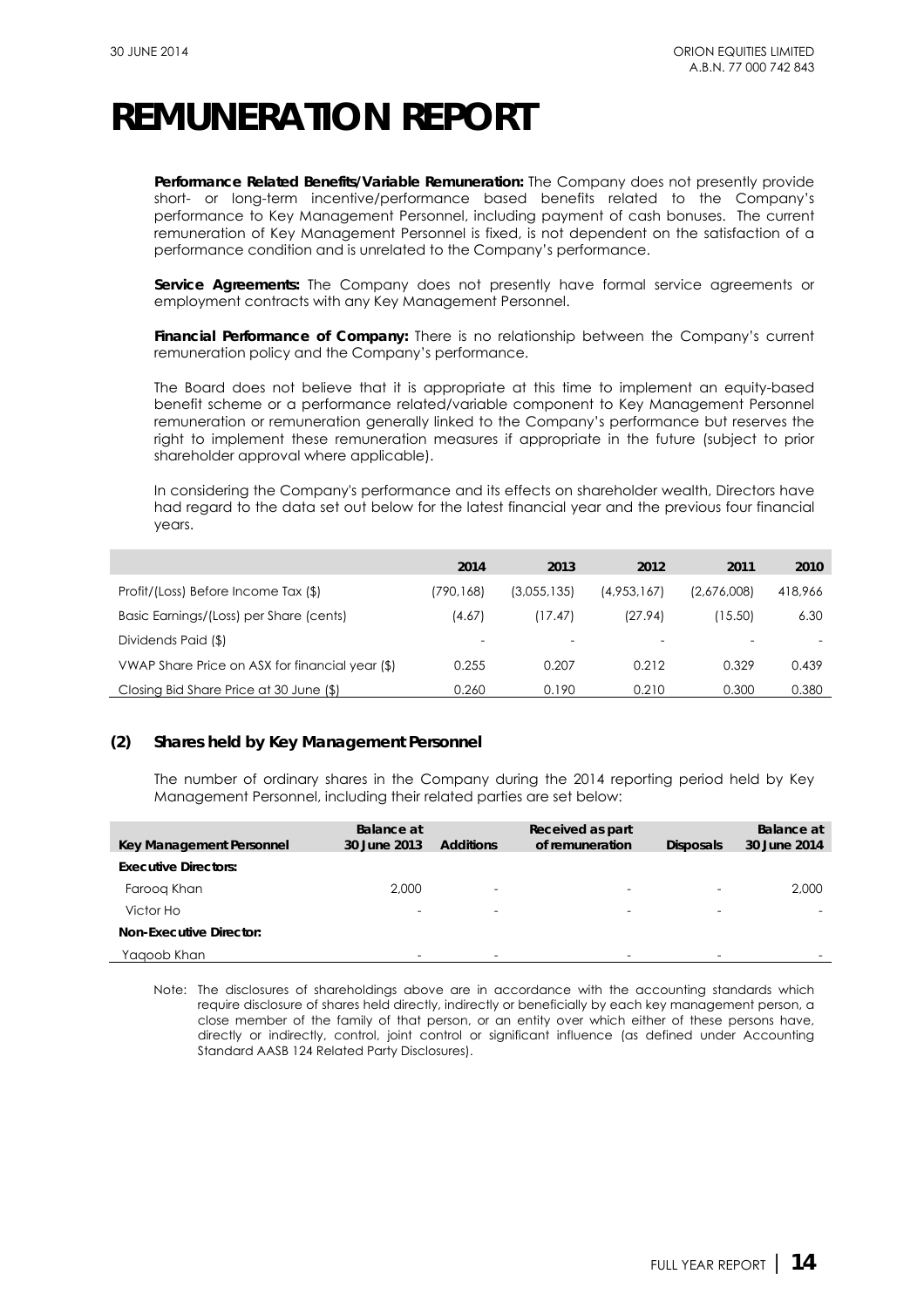## **REMUNERATION REPORT**

### **(3) Details of Remuneration of Key Management Personnel**

Details of the nature and amount of each element of remuneration of each Key Management Personnel paid or payable by the Company during the financial year are as follows:

| 2014<br>Key<br>Management<br>Personnel        | Performance<br>related<br>%                          | <b>Short-term Benefits</b><br>Cash, salary<br>and<br>commissions<br>\$ | Non-cash<br>benefit<br>\$ | Post-<br>Employment<br><b>Benefits</b><br>Superannuation<br>\$ | Other<br>Long-term<br><b>Benefits</b><br>Long<br>service<br>leave<br>\$ | Equity<br><b>Based</b><br><b>Shares</b><br>and<br>Options<br>\$ | Total<br>\$       |
|-----------------------------------------------|------------------------------------------------------|------------------------------------------------------------------------|---------------------------|----------------------------------------------------------------|-------------------------------------------------------------------------|-----------------------------------------------------------------|-------------------|
| <b>Executive Directors:</b>                   |                                                      |                                                                        |                           |                                                                |                                                                         |                                                                 |                   |
| Faroog Khan<br>Victor Ho                      | $\overline{\phantom{0}}$<br>$\overline{\phantom{a}}$ | 213,942<br>75,000                                                      |                           | 23,125<br>6.937                                                | 36,058<br>$\qquad \qquad$                                               | $\overline{\phantom{0}}$<br>$\blacksquare$                      | 273.125<br>81,937 |
| <b>Non-Executive Director:</b><br>Yagoob Khan |                                                      | 35,000                                                                 |                           |                                                                |                                                                         |                                                                 | 35,000            |

| 2013<br>Key<br>Management<br>Personnel | Performance<br>related   | <b>Short-term Benefits</b><br>Cash, salary<br>and<br>commissions | Non-cash<br>benefit      | Post-<br>Employment<br><b>Benefits</b><br>Superannuation | Other<br>Long-term<br><b>Benefits</b><br>Lona<br>service<br>leave | Equity<br><b>Based</b><br><b>Shares</b><br>and<br><b>Options</b> | Total   |
|----------------------------------------|--------------------------|------------------------------------------------------------------|--------------------------|----------------------------------------------------------|-------------------------------------------------------------------|------------------------------------------------------------------|---------|
|                                        | %                        | \$                                                               | \$                       | \$                                                       | \$                                                                | \$                                                               | \$      |
| <b>Executive Directors:</b>            |                          |                                                                  |                          |                                                          |                                                                   |                                                                  |         |
| Faroog Khan                            |                          | 229,106                                                          | $\overline{\phantom{0}}$ | 16,470                                                   | 26.924                                                            | $\overline{\phantom{0}}$                                         | 272,500 |
| Victor Ho                              | $\overline{\phantom{0}}$ | 75,000                                                           | $\overline{\phantom{0}}$ | 6.750                                                    |                                                                   | $\overline{\phantom{0}}$                                         | 81,750  |
| William Johnson*                       |                          | 39,580                                                           |                          | 3.535                                                    | 41.998                                                            | $\overline{\phantom{0}}$                                         | 85,113  |
| <b>Non-Executive Director:</b>         |                          |                                                                  |                          |                                                          |                                                                   |                                                                  |         |
| Yaqoob Khan                            |                          | 25,000                                                           | $\overline{\phantom{0}}$ |                                                          |                                                                   |                                                                  | 25,000  |

William Johnson transitioned from Executive Director to Non-Executive Director on 25 March 2013 and resigned as a Director on 3 May 2013.

Victor Ho is also Company Secretary of the Company.

### **(4) Other KMP Transactions**

On 1 June 2014, Orion subsidiary, Silver Sands Developments Pty Ltd (SSD) entered into a fixed term standard form residential tenancy agreement with Director, Farooq Khan, to rent out the Property Held for Development or Resale. The lease is for a term of 12 months with the monthly rental being \$3,683.

### **(5) Other Benefits Provided to Key Management Personnel**

No Key Management Personnel has during or since the end of the 30 June 2014 financial year, received or become entitled to receive a benefit, other than a remuneration benefit as disclosed above, by reason of a contract made by the Company or a related entity with the Director or with a firm of which he is a member, or with a Company in which he has a substantial interest.

### **(6) Voting and Comments on Remuneration Report at 2013 AGM**

At the Company's most recent (2013) AGM, a resolution to adopt the prior year (2013) Remuneration Report was put to the vote and 83% of "yes" votes were cast by shareholders for adoption of the Remuneration Report. No comments were made on the Remuneration Report that was considered at the AGM.

This concludes the audited remuneration report.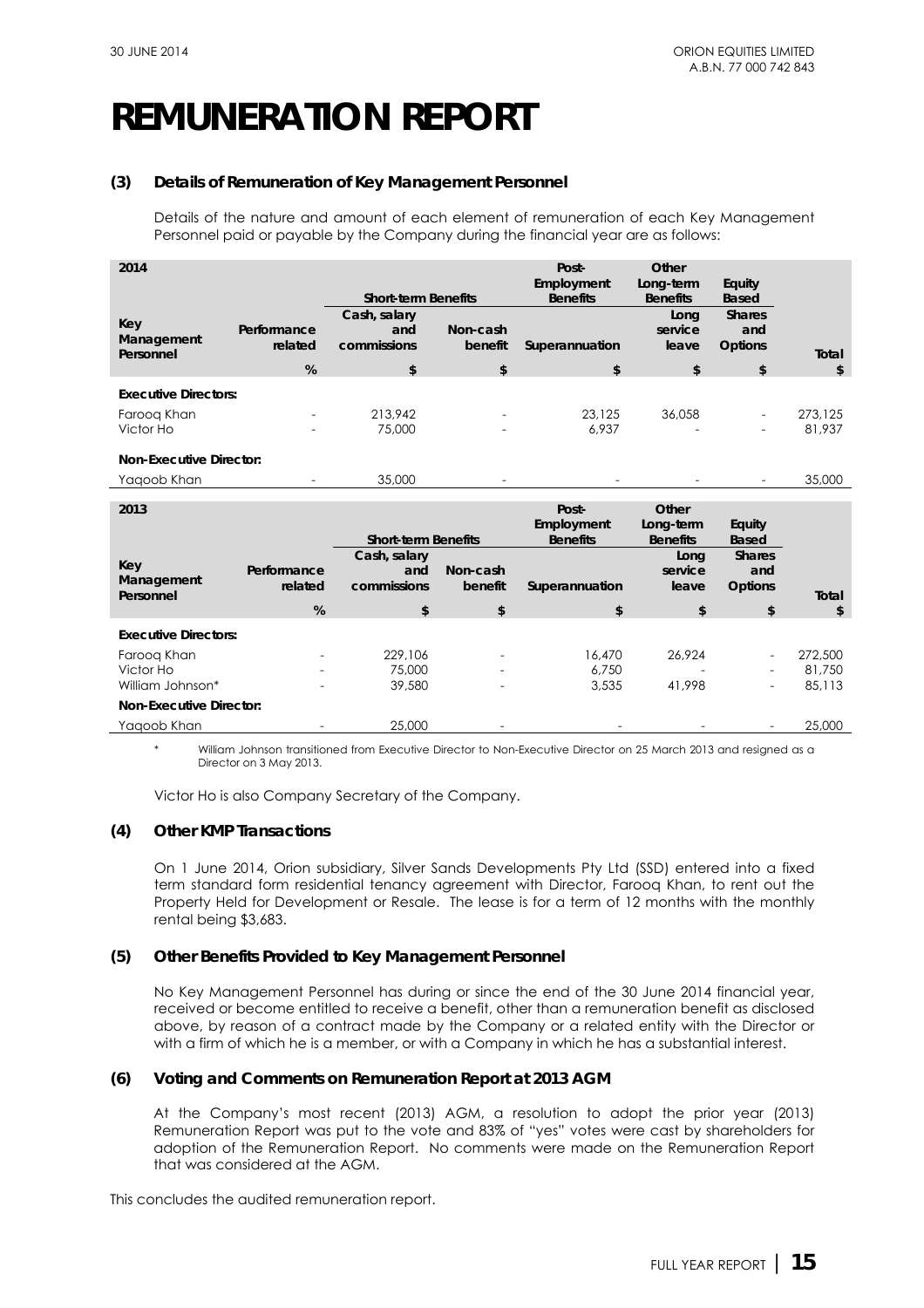## **DIRECTORS' AND OFFICERS' INSURANCE**

The Company insures Directors and Officers against liability they may incur in respect of any wrongful acts or omissions made by them in such capacity (to the extent permitted by the *Corporations Act 2001*) (**D&O Policy**). Details of the amount of the premium paid in respect of the insurance policies are not disclosed as such disclosure is prohibited under the terms of the contract.

## **DIRECTORS' DEEDS**

In addition to the rights of indemnity provided under the Company's Constitution (to the extent permitted by the Corporations Act), the Company has also entered into a deed with each of the Directors to regulate certain matters between the Company and each Director, both during the time the Director holds office and after the Director ceases to be an officer of the Company, including the following matters:

- (a) The Company's obligation to indemnify a Director for liabilities or legal costs incurred as an officer of the Company (to the extent permitted by the Corporations Act); and
- (b) Subject to the terms of the deed and the Corporations Act, the Company may advance monies to the Director to meet any costs or expenses of the Director incurred in circumstances relating to the indemnities provided under the deed and prior to the outcome of any legal proceedings brought against the Director.

## **LEGAL PROCEEDINGS ON BEHALF OF CONSOLIDATED ENTITY**

No person has applied for leave of a court to bring proceedings on behalf of Orion or intervene in any proceedings to which Orion is a party for the purpose of taking responsibility on behalf of Orion for all or any part of such proceedings. Orion was not a party to any such proceedings during and since the financial year.

## **AUDITOR**

Details of the amounts paid or payable by the Company to the auditor (BDO Audit (WA) Pty Ltd), for audit and non-audit services provided during the financial year are set out below:

| <b>Audit &amp; Review Fees</b> | <b>Non-Audit Services</b> | Total |
|--------------------------------|---------------------------|-------|
| 35,572                         | s dUd                     | 39,48 |

The Board is satisfied that the provision of non-audit services by the auditor during the year is compatible with the general standard of independence for auditors imposed by the *Corporations Act 2001.* The Board is satisfied that the nature of the non-audit services disclosed above did not compromise the general principles relating to auditor independence as set out in APES 110 Code of Ethics for Professional Accountants, including reviewing or auditing the auditor's own work, acting in a management or decision making capacity for the Company, acting as advocate for the Company or jointly sharing economic risk and rewards.

BDO Audit (WA) Pty Ltd continues in office in accordance with section 327B of the *Corporations Act 2001*.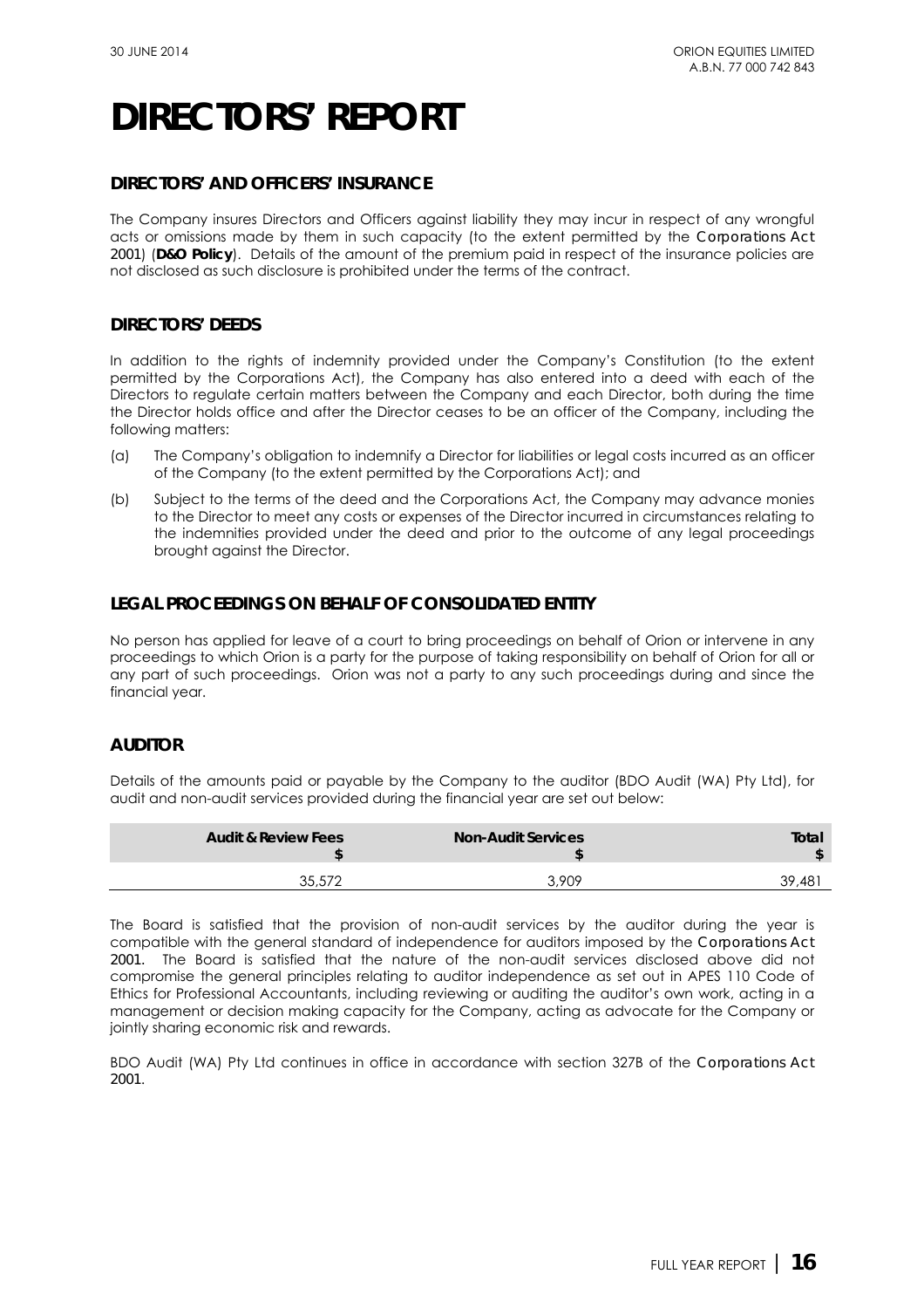## **AUDITOR'S INDEPENDENCE DECLARATION**

A copy of the Auditor's Independence Declaration as required under section 307C of the *Corporations Act 2001* forms part of this Directors Report and is set out on page 18. This relates to the Audit Report, where the Auditors state that they have issued an independence declaration.

## **EVENTS SUBSEQUENT TO BALANCE DATE**

The Directors are not aware of any matters or circumstances at the date of this Directors' Report, other than those referred to in this Directors' Report (in particular, in the Review of Operations) or the financial statements or notes thereto (in particular Note 27), that have significantly affected or may significantly affect the operations, the results of operations or the state of affairs of the Company in subsequent financial years.

Signed for and on behalf of the Directors in accordance with a resolution of the Board,

**Farooq Khan Victor Ho**

**28 August 2014** 

**Chairman Executive Director and Company Secretary**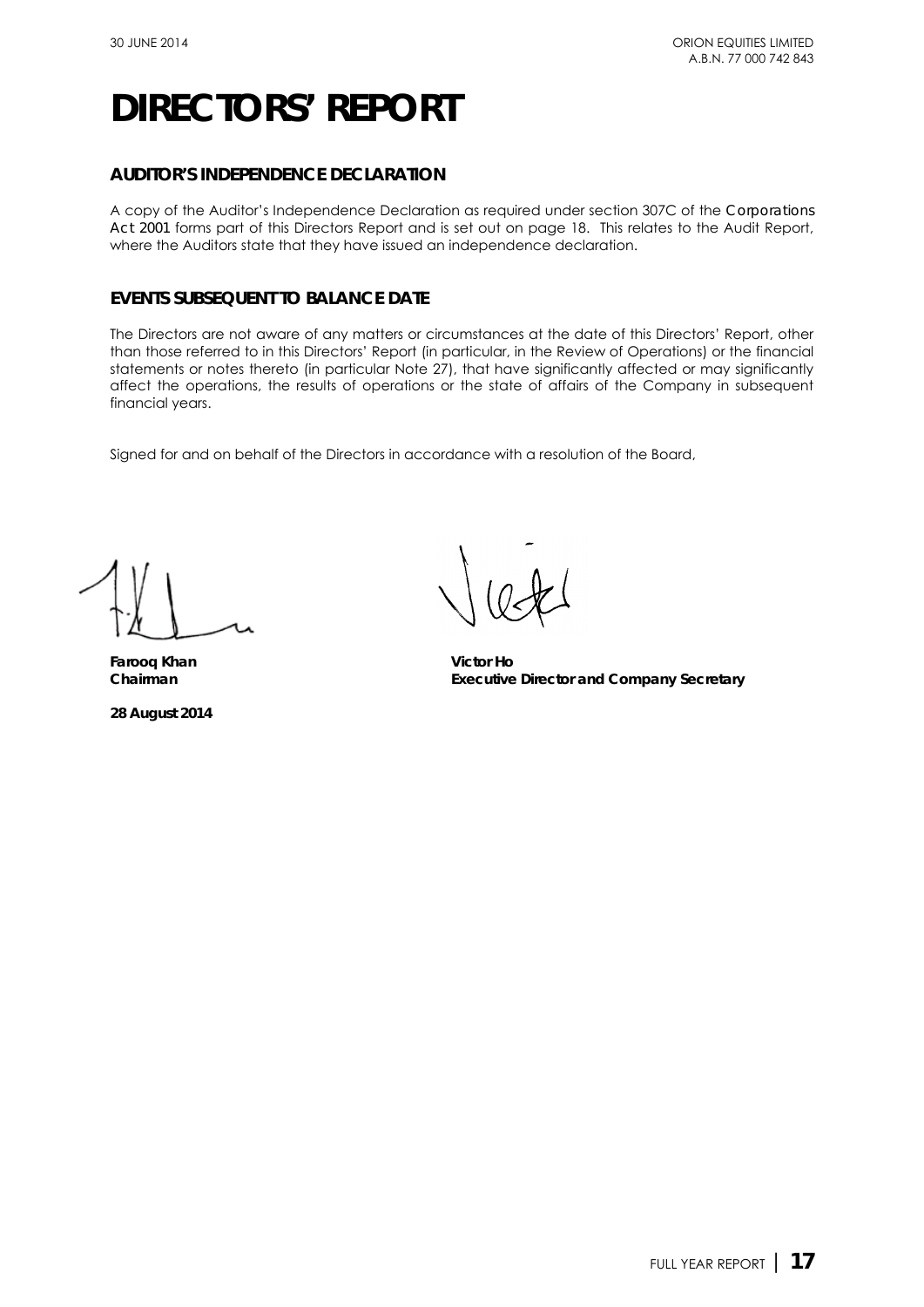

Tel: +61 8 6382 4600 Fax: +61 8 6382 4601 **www.bdo.com.au**

38 Station Street Subiaco, WA 6008 PO Box 700 West Perth WA 6872 Australia

**DECLARATION OF INDEPENDENCE BY CHRIS BURTON TO THE DIRECTORS OF ORION EQUITIES LIMITED**

As lead auditor of Orion Equities Limited for the year ended 30 June 2014, I declare that, to the best of my knowledge and belief, there have been:

- 1. No contraventions of the auditor independence requirements of the *Corporations Act 2001* in relation to the audit; and
- 2. No contraventions of any applicable code of professional conduct in relation to the audit.

This declaration is in respect of Orion Equities Limited and the entities it controlled during the period.

 $CB$ 

**Chris Burton** Director

**BDO Audit (WA) Pty Ltd** Perth, 28 August 2014

BDO Audit (WA) Pty Ltd ABN 79 112 284 787 is a member of a national association of independent entities which are all members of BDO Australia Ltd ABN<br>77 050 110 275, an Australian company limited by guarantee. BDO Audit ( Professional Standards Legislation (other than for the acts or omissions of financial services licensees) in each State or Territory other than Tasmania.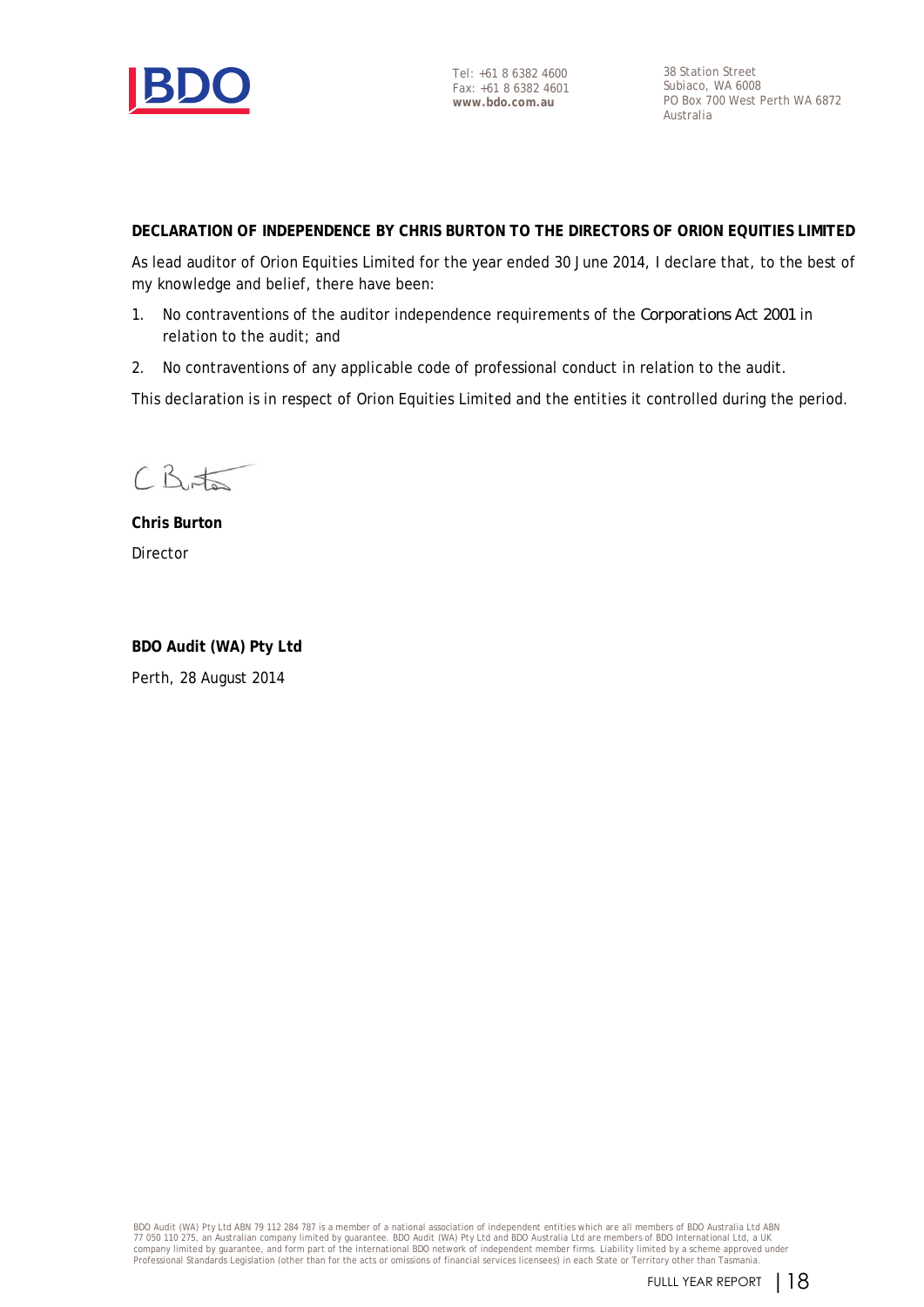**2014 2013**

## **CONSOLIDATED STATEMENT OF PROFIT OR LOSS AND OTHER COMPREHENSIVE INCOME for the year ended 30 June 2014**

|                                                                   |             | 20 I 4     | נו ט∡         |
|-------------------------------------------------------------------|-------------|------------|---------------|
|                                                                   | <b>Note</b> | \$         | S             |
| Revenue                                                           | 3           | 88,971     | 147,260       |
| Other                                                             |             |            |               |
| Share of Net Profit of Associate                                  |             | 222,481    |               |
| Other Revenue                                                     |             | 12,619     | 1,530         |
| <b>TOTAL REVENUE</b>                                              |             | 324,071    | 148,790       |
| <b>EXPENSES</b>                                                   | 3           |            |               |
| Net Loss on Financial Assets at Fair Value through Profit or Loss |             | (51, 722)  | (1,477,167)   |
| Share of Net Loss of Associate                                    |             |            | (94, 167)     |
| Cost of Goods Sold in relation to Olive Oil Operations            |             | (11, 209)  | (52, 867)     |
| Olive Oil Operation Expenses                                      |             | (183, 073) | (483,071)     |
| Loss on Property held for Development or Resale                   |             |            | (150,000)     |
| <b>Land Operation Expenses</b>                                    |             | (7,690)    | (15, 583)     |
| <b>Personnel Expenses</b>                                         |             | (561, 868) | (630, 290)    |
| Occupancy Expenses                                                |             | (65, 767)  | (58, 706)     |
| <b>Corporate Expenses</b>                                         |             | (24, 152)  | (24, 481)     |
| <b>Communication Expenses</b>                                     |             | (5,061)    | (7, 979)      |
| <b>Finance Expenses</b>                                           |             | (1,936)    | (1,030)       |
| <b>Administration Expenses</b>                                    |             | (90, 906)  | (97, 972)     |
| <b>LOSS BEFORE INCOME TAX</b>                                     |             | (679, 313) | (2,944,523)   |
| Income Tax Expense                                                | 4           |            | (57, 300)     |
| <b>LOSS FOR THE YEAR FROM CONTINUING OPERATIONS</b>               |             | (679, 313) | (3,001,823)   |
| Loss for the Year from Discontinued Operations                    | 5           | (110, 855) | (110,612)     |
| <b>LOSS FOR THE YEAR</b>                                          |             | (790, 168) | (3, 112, 435) |
| OTHER COMPREHENSIVE INCOME                                        |             |            |               |
| Revaluation of Assets, Net of Tax                                 |             |            | (133,699)     |
| TOTAL COMPREHENSIVE LOSS FOR THE YEAR                             |             | (790, 168) | (3, 246, 134) |
|                                                                   |             |            |               |
| Total Comprehensive Income for the year is attributable to:       |             |            |               |
| Continuing operations                                             |             | (679, 313) | (3, 135, 522) |
| Discontinuing operations                                          |             | (110, 855) | (110,612)     |
|                                                                   |             | (790, 168) | (3, 246, 134) |
| Basic Loss per Share (cents) from continuing operations           | 6           | (4.02)     | (16.85)       |
| Basic Loss per Share (cents) from discontinuing operations        |             | (0.66)     | (0.62)        |
| Basic Loss per Share (cents) attributable to the ordinary         |             | (4.67)     | (17.47)       |
| equity holders of the Company                                     |             |            |               |

The accompanying notes form part of these financial statements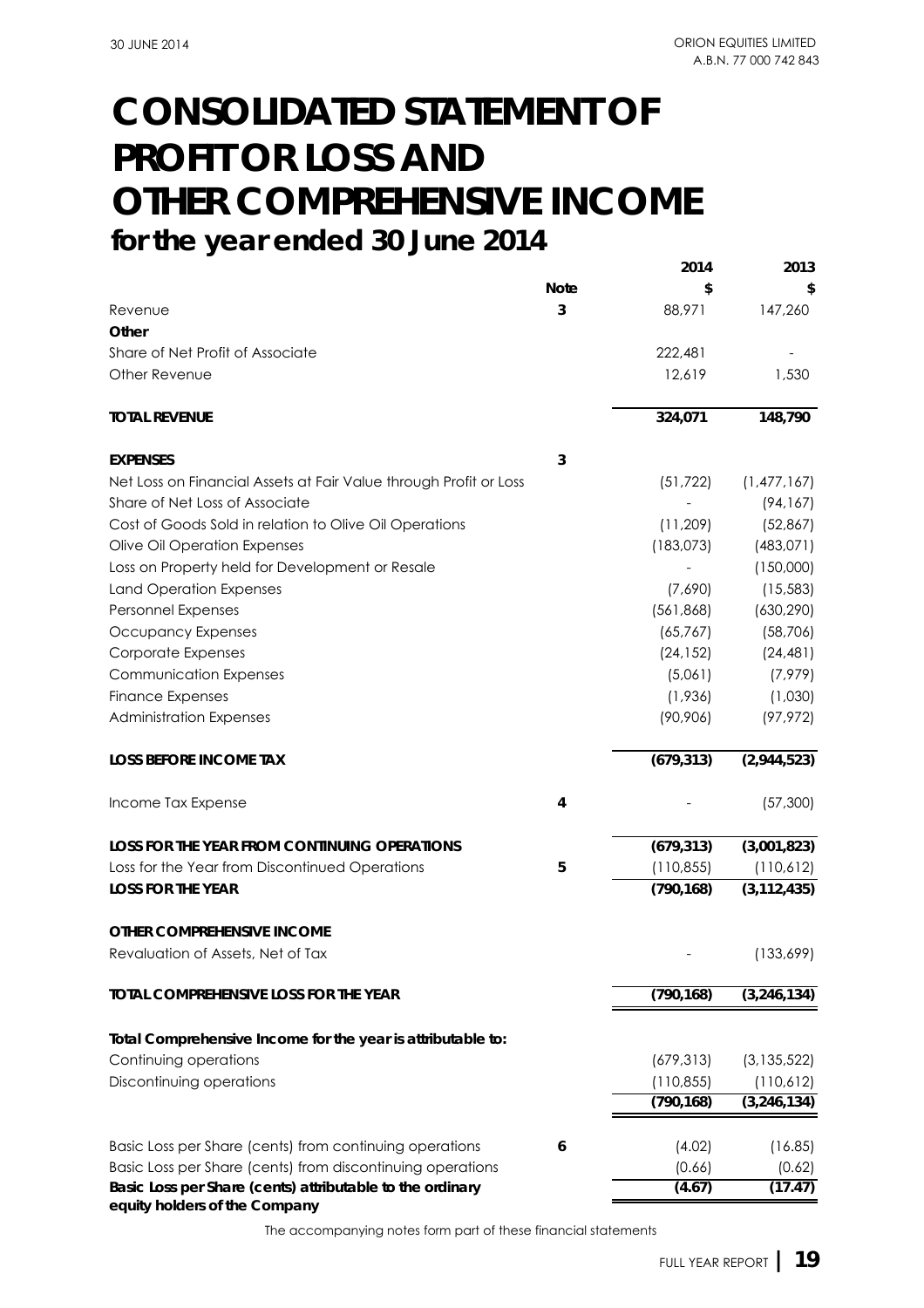## **CONSOLIDATED STATEMENT as at 30 June 2014 OF FINANCIAL POSITION**

|                                                       | <b>Note</b>    | 2014                      | 2013                   |
|-------------------------------------------------------|----------------|---------------------------|------------------------|
| <b>CURRENT ASSETS</b>                                 |                | \$                        | \$                     |
| Cash and Cash Equivalents                             | $\overline{7}$ | 601,690                   | 1,695,628              |
| Financial Assets at Fair Value through Profit or Loss | 8              | 918,362                   | 720,085                |
| <b>Trade and Other Receivables</b>                    | 9              | 136,941                   | 40,591                 |
| Inventories                                           | 10             |                           | 140,622                |
| <b>Other Current Assets</b>                           | 11             | 4,892                     | 3,428                  |
| <b>TOTAL CURRENT ASSETS</b>                           |                | 1,661,885                 | 2,600,354              |
| <b>NON CURRENT ASSETS</b>                             |                |                           |                        |
| <b>Trade and Other Receivables</b>                    | 9              |                           | 32,823                 |
| Property held for Development or Resale               | 10             | 1,490,000                 | 1,490,000              |
| Investment in Associate Entity                        | 12             | 3,892,016                 | 4,079,810              |
| Property, Plant and Equipment                         | 13             | 1,062,482                 | 1,142,127              |
| Olive Trees                                           | 14             | 65,500                    | 65,500                 |
| Intangible Assets                                     | 15             | 575,437                   | 650,433                |
| Deferred Tax Asset                                    | 18             | 98,600                    | 94,688                 |
| <b>TOTAL NON CURRENT ASSETS</b>                       |                | 7,184,035                 | 7,555,381              |
| <b>TOTAL ASSETS</b>                                   |                | 8,845,920                 | 10,155,735             |
| <b>CURRENT LIABILITIES</b>                            |                |                           |                        |
| Trade and Other Payables                              | 16             | 143,569                   | 127,389                |
| Provisions                                            | 17             | 38,602                    | 69,543                 |
| <b>TOTAL CURRENT LIABILITIES</b>                      |                | 182,171                   | 196,932                |
| <b>NON CURRENT LIABILITIES</b>                        |                |                           |                        |
| Deferred Tax Liability                                | 18             | 98,600                    | 94,688                 |
| <b>TOTAL NON CURRENT LIABILITIES</b>                  |                | 98,600                    | 94,688                 |
| <b>TOTAL LIABILITIES</b>                              |                | 280,771                   | 291,620                |
| <b>NET ASSETS</b>                                     |                | 8,565,149                 | 9,864,115              |
|                                                       |                |                           |                        |
| <b>EQUITY</b>                                         |                |                           |                        |
| <b>Issued Capital</b>                                 | 19             | 18,865,209                | 19,374,007             |
| Reserves<br><b>Accumulated Losses</b>                 | 20             | 227,806<br>(10, 527, 866) | 227,806<br>(9,737,698) |
| <b>TOTAL EQUITY</b>                                   |                | 8,565,149                 | 9,864,115              |
|                                                       |                |                           |                        |

The accompanying notes form part of these financial statements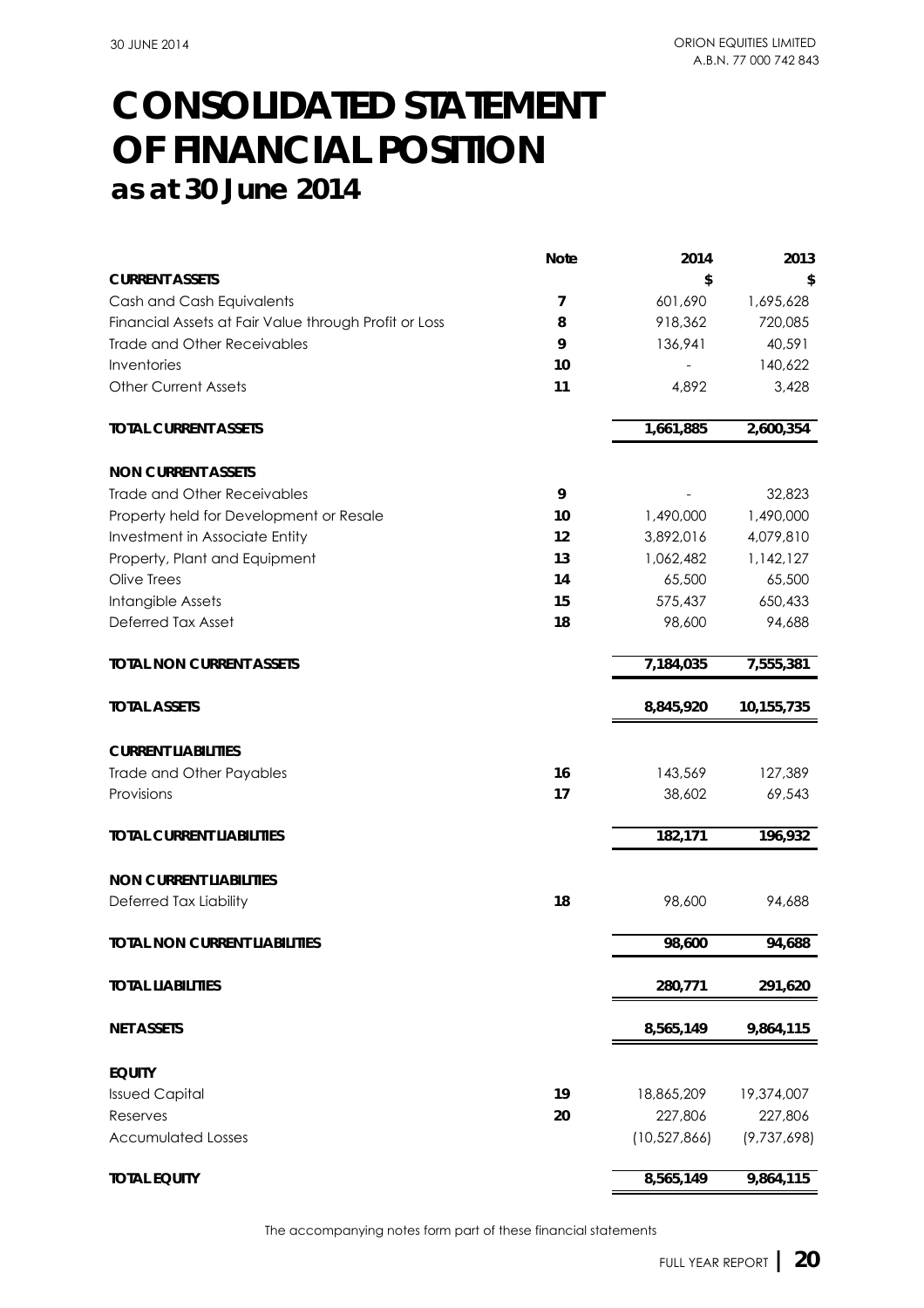## **for the year ended 30 June 2014 CONSOLIDATED STATEMENT OF CHANGES IN EQUITY**

|                                       |    |                     |                 | Accumulated   |               |
|---------------------------------------|----|---------------------|-----------------|---------------|---------------|
|                                       |    | Note Issued Capital | <b>Reserves</b> | Losses        | Total         |
|                                       |    | \$                  | \$              | \$            | \$            |
| <b>BALANCE AT 1 JULY 2012</b>         |    | 19,374,007          | 361,505         | (6,625,263)   | 13,110,249    |
| Loss for the Year                     |    |                     |                 | (3, 112, 435) | (3, 112, 435) |
| Other Comprehensive Income            |    |                     | (133,699)       |               | (133,699)     |
| Total Comprehensive Loss for the Year |    |                     | (133, 699)      | (3, 112, 435) | (3, 246, 134) |
| <b>BALANCE AT 30 JUNE 2013</b>        |    | 19,374,007          | 227,806         | (9, 737, 698) | 9,864,115     |
|                                       |    |                     |                 |               |               |
| <b>BALANCE AT 1 JULY 2013</b>         |    | 19,374,007          | 227,806         | (9, 737, 698) | 9,864,115     |
| Loss for the Year                     |    |                     |                 | (790, 168)    | (790, 168)    |
| Other Comprehensive Income            |    |                     |                 |               |               |
| Total Comprehensive Loss for the Year |    |                     |                 | (790, 168)    | (790, 168)    |
| Share Buy-Back                        | 19 | (508, 798)          |                 |               | (508, 798)    |
| <b>BALANCE AT 30 JUNE 2014</b>        |    | 18,865,209          | 227,806         | (10,527,866)  | 8,565,149     |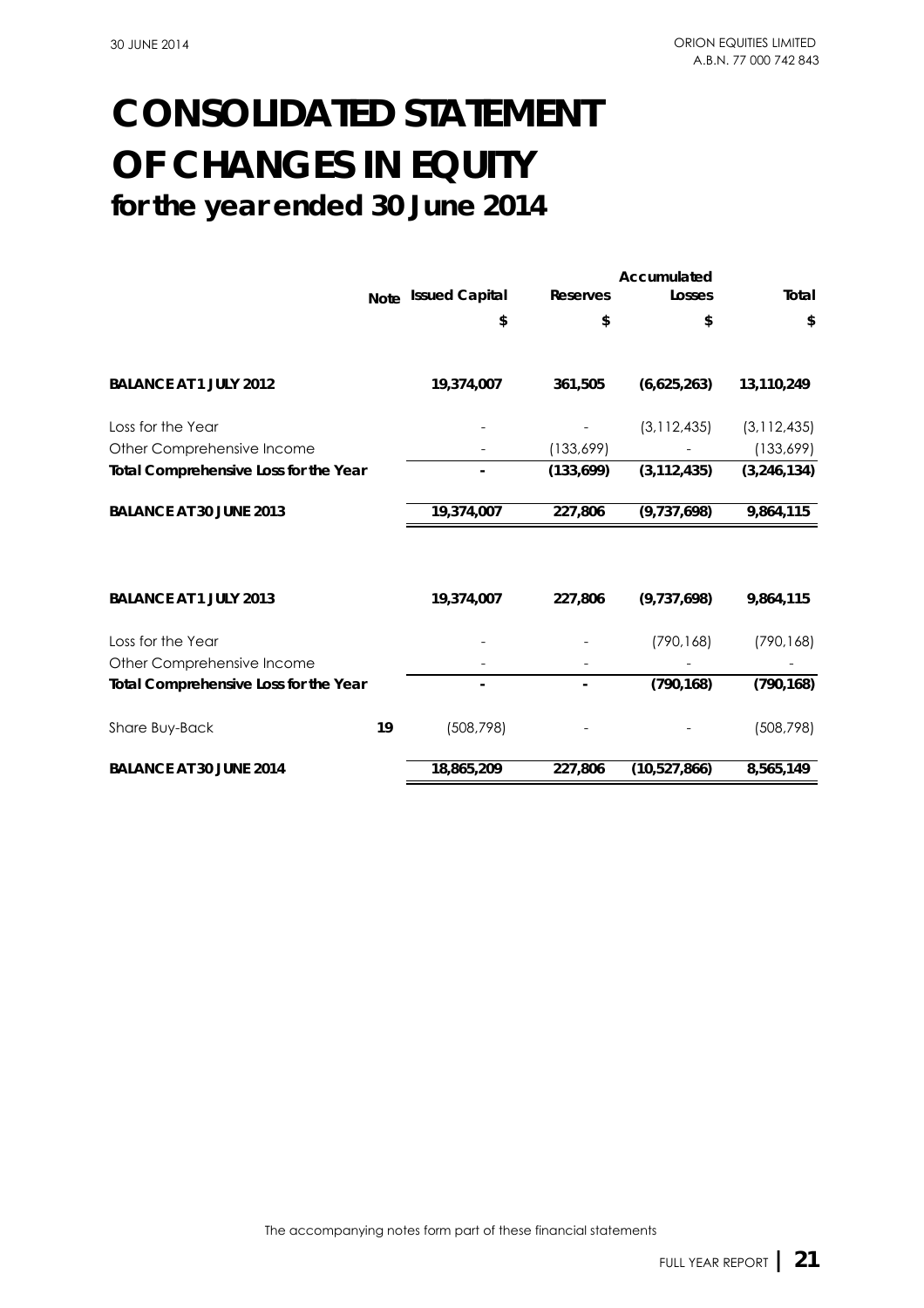## **CONSOLIDATED STATEMENT OF CASH FLOWS for the year ended 30 June 2014**

|                                                          | <b>Note</b> | 2014        | 2013       |
|----------------------------------------------------------|-------------|-------------|------------|
|                                                          |             | \$          |            |
| <b>CASH FLOWS FROM OPERATING ACTIVITIES</b>              |             |             |            |
| <b>Receipts from Customers</b>                           |             | 152,049     | 332,203    |
| Dividends Received                                       |             | 205,138     | 13         |
| <b>Interest Received</b>                                 |             | 51,433      | 52,895     |
| Payments to Suppliers and Employees                      |             | (714, 158)  | (982, 294) |
| Interest Paid                                            |             | (303)       | (208)      |
| Sale of Financial Assets at Fair Value                   |             |             | 1,624,132  |
| Purchase of Financial Assets at Fair Value               |             | (250,000)   |            |
| Net Cash (Used) in/Provided by Continuing Operations     |             | (555, 841)  | 1,026,741  |
| Net Cash Used in Discontinued Operations                 | 5           | (216, 799)  | (102, 579) |
| NET CASH (USED IN)/PROVIDED BY OPERATING ACTIVITIES      |             | (772, 640)  | 924,162    |
| <b>CASH FLOWS FROM INVESTING ACTIVITIES</b>              |             |             |            |
| Return of Capital Received                               | 19          | 205,138     | 410,277    |
| Purchase of Plant and Equipment                          | 13          | (17,638)    | (3,842)    |
| NET CASH PROVIDED BY INVESTING ACTIVITIES                |             | 187,500     | 406,435    |
| <b>CASH FLOWS FROM INVESTING ACTIVITIES</b>              |             |             |            |
| Share Buy-Back                                           | 19          | (508, 798)  |            |
| NET CASH USED IN INVESTING ACTIVITIES                    |             | (508, 798)  |            |
|                                                          |             |             |            |
| NET INCREASE/(DECREASE) IN CASH HELD                     |             | (1,093,938) | 1,330,597  |
| Cash and Cash Equivalents at Beginning of Financial Year |             | 1,695,628   | 365,031    |
| CASH AND CASH EQUIVALENTS AT END OF FINANCIAL YEAR       | 7           | 601,690     | 1,695,628  |

The accompanying notes form part of these financial statements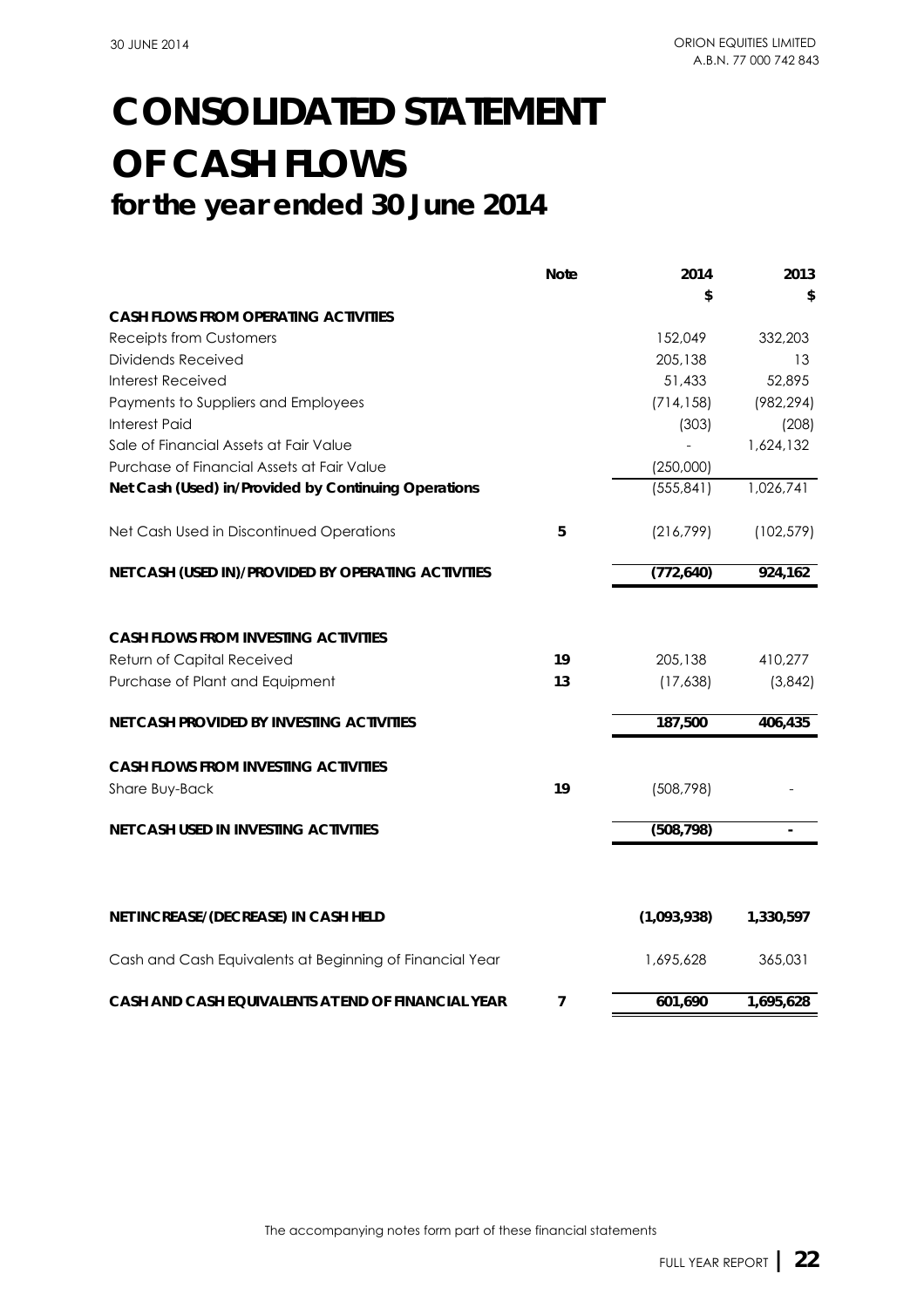### **1. SUMMARY OF ACCOUNTING POLICIES**

#### **STATEMENT OF SIGNIFICANT ACCOUNTING POLICIES**

The principal accounting policies adopted in the preparation of these financial statements are set out below. These policies have been consistently applied to all the years presented, unless otherwise stated.

The financial report includes the financial statements for the Consolidated Entity consisting of Orion Equities Limited and its subsidiaries. Orion Equities Limited is a company limited by shares, incorporated in New South Wales, Australia and whose shares are publicly traded on the Australian Securities Exchange (**ASX**).

#### **1.1. Basis of preparation**

These general purpose financial statements have been prepared in accordance with Australian Accounting Standards, other authoritative pronouncements of the Australian Accounting Standards Board, Urgent Issues Group Interpretations and the *Corporations Act 2001*, as appropriate for for-profit entities*.*

### *Compliance with IFRS*

The consolidated financial statements of the Consolidated Entity, Orion Equities Limited, also comply with International Financial Reporting Standards (IFRS) as issued by the International Accounting Standards Board (IASB).

#### *Reporting Basis and Conventions*

The financial report has been prepared on an accruals basis and is based on historical costs modified by the revaluation of selected non-current assets, and financial assets and financial liabilities for which the fair value basis of accounting has been applied.

#### **1.2. Principles of Consolidation**

The consolidated financial statements incorporate the assets and liabilities of the subsidiaries of Orion Equities Limited as at 30 June 2014 and the results of its subsidiaries for the year then ended. Orion Equities Limited and its subsidiaries are referred to in this financial report as the Consolidated Entity.

Subsidiaries are all entities (including structured entities) over which the Consolidated Entity has control. The Consolidated Entity controls an entity when it is exposed to, or has rights to, variable returns from its involvement with the entity and has the ability to affect those returns through its power to direct the activities of the entity. Subsidiaries are fully consolidated from the date on which control is transferred to the group. They are deconsolidated from the date that control ceases. Information on the controlled entities is contained in Note 2(b) to the financial statements.

Subsidiaries are fully consolidated from the date on which control is transferred to the group. They are deconsolidated from the date that control ceases.

All controlled entities have a June financial year-end. All inter-company balances and transactions between entities in the Consolidated Entity, including any unrealised profits or losses, have been eliminated on consolidation.

#### **Changes in Ownership Interests**

When the Consolidated Entity ceases to have control or significant influence, any retained interest in the entity is remeasured to its fair value with the change in carrying amount recognised in profit or loss. The fair value becomes the initial carrying amount for the purposes of subsequently accounting for the retained interest as an associate or financial asset. In addition, any amounts previously recognised in other comprehensive income in respect of that entity are accounted for as if the Consolidated Entity has directly disposed of the related assets or liabilities. This may mean that amounts previously recognised in other comprehensive income are reclassified to profit or loss.

If the ownership interest in an associate is reduced but significant influence is retained, only a proportionate share of the amounts previously recognised in other comprehensive income are reclassified to profit or loss where appropriate.

#### **1.3. Investments in Associates**

Associates are all entities over which the Consolidated Entity has significant influence but not control or joint control, generally accompanying a shareholding of between 20% and 50% of the voting rights. Investments in associates in the consolidated financial statements are accounted for using the equity method of accounting, after initially being recognised at cost. Under this method, the Consolidated Entity's share of the post-acquisition profits or losses of associates are recognised in the consolidated Statement of Profit or Loss and Other Comprehensive Income, and its share of post-acquisition movements in reserves is recognised in other comprehensive income. The cumulative post-acquisition movements are adjusted against the carrying amount of the investment. (Refer Note 12).

Dividends receivable from associates are recognised in the Company's Statement of Profit or Loss and Other Comprehensive Income, while in the Statement of Financial Position they reduce the carrying amount of the investment. When the Consolidated Entity's share of losses in an associate equals or exceeds its interest in the associate, including any other unsecured long-term receivables, the Consolidated Entity does not recognise further losses, unless it has incurred obligations or made payments on behalf of the associate.

Unrealised gains on transactions between the Consolidated Entity and its associates are eliminated to the extent of the Consolidated Entity's interest in the associates. Unrealised losses are also eliminated unless the transaction provides evidence of an impairment of the asset transferred. Accounting policies of associates have been changed where necessary to ensure consistency with the policies adopted by the Consolidated Entity. All associated entities have a June financial year-end.

#### **1.4. Segment Reporting**

Operating segments are presented using the 'management approach', where the information presented is on the same basis as the internal reports provided to the Chief Operating Decision Makers (CODM). The CODM is responsible for the allocation of resources to operating segments and assessing their performance.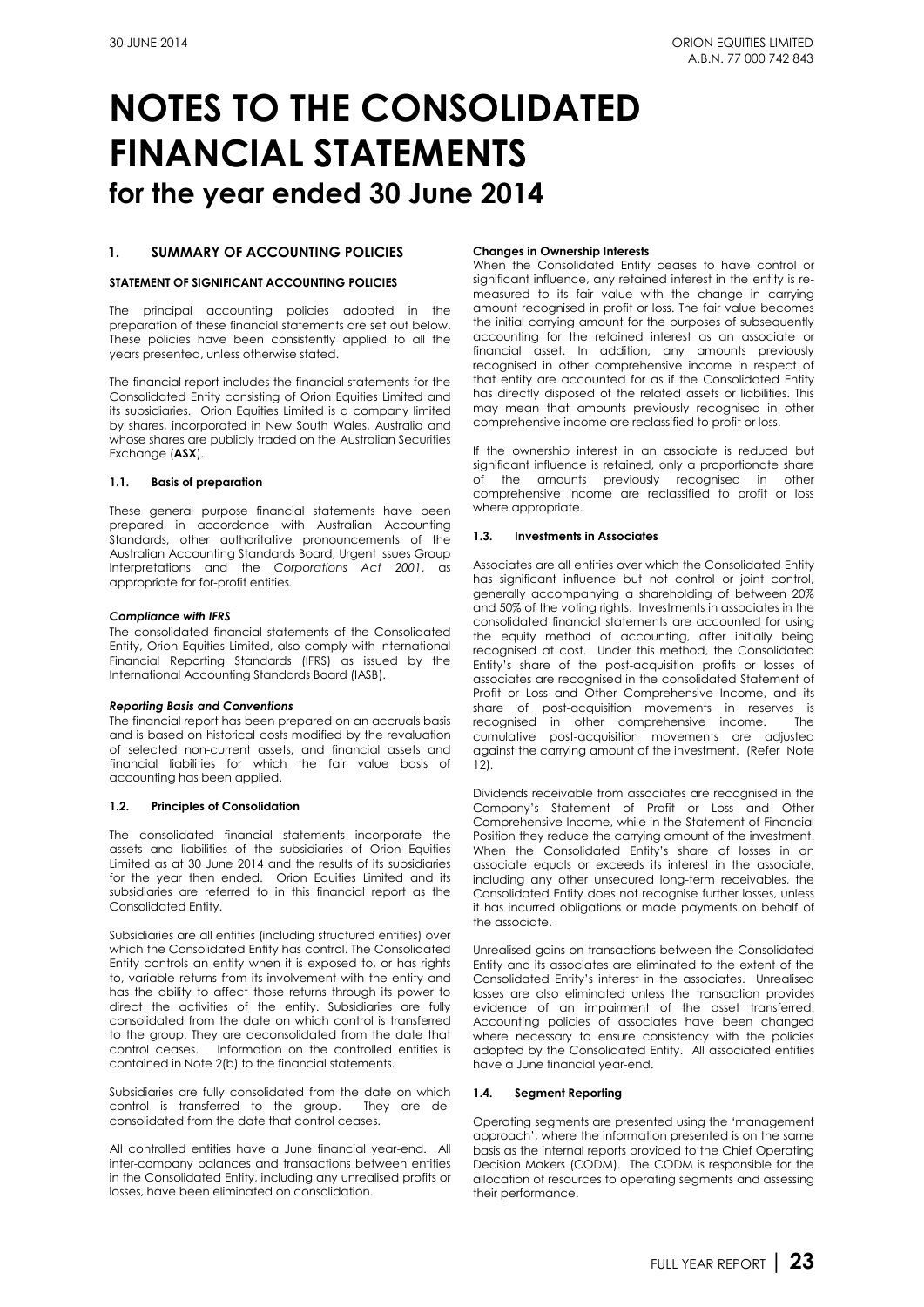#### **1.5. Revenue Recognition**

Revenue is measured at the fair value of the consideration received or receivable. Revenue is recognised to the extent that it is probable that the economic benefits will flow to the Consolidated Entity and the revenue can be reliably measured. All revenue is stated net of the amount of goods and services tax (**GST**) except where the amount of GST incurred is not recoverable from the Australian Tax Office. The following specific recognition criteria must also be met before revenue is recognised:

#### *Sale of Goods and Disposal of Assets*

Revenue from the sale of goods and disposal of other assets is recognised when the Consolidated Entity has passed control of the goods or other assets to the buyer.

#### *Contributions of Assets*

Revenue arising from the contribution of assets is recognised when the Consolidated Entity gains control of the asset or the right to receive the contribution.

#### *Interest Revenue*

Interest revenue is recognised on a proportional basis taking into account the interest rates applicable to the financial assets.

#### *Dividend Revenue*

Dividend revenue is recognised when the right to receive a dividend has been established. The Consolidated Entity brings dividend revenue to account on the applicable exdividend entitlement date.

#### *Other Revenues*

Other revenues are recognised on a receipts basis.

#### **1.6. Income Tax**

The income tax expense or revenue for the period is the tax payable on the current period's taxable income based on the notional income tax rate for each taxing jurisdiction adjusted by changes in deferred tax assets and liabilities attributable to temporary differences between the tax bases of assets and liabilities and their carrying amounts in the financial statements, and to unused tax losses (if applicable).

Deferred tax assets and liabilities are recognised for temporary differences at the tax rates expected to apply when the assets are recovered or liabilities are settled, based on those tax rates which are enacted or substantively enacted for each taxing jurisdiction. The relevant tax rates are applied to the cumulative amounts of deductible and taxable temporary differences to measure the deferred tax asset or liability. An exception is made for certain temporary differences arising from the initial recognition of an asset or a liability. No deferred tax asset or liability is recognised in relation to these temporary differences if they arose in a transaction, other than a business combination, that at the time of the transaction did not affect either accounting profit or taxable profit or loss.

Deferred tax assets are recognised for deductible temporary differences and unused tax losses only if it is probable that future taxable amounts will be available to utilise those temporary differences and losses. The amount of deferred tax assets benefits brought to account or which may be realised in the future, is based on the assumption that no adverse change will occur in income taxation

legislation and the anticipation that the Consolidated Entity will derive sufficient future assessable income to enable the benefit to be realised and comply with the conditions of deductibility imposed by the law.

Deferred tax liabilities and assets are not recognised for temporary differences between the carrying amount and tax bases of investments in controlled entities where the Company is able to control the timing of the reversal of the temporary differences and it is probable that the differences will not reverse in the foreseeable future.

Deferred tax assets and liabilities are offset when there is a legally enforceable right to offset current tax assets and liabilities and when the deferred tax balances relate to the same taxation authority. Current tax assets and tax liabilities are offset where the entity has a legally enforceable right to offset and intends either to settle on a net basis, or to realise the asset and settle the liability simultaneously.

Current and deferred tax balances attributable to amounts recognised directly in other comprehensive income or equity are also recognised directly in other comprehensive income or equity.

#### **Tax consolidation legislation**

The Consolidated Entity implemented the tax consolidation legislation as of 29 June 2004. The head entity, Orion Equities Limited, and the controlled entities in the tax consolidated group continue to account for their own current and deferred tax amounts. These tax amounts are measured as if each entity in the tax consolidated group continues to be a stand-alone taxpayer in its own right.

In addition to its own current and deferred tax amounts, the Company also recognises the current tax liabilities (or assets) and the deferred tax assets (as appropriate) arising from unused tax losses and unused tax credits assumed from controlled entities in the tax consolidated group.

Assets or liabilities arising under tax funding agreements within the tax consolidated entities are recognised as amounts receivable from or payable to other entities in the group.

Any differences between the amounts assumed and amounts receivable or payable under the tax funding agreement are recognised as a contribution to (or distribution from) wholly-owned tax consolidated entities.

#### **1.7. Goods and Services Tax (GST)**

Revenues, expenses and assets are recognised net of the amount of GST, except where the amount of GST incurred is not recoverable from the Australian Tax Office. In these circumstances the GST is recognised as part of the cost of acquisition of the asset or as part of an item of the expense. Receivables and payables in the Statement of Financial Position are shown inclusive of GST. Cash flows are presented in the Statement of Cash Flows on a gross basis, except for the GST component of investing and financing activities, which are disclosed as operating cash flows.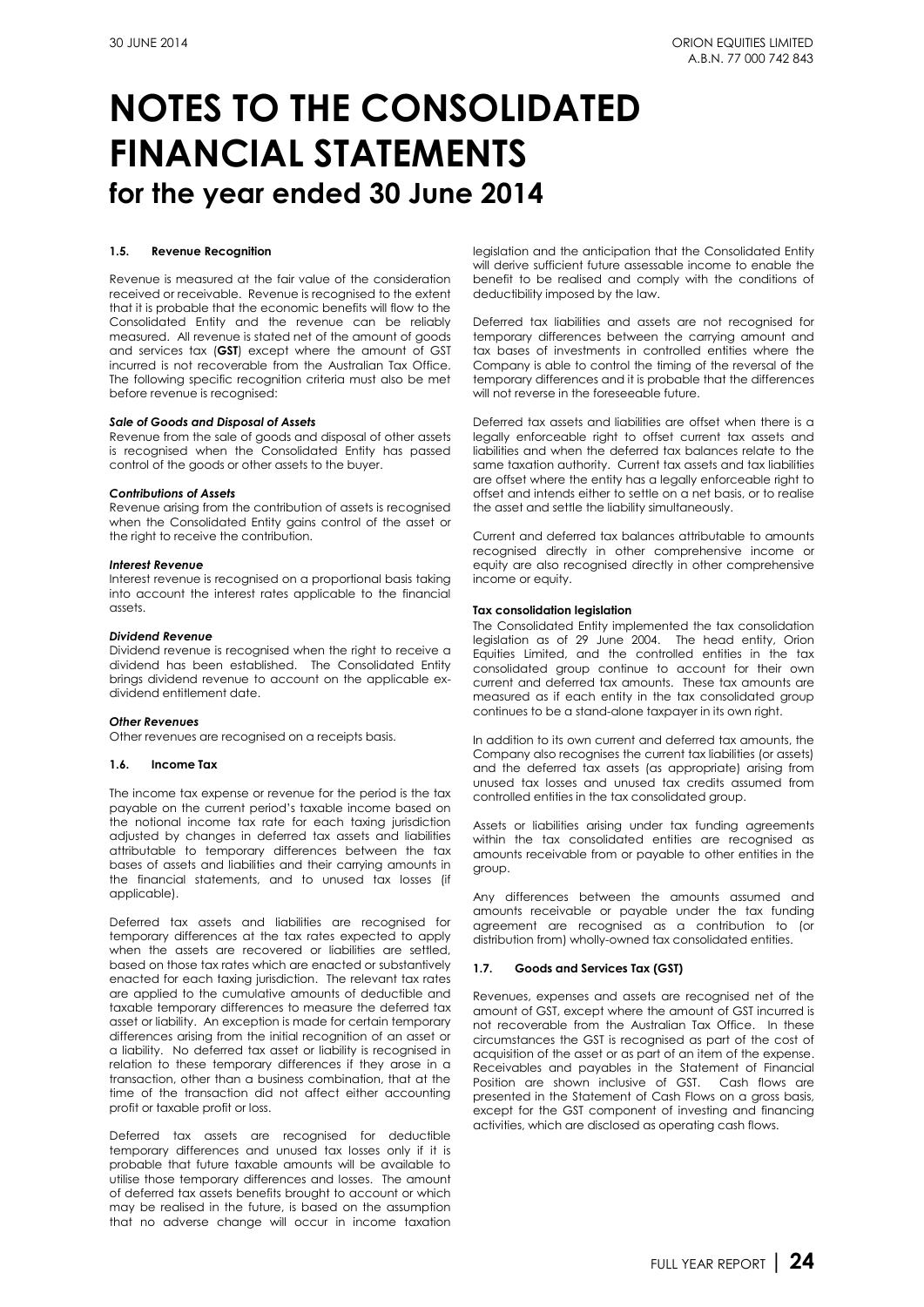#### **1.8. Employee Benefits**

#### *Short-term obligations*

Provision is made for the Consolidated Entity's liability for employee benefits arising from services rendered by employees to the Balance Date. Employee benefits that are expected to be settled within one year have been measured at the amounts expected to be paid when the liability is settled, plus related on-costs. Employee benefits payable later than one year from the Balance Date have been measured at the present value of the estimated future cash outflows to be made for those benefits. Employer superannuation contributions are made by the Consolidated Entity in accordance with statutory obligations and are charged as an expense when incurred.

#### **Other long-term employee benefit obligations**

The liability for long-service leave is recognised in the provision for employee benefits and measured as the present value of expected future payments to be made in respect of services provided by employees up to the reporting date. Consideration is given to expected future wage and salary levels, experience of employee departures and periods of service.

#### **1.9. Cash and Cash Equivalents**

Cash and cash equivalents includes cash on hand, deposits held at call with banks, other short-term highly liquid investments with original maturities of three months or less, and bank overdrafts. Bank overdrafts (if any) are shown within short-term borrowings in current liabilities on the Statement of Financial Position.

#### **1.10. Receivables**

Trade and other receivables are recorded at amounts due less any provision for doubtful debts. An estimate for doubtful debts is made when collection of the full amount is no longer probable. Bad debts are written off when considered non-recoverable.

#### **1.11. Investments and Other Financial Assets and Liabilities**

Financial instruments are initially measured at cost on trade date, which includes transaction costs, when the related contractual rights or obligations exist. Subsequent to initial recognition these instruments are measured as set out below.

#### *Financial assets at fair value through profit and loss*

A financial asset is classified in this category if acquired principally for the purpose of selling in the short term or if so designated by management and within the requirements of AASB 139: Recognition and Measurement of Financial Instruments. Realised and unrealised gains and losses arising from changes in the fair value of these assets are included in the Statement of Profit or Loss and Other Comprehensive Income in the period in which they arise.

#### *Available for sale financial assets*

Available for sale financial assets, comprising principally marketable equity securities, are non-derivatives that are either designated in this category or not classified in any other category. Realised and unrealised gains and losses arising from changes in the fair value of these assets are recognised in equity in the period in which they arise.

#### *Loans and receivables*

Loans and receivables are non-derivative financial assets with fixed or determinable payments that are not quoted in an active market and are stated at amortised cost using the effective interest rate method.

#### *Financial liabilities*

Non-derivative financial liabilities are recognised at amortised cost, comprising original debt less principal payments and amortisation.

Fair value is determined based on current bid prices for all quoted investments. Valuation techniques are applied to determine the fair value for all unlisted securities, including recent arm's length transactions, reference to similar instruments and option pricing models.

At each reporting date, the Consolidated Entity assesses whether there is objective evidence that a financial instrument has been impaired. Impairment losses are recognised in the Statement of Profit or Loss and Other Comprehensive Income.

The Consolidated Entity's investment portfolio (comprising listed and unlisted securities) is accounted for as "financial assets at fair value through profit and loss".

#### **1.12. Fair value Estimation**

The fair value of financial assets and financial liabilities must be estimated for recognition and measurement or for disclosure purposes. The fair value of financial instruments traded in active markets (such as publicly traded derivatives, and trading and available-for-sale securities) is based on quoted market prices at the Balance Date. The quoted market price used for financial assets held by the Consolidated Entity is the current bid price; the appropriate quoted market price for financial liabilities is the current ask price.

The fair value of financial instruments that are not traded in an active market (for example over-the-counter derivatives) is determined using valuation techniques, including but not limited to recent arm's length transactions, reference to similar instruments and option pricing models. The Consolidated Entity may use a variety of methods and makes assumptions that are based on market conditions existing at each Balance Date. Other techniques, such as estimated discounted cash flows, are used to determine fair value for other financial instruments.

The nominal value less estimated credit adjustments of trade receivables and payables are assumed to approximate their fair values. The fair value of financial liabilities for disclosure purposes is estimated by discounting the future contractual cash flows at the current market interest rate that is available to the Consolidated Entity for similar financial instruments.

The Consolidated Entity's investment portfolio (comprising listed and unlisted securities) is accounted for as "financial assets at fair value through profit and loss" and is carried at fair value based on the quoted last bid prices at the reporting date (refer Note 8).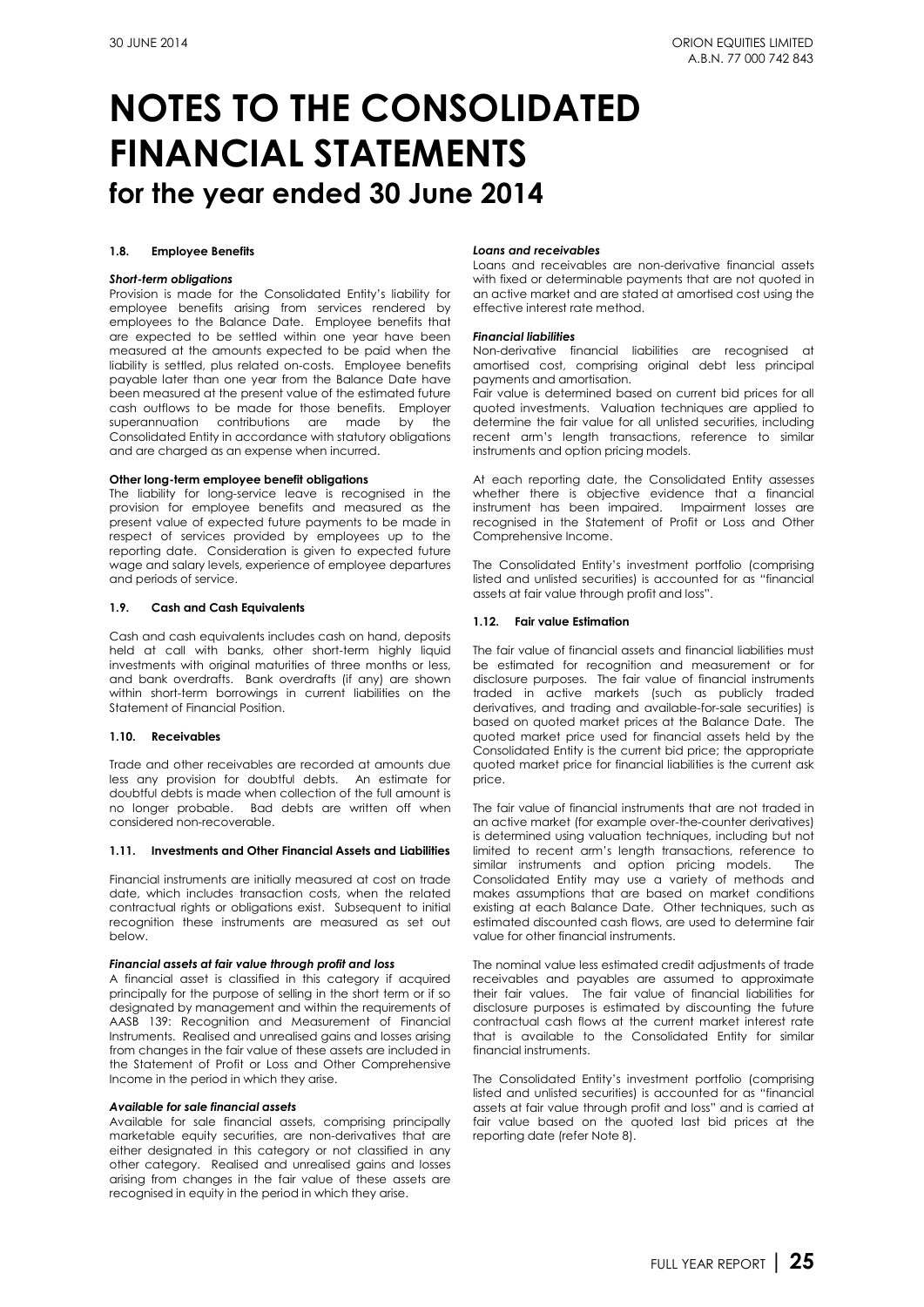#### **1.13. Property held for Resale**

Property held for development and sale is valued at the lower of cost and net realisable value. Cost includes the cost of acquisition, development, borrowing costs and holding costs until completion of development. Finance costs and holding charges incurred after development are expensed. Profits are brought to account on the signing of an unconditional contract of sale.

#### **1.14. Property, Plant and Equipment**

All plant and equipment are stated at historical cost less accumulated depreciation and impairment losses. Historical cost includes expenditure that is directly attributable to the acquisition of the items.

Freehold Land is not depreciated. Increases in the carrying amounts arising on revaluation of land and buildings are recognised, net of tax, in other comprehensive income and accumulated in reserves in equity. To the extent that the increase reverses a decrease previously recognised in profit or loss, the increase is first recognised in profit or loss. Decreases that reverse previous increases of the same asset are first recognised in other comprehensive income to the extent of the remaining surplus attributable to the asset; all other decreases are charged to profit or loss. It is shown at fair value, based on periodic valuations by external, independent valuers.

The carrying amount of plant and equipment is reviewed annually by Directors to ensure it is not in excess of the recoverable amount from these assets. The recoverable amount is assessed on the basis of the expected net cash flows that will be received from the asset's employment and subsequent disposal. The expected net cash flows have been discounted to their present value in determining the recoverable amount.

Subsequent costs are included in the asset's carrying amount or recognised as a separate asset, as appropriate, only when it is probable that future economic benefits associated with the item will flow to the Consolidated Entity and the cost of the item can be measured reliably. All other repairs and maintenance are charged to the Statement of Profit or Loss and Other Comprehensive Income during the financial period in which they are incurred.

The depreciation rates used for each class of depreciable asset are:

| <b>Class of Fixed Asset</b> | Rate         | Method            |
|-----------------------------|--------------|-------------------|
| <b>Buildinas</b>            | 7.5%         | Diminishing Value |
| Plant and Equipment         | 5-75%        | Diminishing Value |
| Leasehold Improvements      | $7.5 - 15\%$ | Diminishing Value |

The assets' residual values and useful lives are reviewed, and adjusted if appropriate, at each Balance Date. An asset's carrying amount is written down immediately to its recoverable amount if the asset's carrying amount is greater than its estimated recoverable amount.

Gains and losses on disposals are determined by comparing proceeds with carrying amount. These are included in the profit or loss. When revalued assets are sold, amounts included in the revaluation reserve relating to that asset are transferred to retained earnings.

#### **1.15. Impairment of Assets**

At each reporting date, the Consolidated Entity reviews the carrying values of its tangible and intangible assets to determine whether there is any indication that those assets have been impaired. If such an indication exists, the recoverable amount of the asset, being the higher of the asset's fair value less costs to sell and value in use, is compared to the asset's carrying value. Any excess of the asset's carrying value over its recoverable amount is expensed to the profit or loss. Impairment testing is performed annually for goodwill and intangible assets with indefinite lives. Where it is not possible to estimate the recoverable amount of an individual asset, the Consolidated Entity estimates the recoverable amount of the cash-generating unit to which the asset belongs.

#### **1.16. Payables**

These amounts represent liabilities for goods and services provided to the Consolidated Entity prior to the end of the financial year which are unpaid. The amounts are financial year which are unpaid. unsecured and are usually paid within 30 days of recognition.

#### **1.17. Provisions**

Provisions for legal claims, service warranties and make good obligations are made where the Consolidated Entity has a present legal or constructive obligation as a result of past events, it is probable that an outflow of resources will be required to settle the obligation and the amount has been reliably estimated. Provisions are not recognised for future operating losses.

#### **1.18. Issued Capital**

Ordinary shares are classified as equity. Incremental costs directly attributable to the issue of new shares or options are shown in equity as a deduction, net of tax, from the proceeds. Incremental costs directly attributable to the issue of new shares or options for the acquisition of a business, are included in the cost of the acquisition as part of the purchase consideration.

#### **1.19. Earnings Per Share**

#### *Basic Earnings per share*

Is determined by dividing the operating result after income tax by the weighted average number of ordinary shares on issue during the financial period.

#### *Diluted Earnings per share*

Adjusts the figures used in the determination of basic earnings per share by taking into account amounts unpaid on ordinary shares and any reduction in earnings per share that will probably arise from the exercise of options outstanding during the financial period.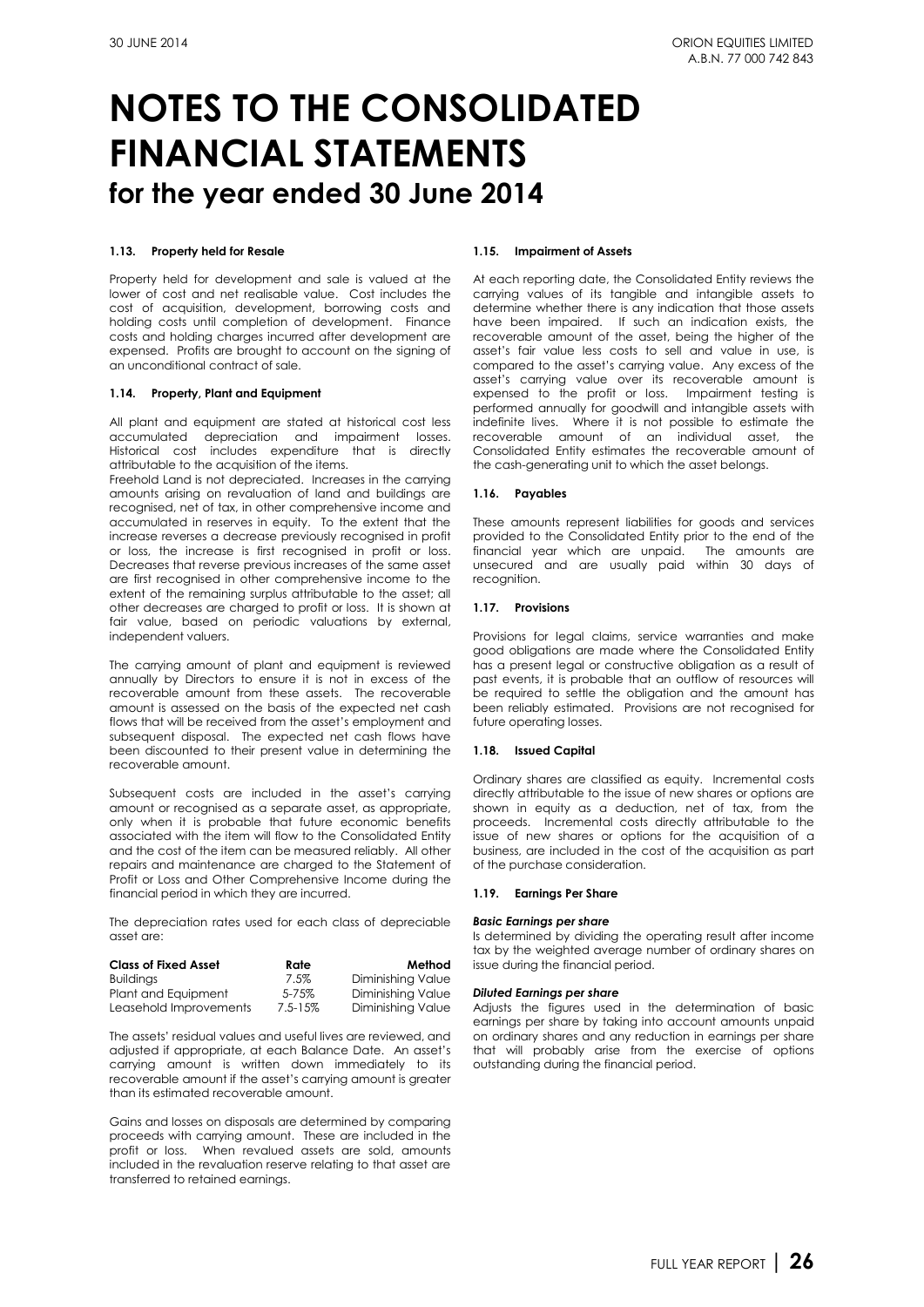#### **1.20. Inventories**

#### **Raw materials and stores, work in progress and finished goods**

Raw materials and stores, work in progress and finished goods are stated at the lower of cost and net realisable value. Cost comprises direct materials, direct labour and an appropriate proportion of variable and fixed overhead expenditure, the latter being allocated on the basis of normal operating capacity. They include the transfer from equity of any gains or losses on qualifying cash flow hedges relating to purchases of raw materials. Costs are assigned to individual items of inventory on the basis of weighted average costs. Costs of purchased inventory are determined after deducting rebates and discounts. Net realisable value is the estimated selling price in the ordinary course of business less the estimated costs of completion and the estimated costs necessary to make the sale.

#### **Land held for resale/capitalisation of borrowing costs**

Land held for resale is stated at the lower of cost or net realisable value. Cost is assigned by specific identification and includes the cost of acquisition, and development and borrowing costs during development. When development is completed borrowing costs and other holding charges are expensed as incurred.

Borrowing costs included in the cost of land held for resale are those costs that would have been avoided if the expenditure on the acquisition and development of the land had not been made. Borrowing costs incurred while active development is interrupted for extended periods are recognised as expenses.

#### **1.21. Leases**

Leases in which a significant portion of the risks and rewards of ownership are not transferred to the Group as lessee are classified as operating leases. Payments made under operating leases (net of any incentives received from the lessor) are charged to the profit or loss on a straight-line basis over the period of the lease.

#### **1.22. Biological Assets**

Biological assets are initially, and subsequent to initial recognition, measured at their fair value less any estimated point-of-sale costs. Gains or losses arising on initial or subsequent recognition are accounted for via the profit or loss for the period in which the gain or loss arises. Agricultural produce harvested from the biological assets is measured at its fair value less estimated point-of-sale costs at the point of harvest.

#### **1.23. Intangible Assets**

Intangible assets acquired in a business combination are initially measured at its purchase price as its fair value at the acquisition date. The revaluation method states that after the initial recognition, an intangible asset shall be carried at a revalued amount, being its fair value at the date of the revaluation less any subsequent accumulated amortisation and any subsequent accumulated impairment losses. For the purpose of revaluations under AASB 138: *Intangible Assets*, fair value is determined by reference to an active market. Revaluations shall be made with such regularity that at the end of the reporting period the carrying amount of the asset does not differ materially from its fair value.

#### **1.24. Comparative Figures**

Certain comparative figures have been adjusted to conform to changes in presentation for the current financial year.

#### **1.25. Critical accounting judgements and estimates**

The preparation of the consolidated financial statements requires Directors to make judgements and estimates and form assumptions that affect how certain assets, liabilities, revenue, expenses and equity are reported. At each reporting period, the Directors evaluate their judgements and estimates based on historical experience and on other various factors they believe to be reasonable under the circumstances, the results of which form the basis of the carrying values of assets and liabilities (that are not readily apparent from other sources, such as independent valuations). Actual results may differ from these estimates under different assumptions and conditions.

#### *Non-current assets estimated at fair value*

The Consolidated Entity carries its freehold land and intangible assets (water licence) at fair value, with changes in the fair values recognised in equity. It also carries inventory (land held for development and resale) and olive trees at fair value, with changes in the fair value recognised in the Statement of Profit or Loss and Other Comprehensive Income. Independent valuations are obtained for these non-current assets every two years.

#### *Estimation of useful lives of assets*

The Consolidated Entity determines the estimated useful lives and related depreciation and amortisation charges for its property, plant and equipment and finite life intangible assets. The useful lives could change significantly as a result of technical innovations, market, economic, legal environment or some other event. The depreciation and amortisation charge will increase where the useful lives are less than previously estimated lives, or technically obsolete or non-strategic assets that have been abandoned or sold will be written off or written down.

#### *Indefinite life of intangible assets*

The Consolidated Entity tests annually or more frequently, if events or changes in circumstances indicate impairment and whether the indefinite life of intangible assets has suffered any impairment, in accordance with Note 1.15.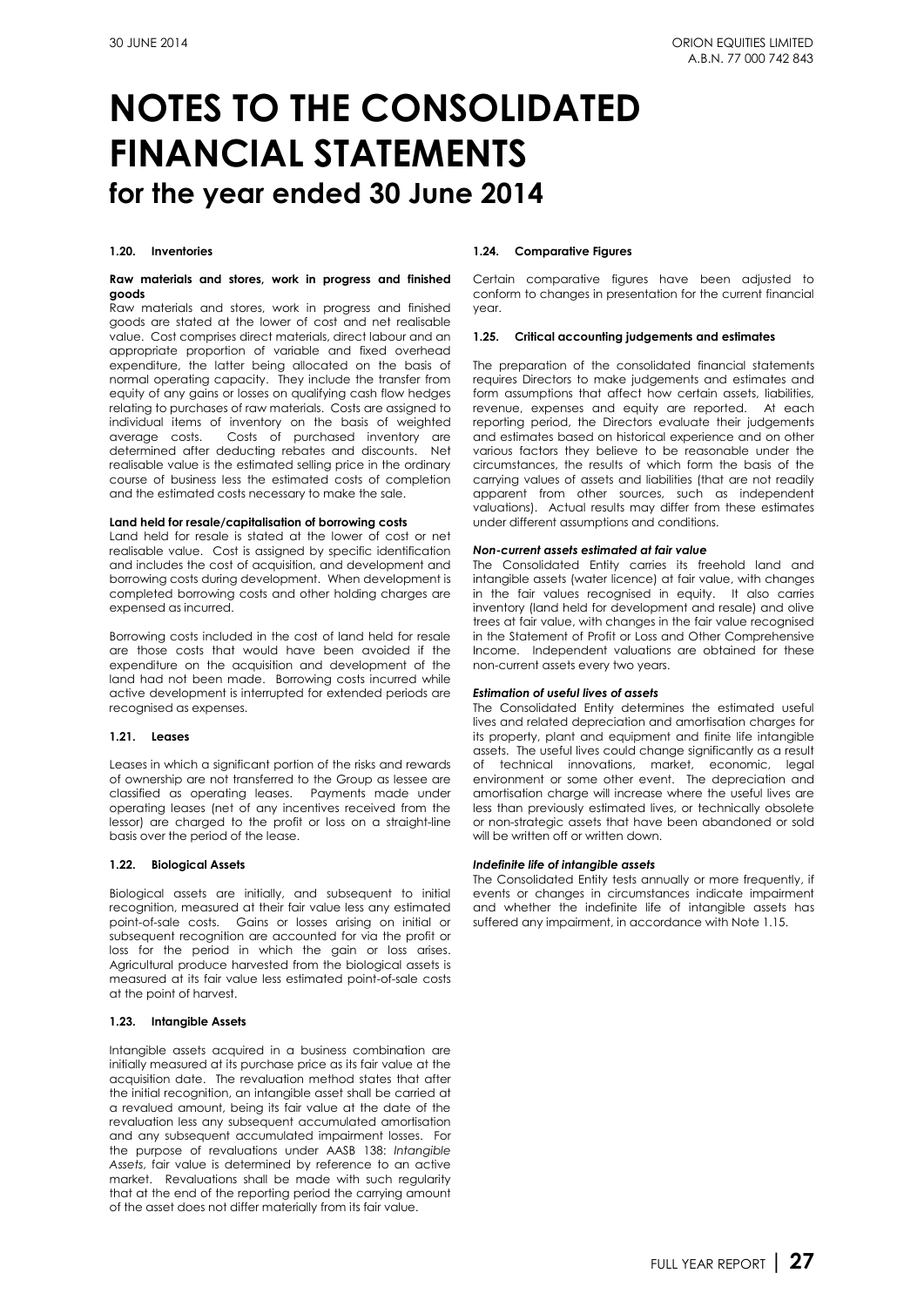#### **1.26. Summary of Accounting Standards Issued but not yet Effective**

The following new Accounting Standards and Interpretations (which have been released but not yet adopted) have no material impact on the Consolidated Entity's financial statements or the associated notes therein.

| <b>AASB</b> reference                                            | <b>Title and Affected</b><br>Standard(s)                                                                                            | <b>Nature of Change</b>                                                                                                                                                                                                                                                                                                                                                                                                                       | <b>Application date</b>                                             |
|------------------------------------------------------------------|-------------------------------------------------------------------------------------------------------------------------------------|-----------------------------------------------------------------------------------------------------------------------------------------------------------------------------------------------------------------------------------------------------------------------------------------------------------------------------------------------------------------------------------------------------------------------------------------------|---------------------------------------------------------------------|
| AASB 9 (issued<br>December 2009<br>and amended<br>December 2010) | Financial Instruments                                                                                                               | for<br>classification<br>Amends<br>the<br>requirements<br>and<br>measurement of financial assets. The available-for-sale and<br>held-to-maturity categories of financial assets in AASB 139<br>have been eliminated. Under AASB 9, there are three<br>categories of financial assets:<br>Amortised cost<br>Fair value through profit or loss<br>$\bullet$<br>Fair value through other comprehensive income.                                   | 1 July 2017                                                         |
|                                                                  |                                                                                                                                     | AASB 9 requires that gains or losses on financial liabilities<br>measured at fair value are recognised in profit or loss,<br>except that the effects of changes in the liability's credit risk<br>are recognised in other comprehensive income.                                                                                                                                                                                               |                                                                     |
| <b>IFRS 15 (issued)</b><br>June 2015)                            | Revenue from<br>contracts with<br>customers                                                                                         | An entity will recognise revenue to depict the transfer of<br>promised good or services to customers in an amount that<br>reflects the consideration to which the entity expects to be<br>entitled in exchange for those goods or services. This means<br>that revenue will be recognised when control of goods or<br>services is transferred, rather than on transfer of risks and<br>rewards as is currently the case under IAS 18 Revenue. | Annual reporting<br>periods beginning<br>on or after 1 July<br>2017 |
| AASB 2012-6<br>(issued<br>September 2012)                        | Amendments to<br>Australian Accounting<br>Standards - Mandatory<br>Effective Date of AASB<br>9 and Transition<br><b>Disclosures</b> | Defers the effective date of AASB 9 to 1 January 2015.<br>Entities are no longer required to restate comparatives on<br>first time adoption. Instead, additional disclosures on the<br>effects of transition are required.                                                                                                                                                                                                                    | 1 July 2015                                                         |
| AASB 2013-5<br>(issued August<br>2013)                           | Amendments to<br>Australian Accounting<br>Standards-Investment<br><b>Entities</b>                                                   | The amendment defines an 'investment entity' and requires<br>a parent that is an investment entity to measure its<br>investments in particular subsidiaries at fair value through<br>profit or loss in its consolidated and separate financial<br>statements.                                                                                                                                                                                 | 1 July 2014                                                         |
|                                                                  |                                                                                                                                     | The amendment prescribes three criteria that must be met<br>in order for an entity to be defined as an investment entity,<br>as well as four 'typical characteristics' to consider in<br>assessing the criteria.                                                                                                                                                                                                                              |                                                                     |
|                                                                  |                                                                                                                                     | The amendment also introduces disclosure requirements for<br>investment entities into AASB 12 Disclosure of Interests in<br>Other Entities and amends AASB 127 Separate Financial<br>Statements.                                                                                                                                                                                                                                              |                                                                     |
| AASB 2013-3<br>(issued June<br>2013)                             | Amendments to AASB<br>136 - Recoverable<br>Amount Disclosures for<br>Non-Financial Assets                                           | Clarifies the disclosure requirements for cash-generating<br>units (CGUs) with significant amounts of goodwill and<br>intangibles with indefinite useful lives and also adds<br>additional disclosures when recoverable amount is<br>determined based on fair value less costs to sell.                                                                                                                                                       | 1 July 2014                                                         |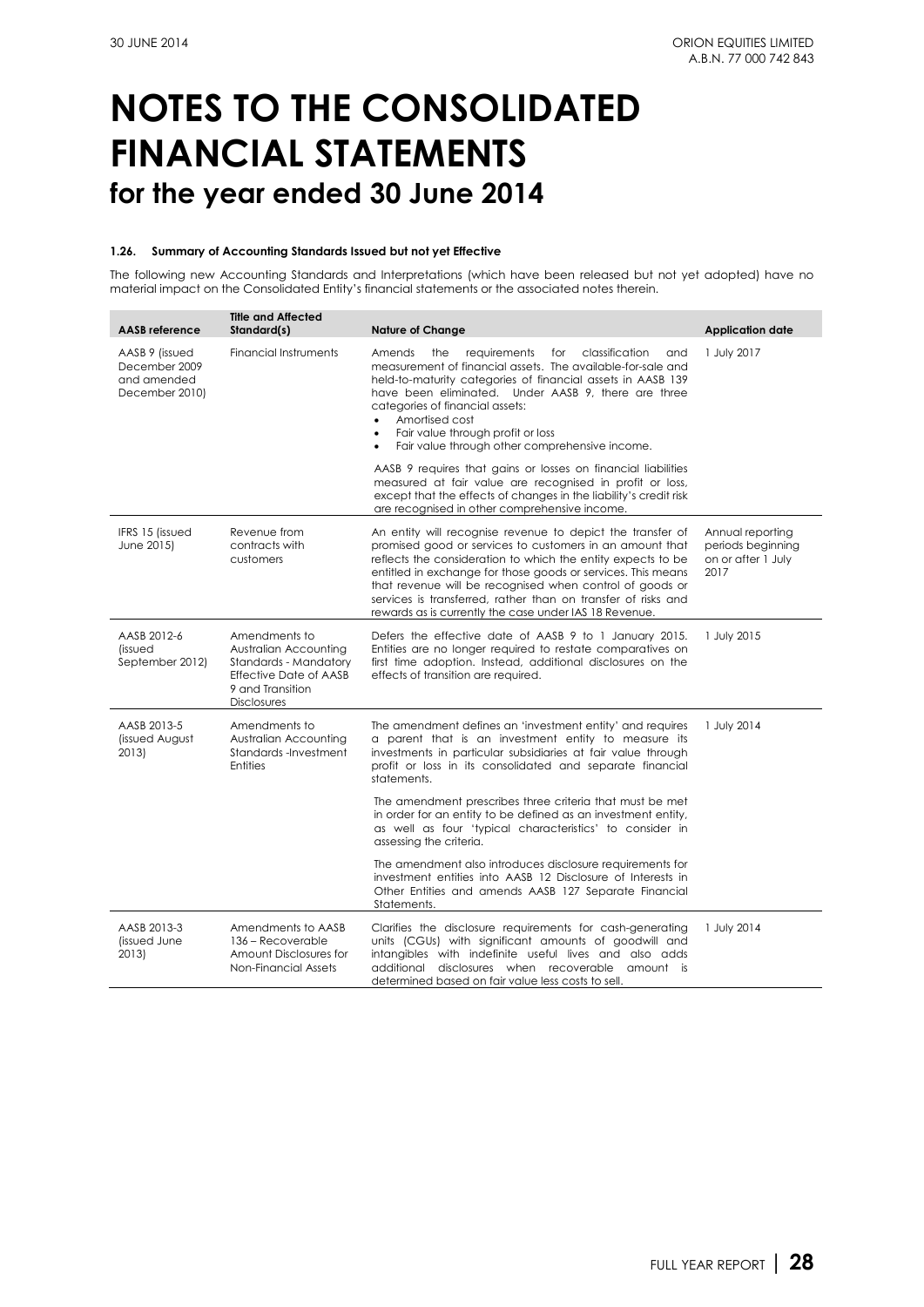### **2. PARENT ENTITY INFORMATION**

The following information provided relates to the Company, Orion Equities Limited, as at 30 June 2014. The information presented below has been prepared using accounting policies outlined in Note 1.

|                                                        | 2014         | 2013           |
|--------------------------------------------------------|--------------|----------------|
|                                                        | \$           |                |
| <b>Current Assets</b>                                  | 1,509,312    | 2,397,743      |
| <b>Non Current Assets</b>                              | 6,792,950    | 7,034,571      |
| <b>TOTAL ASSETS</b>                                    | 8,302,262    | 9,432,314      |
| <b>Current Liabilities</b>                             | 129,402      | 119,336        |
| Non Current Liabilities                                | 633,959      | 662,805        |
| <b>TOTAL LIABILITIES</b>                               | 763,361      | 782,141        |
| <b>NET ASSETS</b>                                      | 7,538,901    | 8,650,173      |
| <b>Issued Capital</b>                                  | 18,865,209   | 19,374,007     |
| <b>Accumulated Losses</b>                              | (11,326,308) | (10, 723, 834) |
| <b>EQUITY</b>                                          | 7,538,901    | 8,650,173      |
| Loss for the Year                                      | (602, 474)   | (2,941,769)    |
| Other Comprehensive Income                             |              |                |
| TOTAL COMPREHENSIVE LOSS FOR THE YEAR                  | (602, 474)   | (2,941,769)    |
| (a) Current Assets                                     |              |                |
| <b>Cash and Cash Equivalents</b>                       |              |                |
| Cash at Bank                                           | 584,226      | 1,659,372      |
| Financial Assets at Fair Value Through Profit and Loss |              |                |
| Listed Investments at Fair Value                       | 668,482      | 720,085        |
| Unlisted Investments at Fair Value                     | 249,880      |                |
|                                                        | 918,362      | 720,085        |
|                                                        |              |                |

## **(b) Non Current Assets**

**(i) Loans to Subsidiaries**

The balances below represent outstanding amounts owed by subsidiary companies, Silver Sands Developments Pty Ltd, Koorian Olives Pty Ltd and CXM Pty Ltd, at the reporting date.

A provision for impairment has been recognised where the balance of the loan exceeds the net assets of the relevant subsidiary company. No interest is charged on outstanding balances.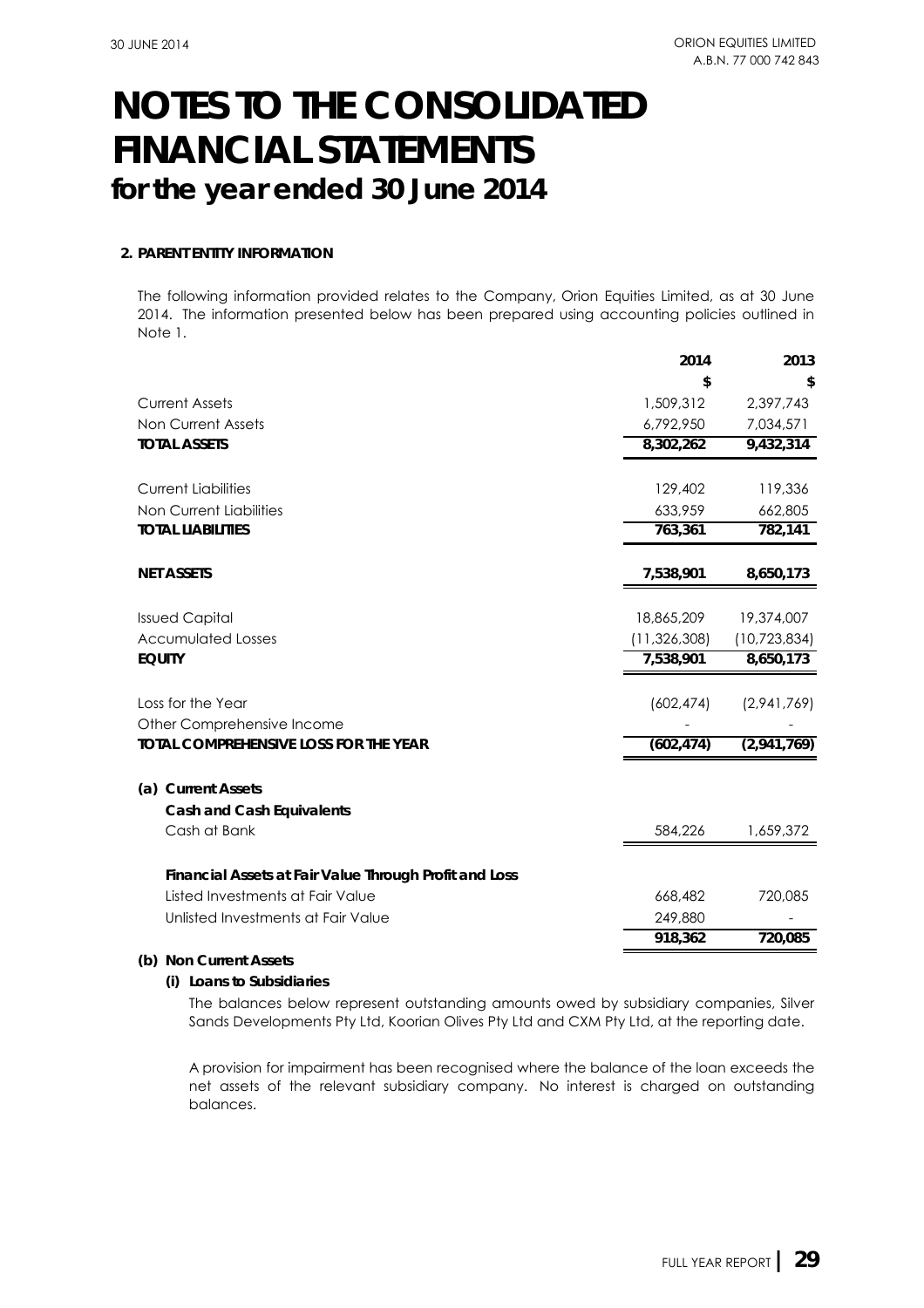| 2. PARENT ENTITY INFORMATION (continued)                       |              | 2014                      | 2013        |
|----------------------------------------------------------------|--------------|---------------------------|-------------|
| (i) Loans to Subsidiaries (continued)                          |              | \$                        | \$          |
| Opening Balance                                                |              | 9,390,385                 | 9,509,746   |
| Loans Advanced                                                 |              | 113,786                   | 55,639      |
| Loans Repaid                                                   |              | (67, 517)                 | (175,000)   |
| <b>Closing Balance</b>                                         |              | 9,436,654                 | 9,390,385   |
| Provision for Impairment                                       |              |                           |             |
| Opening Balance                                                |              | (5,377,996)               | (4,365,442) |
| Additional Impairment                                          |              | (250, 819)                | (1,012,554) |
| <b>Closing Balance</b>                                         |              | (5,628,815)               | (5,377,996) |
| (ii) Investments in Wholly Owned Subsidiaries                  |              |                           |             |
| Shares in Controlled Entities - at cost                        |              | 300                       | 300         |
| Details of percentage of Ordinary Shares held in               |              | <b>Ownership Interest</b> |             |
| <b>Controlled Entities:</b>                                    |              | 2014                      | 2013        |
| <b>Investment in Controlled Entities</b>                       | Incorporated | $\%$                      | $\%$        |
| Silver Sands Developments Pty Ltd                              | Australia    | 100                       | 100         |
| Koorian Olives Pty Ltd<br>(formerly Dandaragan Estate Pty Ltd) | Australia    | 100                       | 100         |
| CXM Pty Ltd                                                    | Australia    | 100                       | 100         |
| Margaret River Wine Corporation Pty Ltd                        | Australia    | 100                       | 100         |
| Margaret River Olive Oil Company Pty Ltd                       | Australia    | 100                       | 100         |

### **(c) Ultimate Parent Company**

ASX listed entity Queste Communications Ltd (ASX : **QUE**) is deemed to have control of the Consolidated Entity as it holds 58.90% (9,367,653 shares) (2013: 52.58% and 9,367,653 shares) of the Company's total issued share capital.

### **(d) Transactions with Related Parties**

During the financial year there were transactions between the Company, QUE and Associate Entity, Bentley Capital Limited (ASX Code: **BEL**), pursuant to shared office and administration arrangements. There were no outstanding amounts at the reporting date. The following related party transactions also occurred during the financial year:

|                                       | 2014    | 2013    |
|---------------------------------------|---------|---------|
| <b>Bentley Capital Limited</b>        | \$      | \$      |
| Dividend Received                     | 205,138 |         |
| Return of Capital Received            | 205.137 | 410.277 |
| (e) Lease Commitments (Refer Note 24) |         |         |
| Not longer than one year              | 73,333  | 48,582  |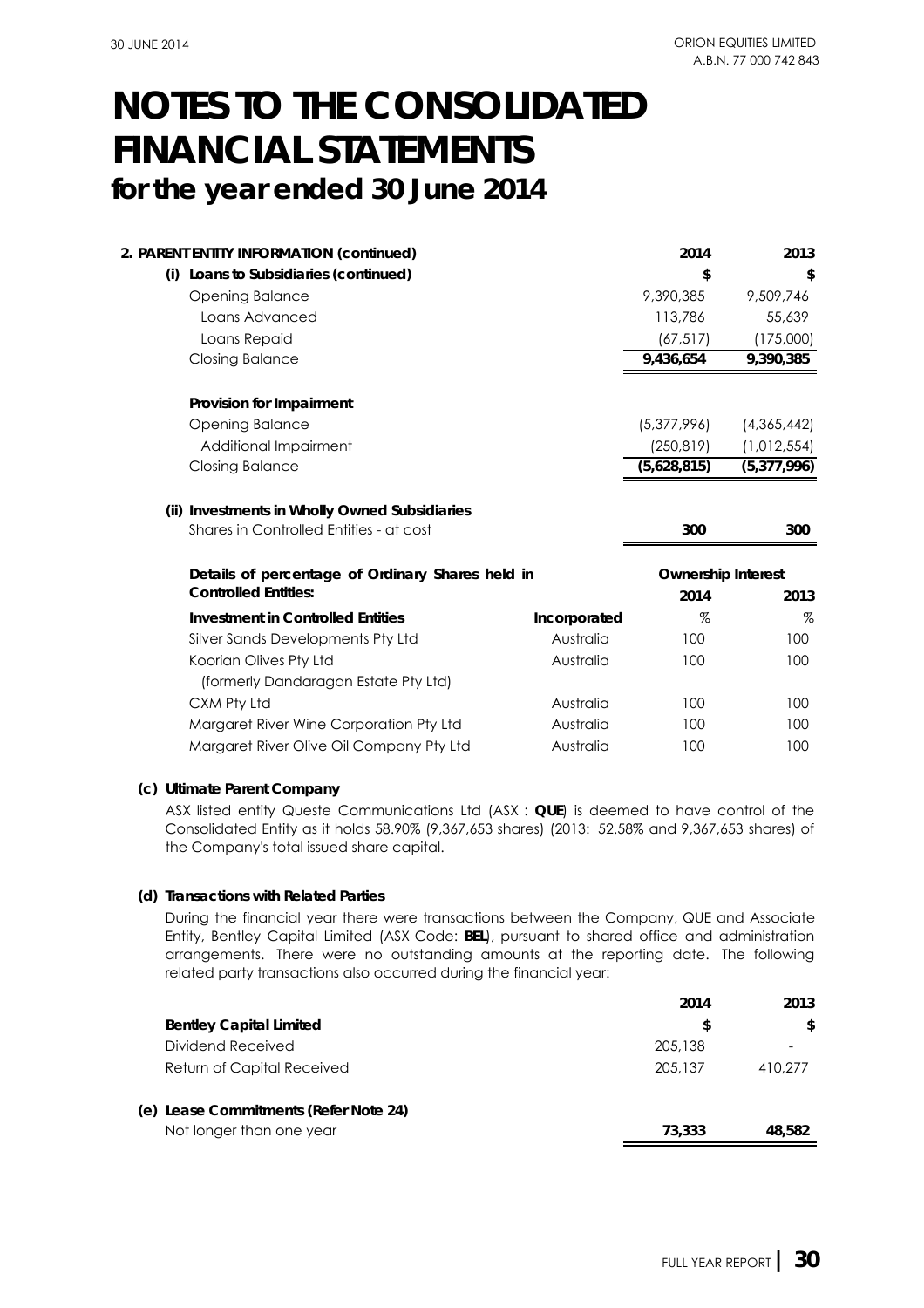### **3. LOSS FOR THE YEAR**

The Consolidated Entity's Operating Loss before Income Tax includes the following items of revenue and expense:

|                                                                   | 2014           | 2013      |
|-------------------------------------------------------------------|----------------|-----------|
| (a) Revenue                                                       | \$             | \$        |
| Revenue from Sale of Olive Oil                                    | 5,298          | 34,725    |
| Rental Revenue                                                    | 44,200         | 44,438    |
| Dividend Revenue                                                  |                | 13        |
| Interest Revenue                                                  | 39,473         | 68,084    |
|                                                                   | 88,971         | 147,260   |
| Other                                                             |                |           |
| Share of Net Profit of Associate                                  | 222,481        |           |
| Other Revenue                                                     | 12,619         | 1,530     |
|                                                                   | 324,071        | 148,790   |
| (b) Expenses                                                      |                |           |
| Net Loss on Financial Assets at Fair Value through Profit or Loss | 51,722         | 1,477,167 |
| Share of Net Loss of Associate                                    |                | 94,167    |
| Olive Oil Operations                                              |                |           |
| Cost of Goods Sold                                                | 11,209         | 52,867    |
| Impairment and Depreciation of Olive Grove Assets                 | 64,602         | 334,657   |
| Net Loss on disposal of brand, equipment and inventory            | 66,196         |           |
| <b>Other Expenses</b>                                             | 52,275         | 148,414   |
| <b>Land Operations</b>                                            |                |           |
| Loss on Revaluation of Land                                       |                | 150,000   |
| <b>Other Expenses</b>                                             | 7,690          | 15,583    |
| Salaries, Fees and Employee Benefits                              | 561,868        | 630,290   |
| Occupancy Expenses                                                | 65,767         | 58,706    |
| <b>Finance Expenses</b>                                           | 1,936          | 1,030     |
| Communications                                                    | 5.061          | 7,979     |
| Corporate Expenses                                                |                |           |
| <b>ASX Fees</b>                                                   | 15,616         | 15,252    |
| <b>Share Registry</b>                                             | 6,529          | 7,135     |
| <b>Other Corporate Expenses</b>                                   | 2,007          | 2,094     |
| <b>Administration Expenses</b>                                    |                |           |
| <b>Professional Fees</b>                                          | 19,673         | 16,856    |
| Realisation Cost of Investment Portfolio Written Back             | $\overline{a}$ | (15, 355) |
| Depreciation                                                      | 3,347          | 3,444     |
| <b>Other Administration Expenses</b>                              | 67,886         | 93,027    |
|                                                                   | 1,003,384      | 3,093,313 |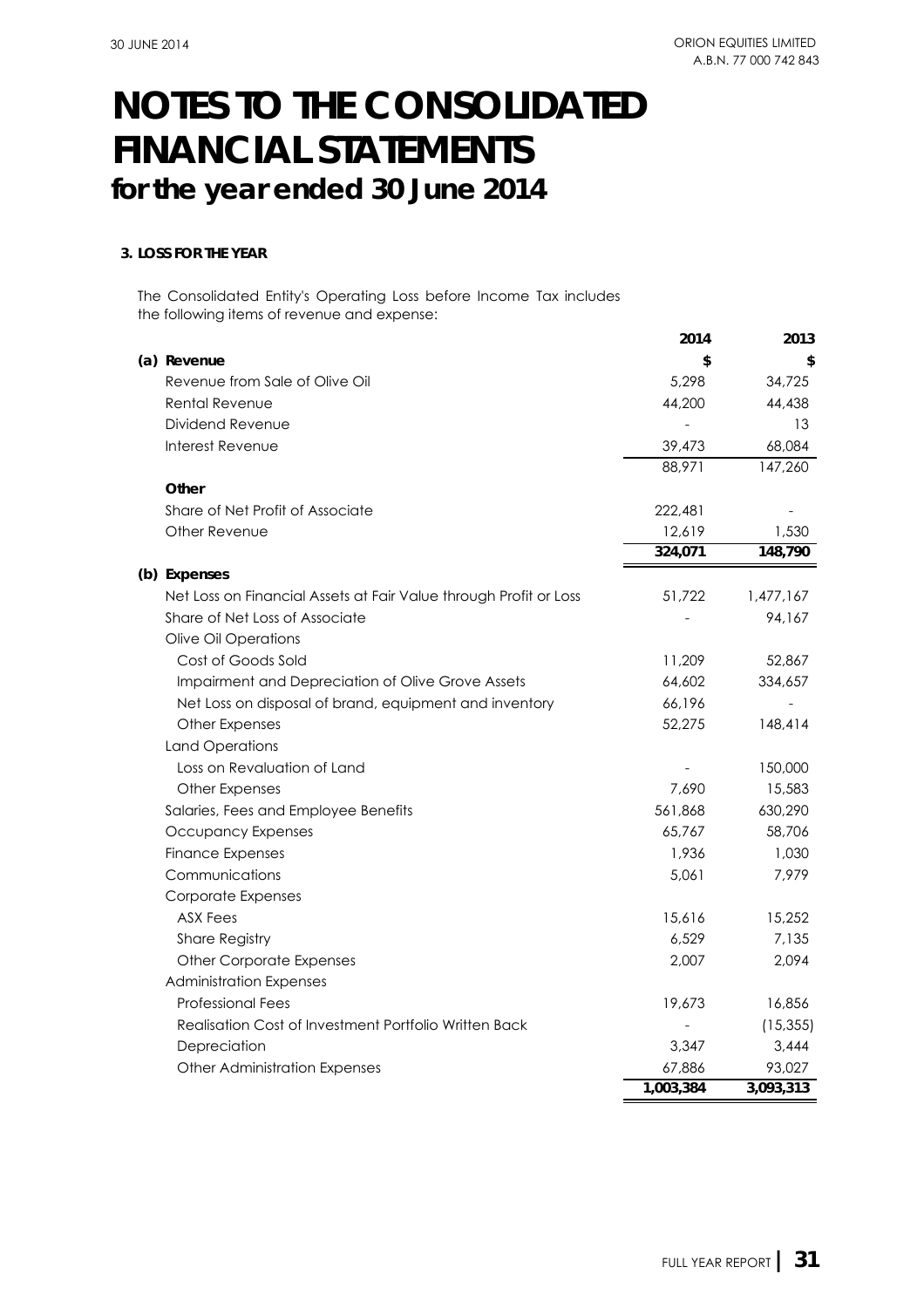| <b>4. INCOME TAX EXPENSE</b>                                                                             | <b>Note</b> | 2014      | 2013       |
|----------------------------------------------------------------------------------------------------------|-------------|-----------|------------|
|                                                                                                          |             | \$        | \$         |
| The components of Tax Expense comprise:                                                                  |             |           |            |
| <b>Current Tax</b>                                                                                       |             |           |            |
| Deferred Tax                                                                                             | 18          |           | 57,300     |
|                                                                                                          |             |           | 57,300     |
| Income tax expense is attributable to:                                                                   |             |           |            |
| Loss from continuing operations                                                                          |             |           | 57,300     |
| Loss from discontinuing operations                                                                       |             |           |            |
|                                                                                                          |             |           | 57,300     |
| The prima facie tax on Operating Profit before Income Tax is<br>reconciled to the income tax as follows: |             |           |            |
| Prima facie tax payable on Operating Profit before<br>Income Tax at 30% (2013: 30%)                      |             | (237,050) | (916, 541) |
| Adjust tax effect of:                                                                                    |             |           |            |
| Other Assessable Income                                                                                  |             | 87,916    | (8,118)    |
| Non-Deductible Expenses                                                                                  |             | 7,995     | 531,574    |
| Share of Net Loss of Associate                                                                           |             | (66, 744) | 28,250     |
| Current Year Tax Losses not brought to account                                                           |             | 207,883   | 422,135    |
| Income tax attributable to entity                                                                        |             |           | 57,300     |
| Deferred Tax recognised directly in Other Comprehensive Income                                           |             |           |            |
| Revaluations of Land and Intangible Assets                                                               |             |           | 57,300     |
| <b>Unrecognised Deferred Tax balances</b>                                                                |             |           |            |
| Unrecognised Deferred Tax Asset - Revenue Losses                                                         |             | 2,340,374 | 2,127,008  |

The above deferred tax assets have not been recognised in respect of the above items because it is not probable that future taxable profit will be available against which the Consolidated Entity can utilise the benefits. Revenue and capital tax losses are subject to relevant statutory tests.

### **Tax Consolidation**

The Consolidated Entity has elected to consolidate for tax purposes and has entered into a tax sharing and funding agreement with its subsidiaries in respect of such arrangements.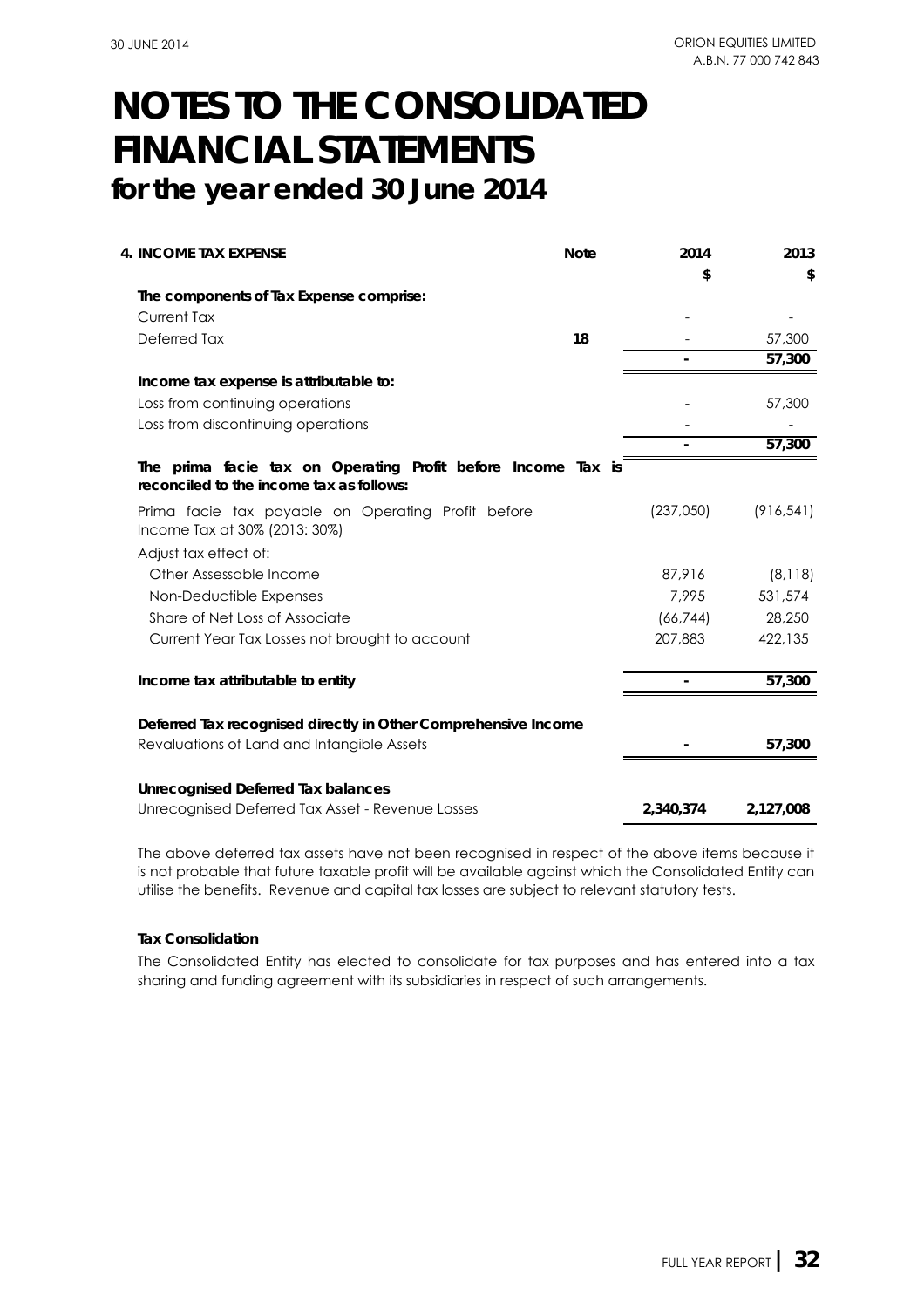### **5. DISCONTINUED OPERATIONS**

On 30 June 2014, the Consolidated Entity sold a segment of the olive oil operations as a going concern. The brand, equipment and oil inventory relating to the segment were sold for a total of \$101,993 in cash.

|                                                                                             | 2014                    | 2013                   |
|---------------------------------------------------------------------------------------------|-------------------------|------------------------|
| The Operating Loss from this discontinued operations are:                                   | \$                      | \$                     |
| Revenue from Sale of Olive Oil                                                              | 191,213                 | 236.242                |
| Olive Oil Operation Expenses                                                                |                         |                        |
| Cost of Goods Sold                                                                          | (222, 435)              | (273, 396)             |
| Impairment and Depreciation of Olive Oil Assets                                             | (2,924)                 | (27,028)               |
| <b>Other Expenses</b>                                                                       | (76, 709)               | (46, 430)              |
| Loss for the Year from Discontinued Operations                                              | (110, 855)              | (110, 612)             |
| The carrying amount of assets in this discontinued operations are<br>summarised as follows: |                         |                        |
| <b>Current Assets</b>                                                                       |                         |                        |
| Inventories                                                                                 | 69,557                  | 113,648                |
| Plant and Equipment                                                                         | 23,637                  | 17,469                 |
| <b>Non-Current Assets</b>                                                                   |                         |                        |
| <b>Intangibles</b>                                                                          | 74,996                  | 74,996                 |
| <b>Total Assets</b>                                                                         | 168,190                 | $\overline{206}$ , 113 |
| The Cash Flows generated from the discontinued operations are as<br>follows:                |                         |                        |
| <b>Operating Activates</b>                                                                  |                         |                        |
| Receipts from Customers                                                                     | 82,345                  | 217,247                |
| Payments to Suppliers and Employees                                                         | (299, 144)              | (319, 826)             |
| Net Cash Used in Discontinued Operations                                                    | (216, 799)              | (102, 579)             |
|                                                                                             |                         |                        |
| 6. LOSS PER SHARE                                                                           |                         |                        |
| The following represents the loss and weighted average number of                            | 2014                    | 2013                   |
| shares used in the loss per share calculations:                                             | \$                      | \$                     |
| Loss after Income Tax from Continuing Operations                                            | (679, 313)              | (3,001,823)            |
| Loss after Income Tax from Discontinuing Operations                                         | (110, 855)              | (110,612)              |
| Loss after tax attributable to the ordinary equity holders of the                           |                         |                        |
| Company                                                                                     | (790, 168)              | (3, 112, 435)          |
|                                                                                             | <b>Number of Shares</b> |                        |
| Weighted Average Number of Ordinary Shares                                                  | 16,918,497              | 17,814,389             |
|                                                                                             |                         |                        |

The Consolidated Entity has no securities outstanding which have the potential to convert to ordinary shares and dilute the basic loss per share.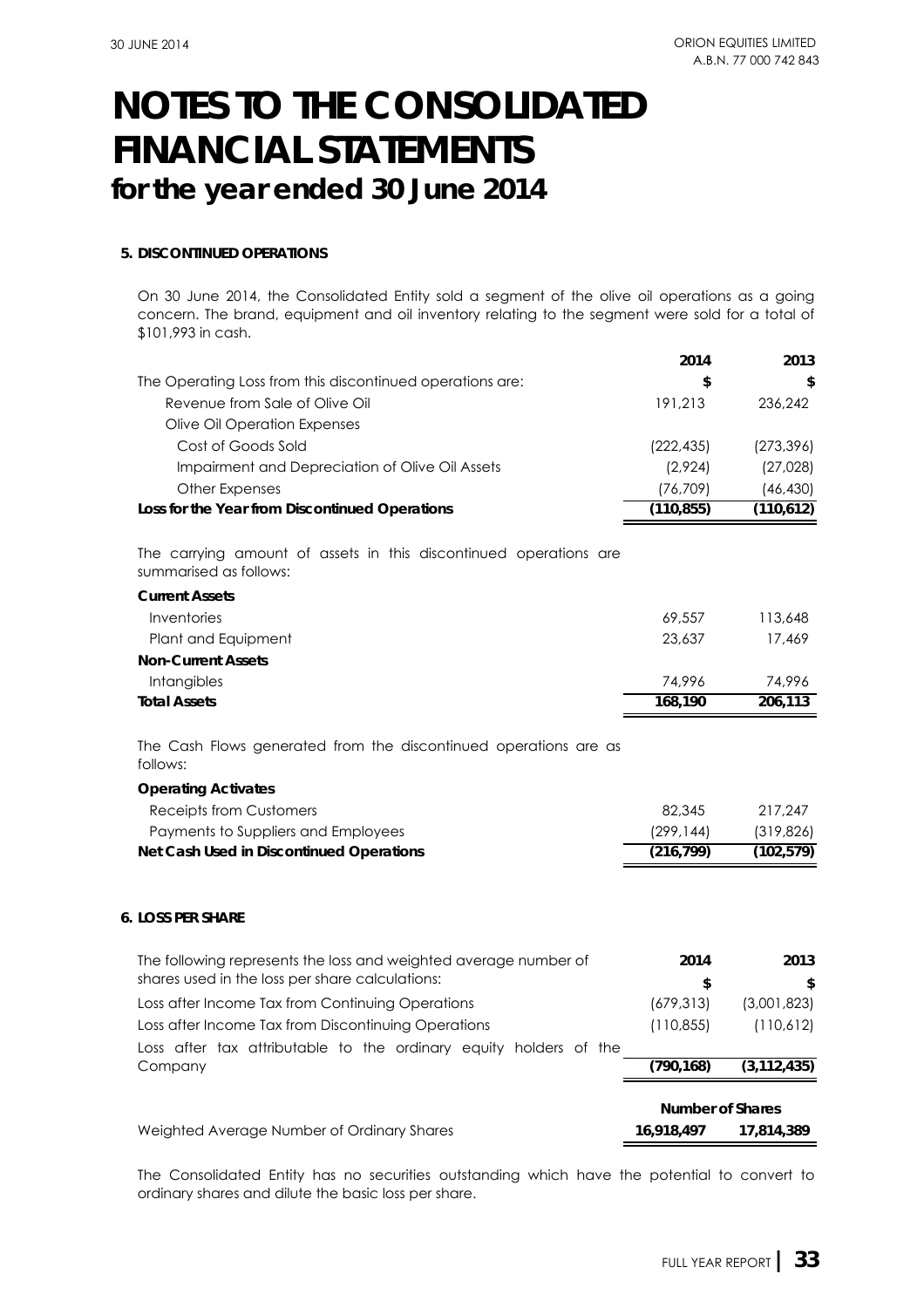| 6. LOSS PER SHARE (continued)                                                            | 2014<br>cents | 2013<br>cents |
|------------------------------------------------------------------------------------------|---------------|---------------|
| Basic Loss per Share                                                                     |               |               |
| From continuing operations attributable to the ordinary equity holders<br>of the Company | (4.02)        | (16.85)       |
| From discontinued operations                                                             | (0.66)        | (0.62)        |
| Total basic loss per share attributable to the ordinary equity holders of                |               |               |
| the Company                                                                              | (4.67)        | (17.47)       |
|                                                                                          |               |               |

## **7. CASH AND CASH EQUIVALENTS**

### **Reconciliation of Cash**

| Cash at the end of the financial year as shown in the Statement of<br>Cash Flows is reconciled to the related items in the Statement of | 2014       | 2013          |
|-----------------------------------------------------------------------------------------------------------------------------------------|------------|---------------|
| Financial Position as follows:                                                                                                          | \$         | \$            |
| Cash at Bank and in Hand                                                                                                                | 601,690    | 295,628       |
| <b>Short-Term Deposits</b>                                                                                                              |            | 1,400,000     |
|                                                                                                                                         | 601,690    | 1,695,628     |
| Reconciliation of Operating Loss after Income Tax to Net Cash used in<br><b>Operating Activities</b>                                    |            |               |
| Loss after Income Tax                                                                                                                   | (790, 168) | (3, 112, 435) |
| Add Non-Cash Items:                                                                                                                     |            |               |
| Depreciation                                                                                                                            | 70,873     | 221,880       |
| Write Off of Fixed Assets                                                                                                               | 2,773      | 16,954        |
| Net Loss on Financial Assets at Fair Value through Profit or Loss                                                                       | 51,722     | 3,101,298     |
| Loss on Land held for Development or Resale                                                                                             |            | 150,000       |
| Loss on Revaluation of Land                                                                                                             |            | 101,296       |
| Impairment of Brand Name                                                                                                                |            | 25,000        |
| Share of Net (Profit)/Loss of Associate                                                                                                 | (222, 481) | 94,167        |
| Changes in Assets and Liabilities:                                                                                                      |            |               |
| Financial Assets at Fair Value through Profit or Loss                                                                                   | (250,000)  |               |
| <b>Trade and Other Receivables</b>                                                                                                      | (63, 527)  | 219,501       |
| Inventories                                                                                                                             | 140,622    | 136,973       |
| Other Non Current Assets from Discontinued Operations                                                                                   | 98,632     |               |
| <b>Other Current Assets</b>                                                                                                             | (1,464)    | 6             |
| Investments accounted for using the Equity Method                                                                                       | 205,138    |               |
| Trade and Other Payables                                                                                                                | 16,180     | (56, 241)     |
| Provisions                                                                                                                              | (30, 940)  | (31, 537)     |
| Deferred Tax                                                                                                                            |            | 57,300        |
|                                                                                                                                         | (772, 640) | 924,162       |

### **Risk Exposure**

The Consolidated Entity's exposure to interest rate risk is discussed in Note 22. The maximum exposure to credit risk at the end of the reporting period is the carrying amount of each class of cash and cash equivalents mentioned above.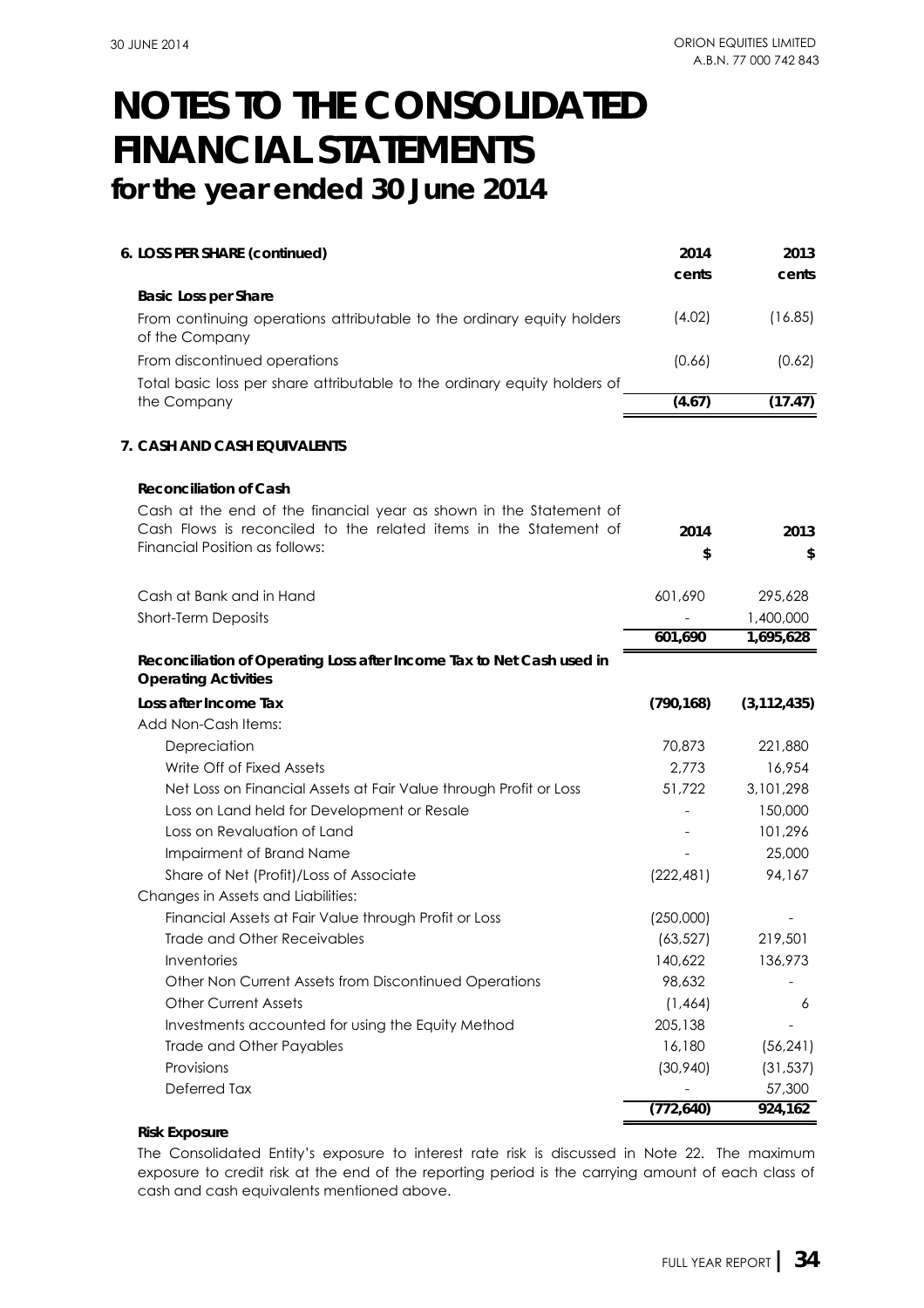| 8. FINANCIAL ASSETS AT FAIR VALUE THROUGH PROFIT OR LOSS                  | 2014    | 2013    |
|---------------------------------------------------------------------------|---------|---------|
|                                                                           | \$      | \$      |
| Current                                                                   |         |         |
| Listed Investments at Fair Value                                          | 668,482 | 720,085 |
| Unlisted Investments at Fair Value                                        | 249,880 |         |
|                                                                           | 918,362 | 720,085 |
| <b>Risk Exposure</b>                                                      |         |         |
| The Consolidated Entity's exposure to price risk is discussed in Note 22. |         |         |
| 9. TRADE AND OTHER RECEIVABLES                                            | 2014    | 2013    |
|                                                                           | \$      | \$      |
| Current                                                                   |         |         |
| Trade Receivables                                                         | 129,235 | 18,995  |
| <b>GST Receivable</b>                                                     | 5,273   | 5,830   |
| Other Receivables                                                         | 2,433   | 15,766  |
|                                                                           | 136,941 | 40,591  |
| <b>Non Current</b>                                                        |         |         |
| <b>Bonds and Guarantees</b>                                               |         | 32,823  |

### **Risk Exposure**

The Consolidated Entity's exposure to credit and interest rate risks is discussed in Note 22.

## **Impaired Trade Receivables**

None of the Consolidated Entity's receivables are past due and impaired.

| <b>10. INVENTORIES</b>                  | 2014        | 2013        |
|-----------------------------------------|-------------|-------------|
|                                         | \$          | \$          |
| Current                                 |             |             |
| Bulk Oil - at cost                      |             | 57.717      |
| Packaged Oil - at cost                  |             | 82,905      |
|                                         |             | 140,622     |
| <b>Non Current</b>                      |             |             |
| Property held for Development or Resale | 3,797,339   | 3,797,339   |
| Written down                            | (2,307,339) | (2,307,339) |
|                                         | 1,490,000   | 1,490,000   |

Property held for development or resale was last valued by an independent qualified valuer (an Associate Member of the Australian Property Institute) as at 30 June 2013. The Directors have maintained this carrying value as at 30 June 2014 and is of the view that the property is not impaired.

| <b>11. OTHER CURRENT ASSETS</b> | 2014  | 2013  |
|---------------------------------|-------|-------|
|                                 |       | \$    |
| Prepayments                     | 4.892 | 3.428 |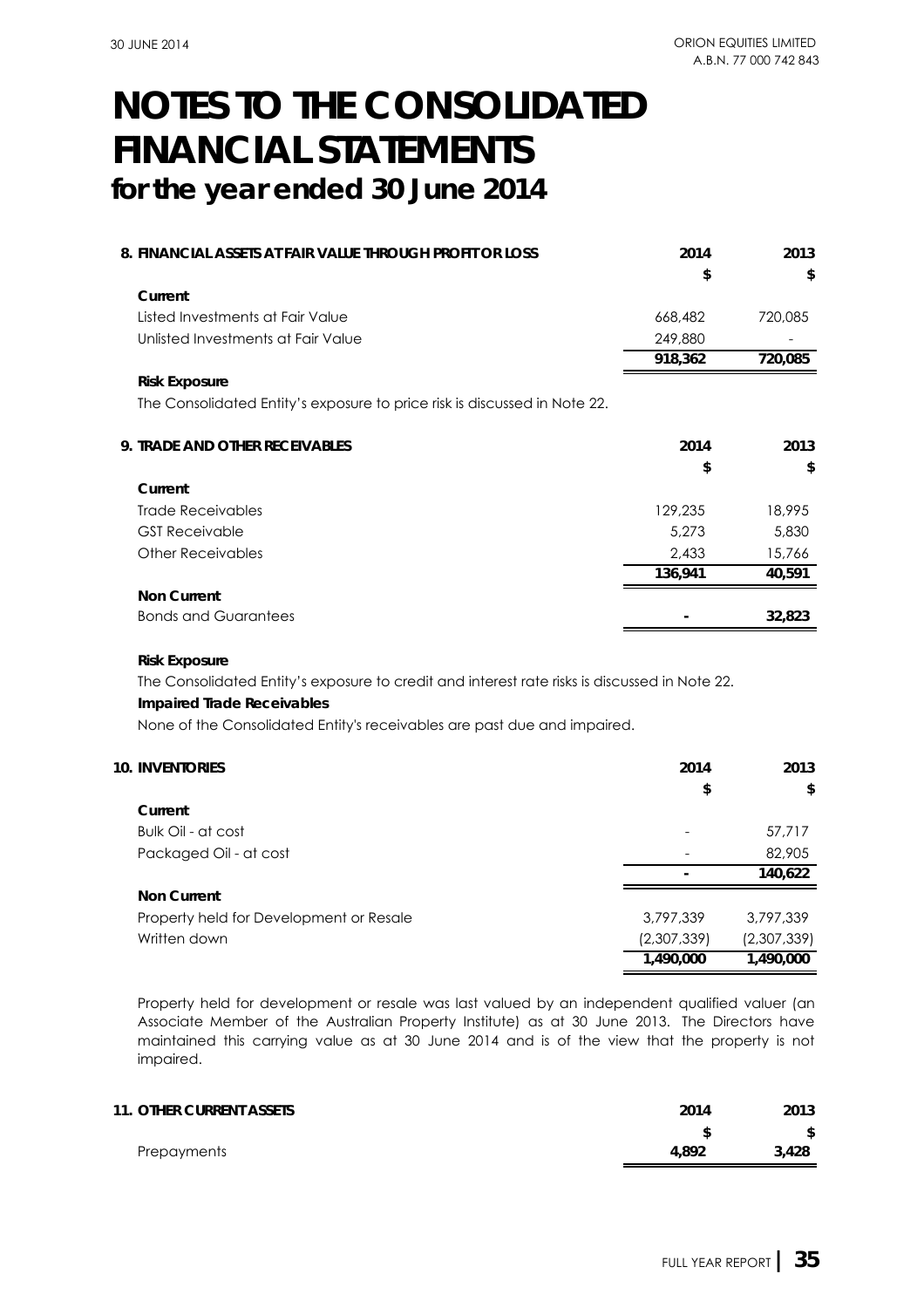## **12. INVESTMENT IN ASSOCIATE ENTITY**

|                                                                       |        | <b>Ownership Interest</b> | 2014          | 2013          |
|-----------------------------------------------------------------------|--------|---------------------------|---------------|---------------|
|                                                                       | 2014   | 2013                      | \$            |               |
| <b>Bentley Capital Limited</b>                                        | 27.76% | 27.97%                    | 3,892,016     | 4,079,810     |
| <b>Reconciliation of Carrying Amount:</b>                             |        |                           |               |               |
| <b>Opening Balance</b>                                                |        |                           | 4,079,810     | 4,584,254     |
| Share of Net Profit/(Loss) after tax                                  |        |                           | 222,481       | (94, 167)     |
| Dividend Received                                                     |        |                           | (205, 138)    |               |
| Return of Capital Received                                            |        |                           | (205, 137)    | (410, 277)    |
| Carrying amount on Investment in Associate Entity                     |        |                           | 3,892,016     | 4,079,810     |
| Fair Value of Listed Investment in Associate                          |        |                           | 2,974,499     | 2,974,498     |
| Net Asset Value of Investment                                         |        |                           | 4,906,943     | 5,109,592     |
| Summarised statement of profit or loss and other comprehensive income |        |                           |               |               |
| Revenue                                                               |        |                           | 2,091,248     | 942,214       |
| Expenses                                                              |        |                           | (1, 298, 338) | (1, 278, 926) |
| Profit/(Loss) before income tax                                       |        |                           | 792,910       | (336, 712)    |
| Income tax expense                                                    |        |                           | 3,698         |               |
| Profit/(Loss) after income tax                                        |        |                           | 796,608       | (336, 712)    |
| Other comprehensive income                                            |        |                           |               |               |
| Total comprehensive income                                            |        |                           | 796,608       | (336, 712)    |
| Summarised statement of financial position                            |        |                           |               |               |
| Current assets                                                        |        |                           | 17,384,218    | 18,121,343    |
| Non-current assets                                                    |        |                           | 878,452       | 465,099       |
| <b>Total assets</b>                                                   |        |                           | 18,262,670    | 18,586,442    |
| <b>Current liabilities</b>                                            |        |                           | 206,914       | 210,376       |
| Non-current liabilities                                               |        |                           | 379,448       | 107,950       |
| <b>Total liabilities</b>                                              |        |                           | 586,362       | 318,326       |
|                                                                       |        |                           |               |               |
| <b>Net Assets</b>                                                     |        |                           | 17,676,308    | 18,268,116    |
| <b>Lease Commitments</b>                                              |        |                           |               |               |
| Not longer than one year                                              |        |                           | 73,333        | 48,582        |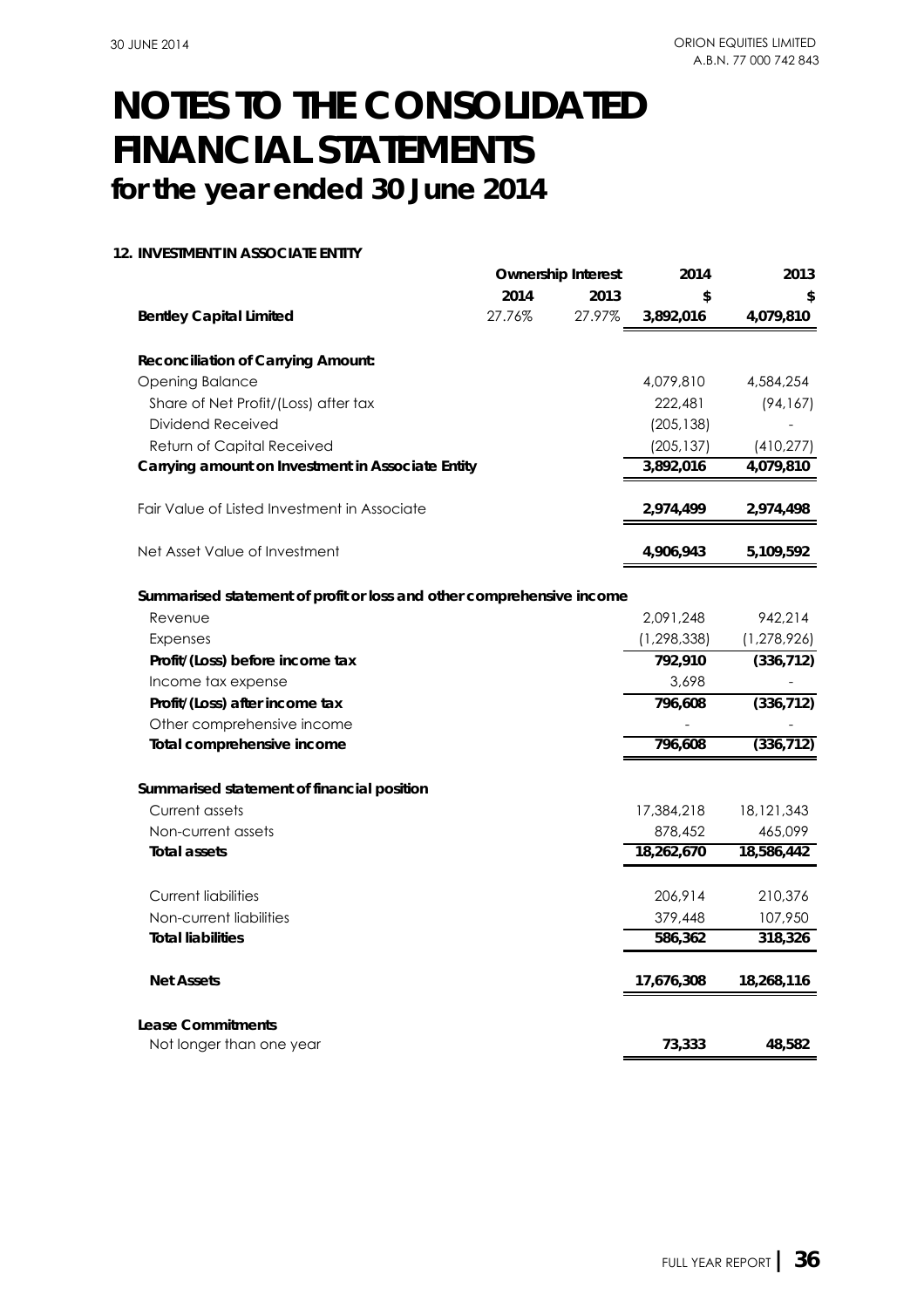## **13. PROPERTY, PLANT AND EQUIPMENT**

|                                      | Freehold   |                  | Plant and   | Improve-                 |               |
|--------------------------------------|------------|------------------|-------------|--------------------------|---------------|
| 2014                                 | Land       | <b>Buildings</b> | Equipment   | ments                    | Total         |
| At Cost                              | 867,889    | 117,875          | 1,312,988   | 578                      | 2,299,330     |
| Revaluation                          | (101, 296) | (50, 209)        | (1,084,992) | (351)                    | (1, 236, 848) |
|                                      | 766,593    | 67,666           | 227,996     | 227                      | 1,062,482     |
| 2013                                 |            |                  |             |                          |               |
| At Cost                              | 861,214    | 117,875          | 1,383,773   | 22,129                   | 2,384,991     |
| Accumulated Depreciation             | (101, 296) | (44, 723)        | (1,077,364) | (19, 481)                | (1,242,864)   |
|                                      | 759,918    | 73,152           | 306,409     | 2,648                    | 1,142,127     |
|                                      |            |                  |             |                          |               |
| <b>Movements in Carrying Amounts</b> |            |                  |             |                          |               |
| AT 1 JULY 2012                       | 999,901    | 79,083           | 534,927     | 3,190                    | 1,617,101     |
| Revaluation                          | (239,983)  |                  |             |                          | (239, 983)    |
| Additions                            |            |                  | 3,842       | $\overline{\phantom{a}}$ | 3,842         |
| Write-Offs                           |            |                  | (16,954)    |                          | (16, 954)     |
| Depreciation expense                 |            | (5,931)          | (215, 406)  | (542)                    | (221, 879)    |
| AT 30 JUNE 2013                      | 759,918    | 73,152           | 306,409     | 2,648                    | 1,142,127     |
|                                      |            |                  |             |                          |               |
| AT 1 JULY 2013                       | 759,918    | 73,152           | 306,409     | 2,648                    | 1,142,127     |
| Additions                            | 6,675      |                  | 10,963      |                          | 17,638        |
| Disposal/Write-Offs                  |            |                  | (24,009)    | (2,401)                  | (26, 410)     |
| Depreciation expense                 |            | (5,486)          | (65, 366)   | (20)                     | (70, 872)     |
| AT 30 JUNE 2014                      | 766,593    | 67,666           | 227,997     | 227                      | 1,062,483     |

Land was valued by an independent qualified valuer (an Associate Member of the Australian Property Institute) as at 30 June 2013. The Directors have maintained this carrying value as at 30 June 2014 and is of the view that the Land is not impaired.

| <b>14. OLIVE TREES</b> | 2014       | 2013      |
|------------------------|------------|-----------|
|                        |            | \$        |
| Olive Trees - at cost  | 300,000    | 300,000   |
| <i>Impairment</i>      | (234, 500) | (234,500) |
|                        | 65,500     | 65,500    |

There are approximately 64,500 15 year old olive trees on the 143 hectare Olive Grove located in Gingin, Western Australia. The fair value of the trees is at the Directors' valuation having regard to, amongst other matters, replacement cost and the trees commercial production qualities.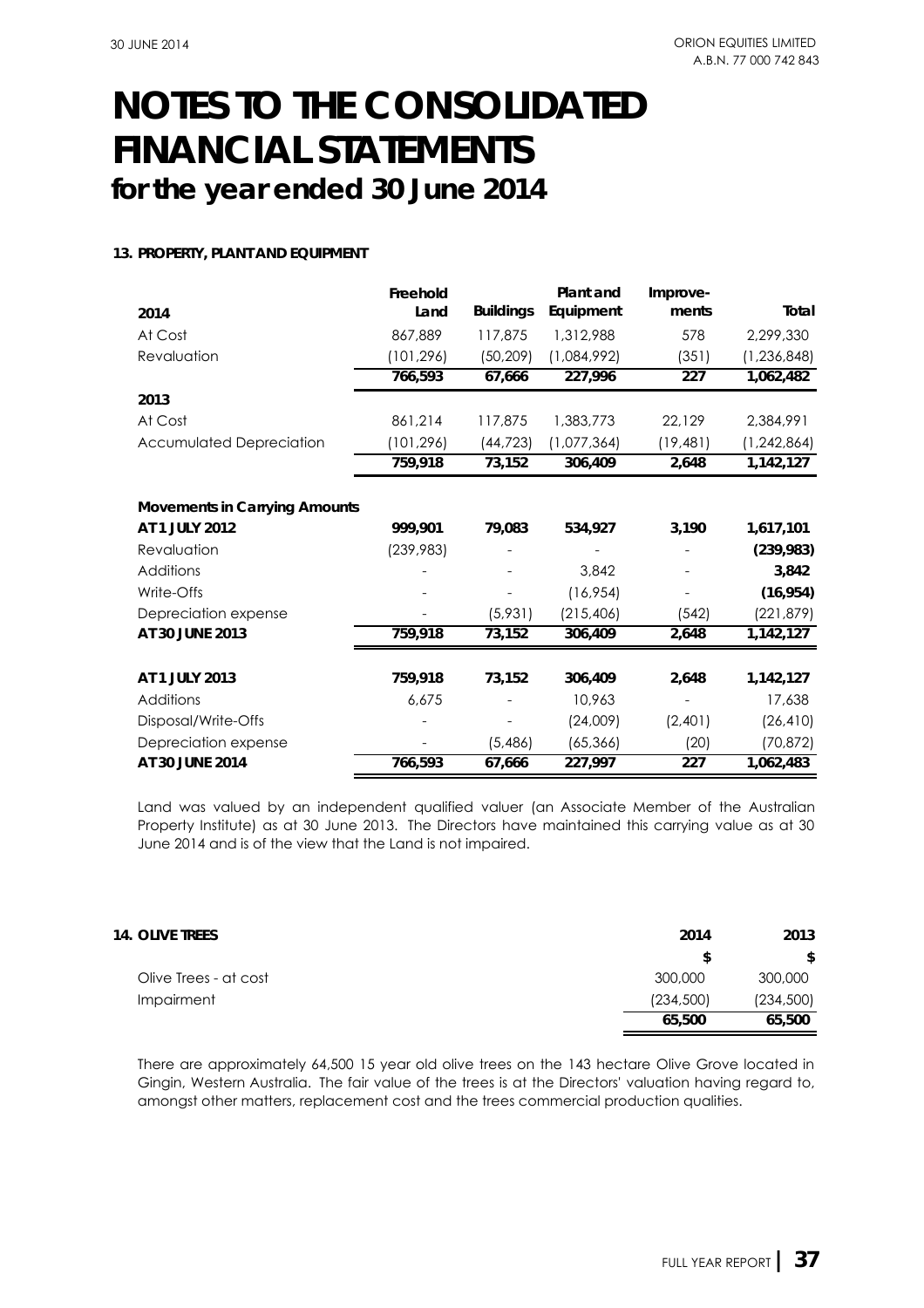| <b>15. INTANGIBLE ASSETS</b>         | Water     | <b>Brand</b> |           |
|--------------------------------------|-----------|--------------|-----------|
|                                      | Licence   | Name         | Total     |
| 2014                                 | \$        | \$           | \$        |
| At Cost                              | 250,000   |              | 250,000   |
| Revaluation/ (Impairment)            | 325,437   |              | 325,437   |
|                                      | 575,437   |              | 575,437   |
| 2013                                 |           |              |           |
| At Cost                              | 250,000   | 99,996       | 349,996   |
| Revaluation/ (Impairment)            | 325,437   | (25,000)     | 300,437   |
|                                      | 575,437   | 74,996       | 650,433   |
| <b>Movements in Carrying Amounts</b> |           |              |           |
| AT 1 JULY 2012                       | 627,750   | 99,996       | 727,746   |
| Revaluation                          | (52, 313) |              | (52, 313) |
| Impairment                           |           | (25,000)     | (25,000)  |
| AT 30 JUNE 2013                      | 575,437   | 74,996       | 650,433   |
| AT 1 JULY 2013                       | 575,437   | 74,996       | 650,433   |
| Revaluation                          |           |              |           |
| Disposal                             |           | (74,996)     | (74,996)  |
| AT 30 JUNE 2014                      | 575,437   |              | 575,437   |

The Water Licence pertaining to the Olive Grove property in Gingin, Western Australia was valued by an independent qualified valuer (an Associate Member of the Australian Property Institute) as at 30 June 2013. The Directors have maintained this carrying value as at 30 June 2014 and is of the view that the Water Licence is not impaired.

The Brand Name pertains to the ultra premium Dandaragan Estate Olive Oil brand. The Company sold the brand name, equipment and oil inventory as a going concern on 30 June 2014 (Refer Note 5).

| <b>16. TRADE AND OTHER PAYABLES</b> | 2014    | 2013    |
|-------------------------------------|---------|---------|
|                                     | \$      | \$      |
| Current                             |         |         |
| Trade Payables                      | 31,953  | 24,760  |
| Other Payables and Accrued Expenses | 83,314  | 74,327  |
| Dividend Payable                    | 28,302  | 28,302  |
|                                     | 143.569 | 127.389 |

### **Risk Exposure**

The Consolidated Entity's exposure to risks arising from current payables is set out in Note 22.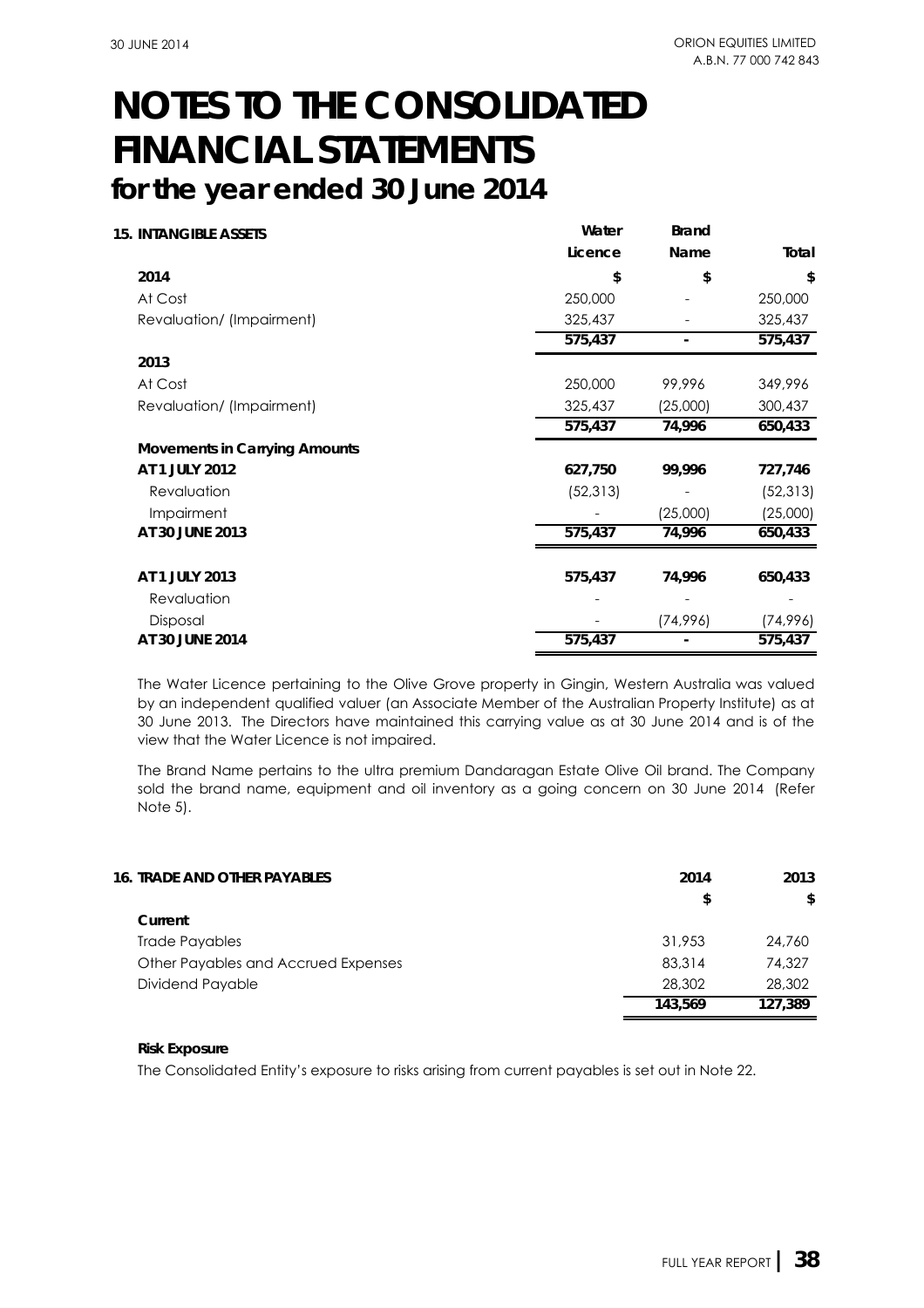| <b>17. PROVISIONS</b>                  | 2014   | 2013   |
|----------------------------------------|--------|--------|
|                                        | S      | S.     |
| Current                                |        |        |
| Employee Benefits - Annual Leave       | 15,044 | 17,139 |
| Employee Benefits - Long Service Leave | 23,558 | 52,404 |
|                                        | 38.602 | 69.543 |

## **Amounts not expected to be settled within 12 months**

The provision for annual leave and long service leave is presented as current since the Consolidated Entity does not have an unconditional right to defer settlement for any of these employee benefits. Long service leave covers all unconditional entitlements where employees have completed the required period of service and also where employees are entitled to pro-rata payments in certain circumstances.

Based on past experience, the employees have never taken the full amount of long service leave or require payment within the next 12 months. The following amounts reflect leave that is not expected to be taken or paid within the next 12 months:

|                                                          |                 | 2014              | 2013       |
|----------------------------------------------------------|-----------------|-------------------|------------|
|                                                          |                 | \$                | \$         |
| Leave obligations expected to be settled after 12 months |                 | 23,558            | 84,038     |
|                                                          |                 |                   |            |
| <b>18. DEFERRED TAX</b>                                  |                 | 2014              | 2013       |
|                                                          |                 | \$                | \$         |
| Deferred Tax Assets - Non Current                        |                 |                   |            |
| <b>Employee Benefits and Accruals</b>                    |                 | 22,838            | 35,439     |
| <b>Fair Value Losses</b>                                 |                 | 75,762            | 59,249     |
|                                                          |                 | 98,600            | 94,688     |
| Deferred Tax Liabilities - Non Current                   |                 |                   |            |
| <b>Fair Value Gains</b>                                  |                 | 97,631            | 90,131     |
| Other                                                    |                 | 969               | 4,557      |
|                                                          |                 | 98,600            | 94,688     |
|                                                          | Employee        | <b>Fair Value</b> |            |
| (a) Movements - Deferred Tax Assets                      | <b>Benefits</b> | Losses            | Total      |
|                                                          | \$              | \$                | \$         |
| AT 1 JULY 2012                                           | 48,606          | 303,479           | 352,085    |
| Credited/(charged) to Profit and Loss                    | (13, 167)       | (244, 230)        | (257, 397) |
| AT 30 JUNE 2013                                          | 35,439          | 59,249            | 94,688     |
| AT 1 JULY 2013                                           | 35,439          | 59,249            | 94,688     |
| Credited/(charged) to Profit and Loss                    | (12,601)        | 16,513            | 3,912      |
| AT 30 JUNE 2014                                          | 22,838          | 75,762            | 98,600     |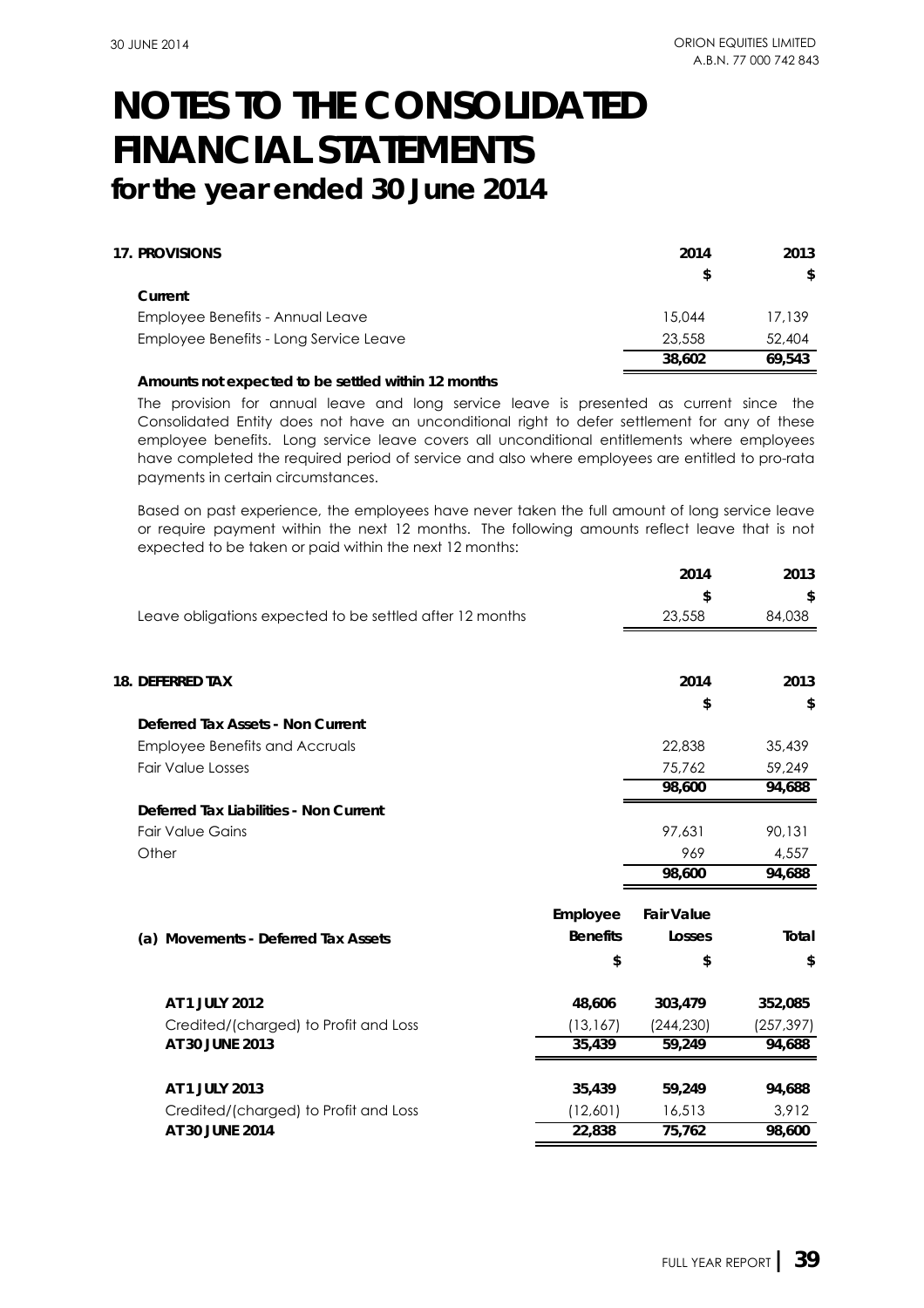### **18. DEFERRED TAX (continued)**

| (b) Movements - Deferred Tax Liabilities |               | Gains         | Other              | Total      |
|------------------------------------------|---------------|---------------|--------------------|------------|
|                                          |               | \$            | \$                 | S          |
| AT 1 JULY 2012                           |               | 352,085       |                    | 352,085    |
| Credited/(charged) to Profit and Loss    |               | (204, 654)    | 4,557              | (200, 097) |
| Charged to Equity                        |               | (57,300)      |                    | (57, 300)  |
| AT 30 JUNE 2013                          |               | 90,131        | 4,557              | 94,688     |
|                                          |               |               |                    |            |
| AT 1 JULY 2013                           |               | 90,131        | 4,557              | 94,688     |
| Credited/(charged) to Profit and Loss    |               | 7,500         | (3, 588)           | 3,912      |
| AT 30 JUNE 2014                          |               | 97,631        | 969                | 98,600     |
|                                          |               |               |                    |            |
| 19. ISSUED CAPITAL                       | 2014          | 2013          | 2014               | 2013       |
|                                          | <b>Number</b> | <b>Number</b> | \$                 |            |
| Fully paid ordinary shares               | 15,905,528    | 17,814,389    | 18,865,209         | 19,374,007 |
|                                          |               |               |                    |            |
| Movement in Ordinary shares              | <b>Issue</b>  | <b>Number</b> | <b>Issue Price</b> |            |
|                                          |               | of Shares     | \$                 | \$         |
| AT 1 JULY 2012                           |               | 17,814,389    |                    | 19,374,007 |
|                                          |               |               |                    |            |
| AT 30 JUNE 2013                          |               | 17,814,389    |                    | 19,374,007 |
|                                          |               |               |                    |            |
| AT 1 JULY 2013                           |               | 17,814,389    |                    | 19,374,007 |
| Share buy-back - refer (b)               | Sep-Dec 13    | (836, 553)    |                    | (217, 638) |
| Share buy-back - refer (b)               | Jan-Jun 14    | (1,072,308)   |                    | (291, 160) |
|                                          |               |               |                    |            |
| AT 30 JUNE 2014                          |               | 15,905,528    |                    | 18,865,209 |
|                                          |               |               |                    |            |

**Fair Value** 

### **(a) Ordinary Shares**

Fully paid ordinary shares carry one vote per share and the right to dividends. There was no movement in fully paid ordinary shares during the financial year.

### **(b) Share Buy-Back**

On 5 August 2013, the Company announced its intention to conduct an on-market share buyback of up to 1,600,000 shares (**Buy-Back**).

On 28 November 2013, shareholders approved the Company buying back a further 1,600,000 shares under an on-market share buy-back (**Additional Buy-Back**), in addition to shares to be bought back under the previous Buy-Back. The Additional Buy-Back commenced on 24 February 2014 after the completion of the previous Buy-Back.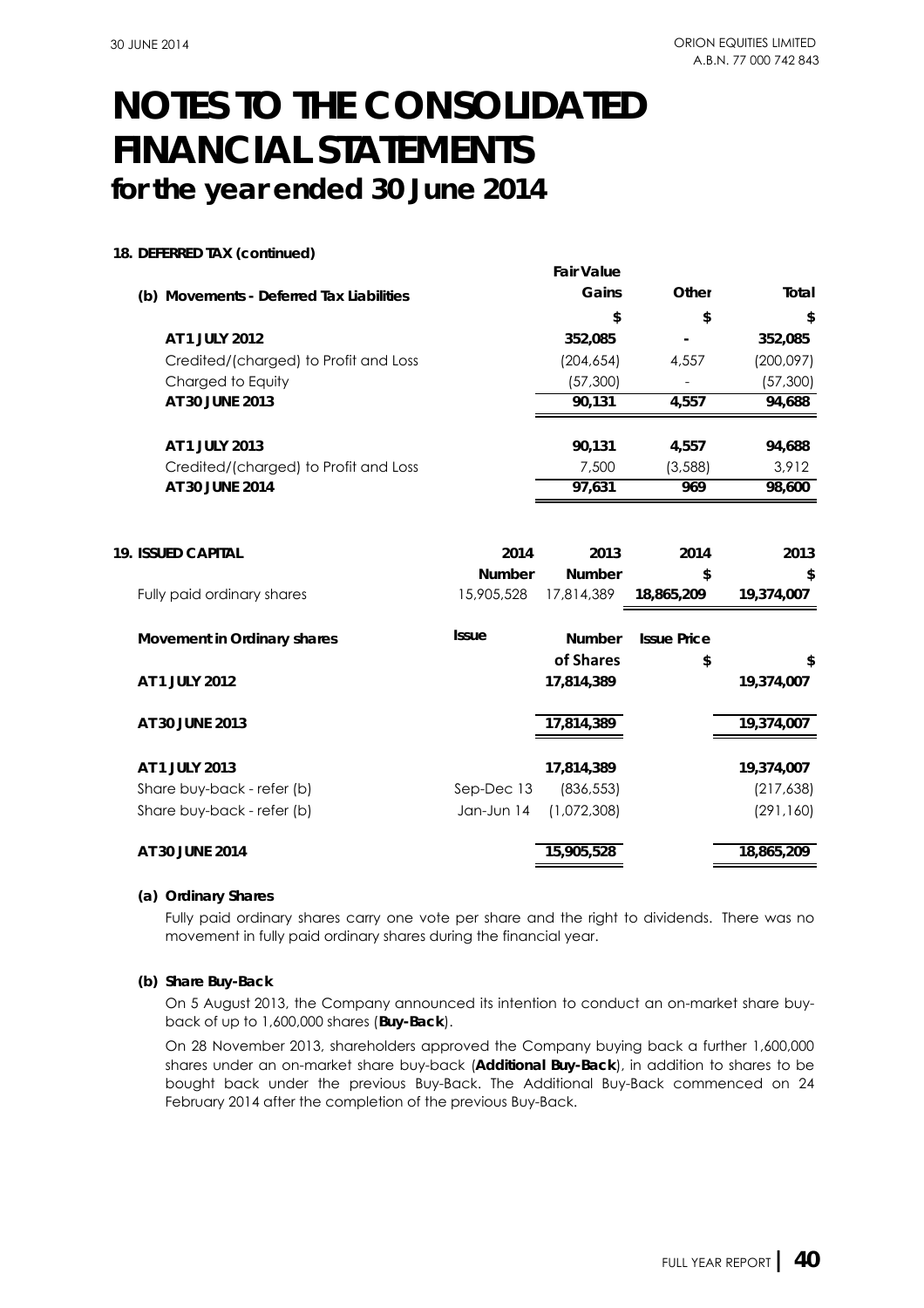### **19. ISSUED CAPITAL (continued)**

### **(b) Share Buy-Back (continued)**

During the financial year, the Company bought back a total of 1,908,861 shares (under the Buy-Back and Additional Buy-Back) at a total cost of \$508,798 and at an average buy-back cost (including brokerage) of \$0.266 per share.

### **(c) Capital Risk Management**

The Company's objectives when managing its capital are to safeguard its ability to continue as a going concern, so that it can continue to provide returns for shareholders and benefits for other stakeholders and to maintain a capital structure balancing the interests of all shareholders.

The Board will consider capital management initiatives as is appropriate and in the best interests of the Company and shareholders from time to time, including undertaking capital raisings, share buy-backs, capital reductions and the payment of dividends.

| 20. RESERVES                       | 2014     | 2013      |
|------------------------------------|----------|-----------|
|                                    | \$       | \$        |
| <b>Asset Revaluation Reserve</b>   |          |           |
| Revaluations of Intangible Assets  | 325,437  | 325,437   |
| Less: Deferred Tax on Revaluations | (97,631) | (97, 631) |
|                                    | 227,806  | 227,806   |

The Asset Revaluation Reserve relates to the revaluation of the Olive Grove Land (Refer Note 13) and the Water Licence (Refer Note 15), as assessed by an independent qualified valuer (a Certified Practising Valuer and Associate Member of the Australian Property Institute) as at 30 June 2013.

There has been no movement this financial year.

### **21. SEGMENT INFORMATION**

The operating segments are reported in a manner consistent with the internal reporting provided to the "Chief Operating Decision Maker". The "Chief Operating Decision Maker", who is responsible for allocating resources and assessing performance of the operating segments, has been identified as the Board of Directors.

The Board has considered the business and geographical perspectives of the operating results and determined that the Consolidated Entity operates only within Australia, with the main segments being Investments and Olive Oil. Corporate items are mainly comprised of corporate assets, office expenses and income tax assets and liabilities.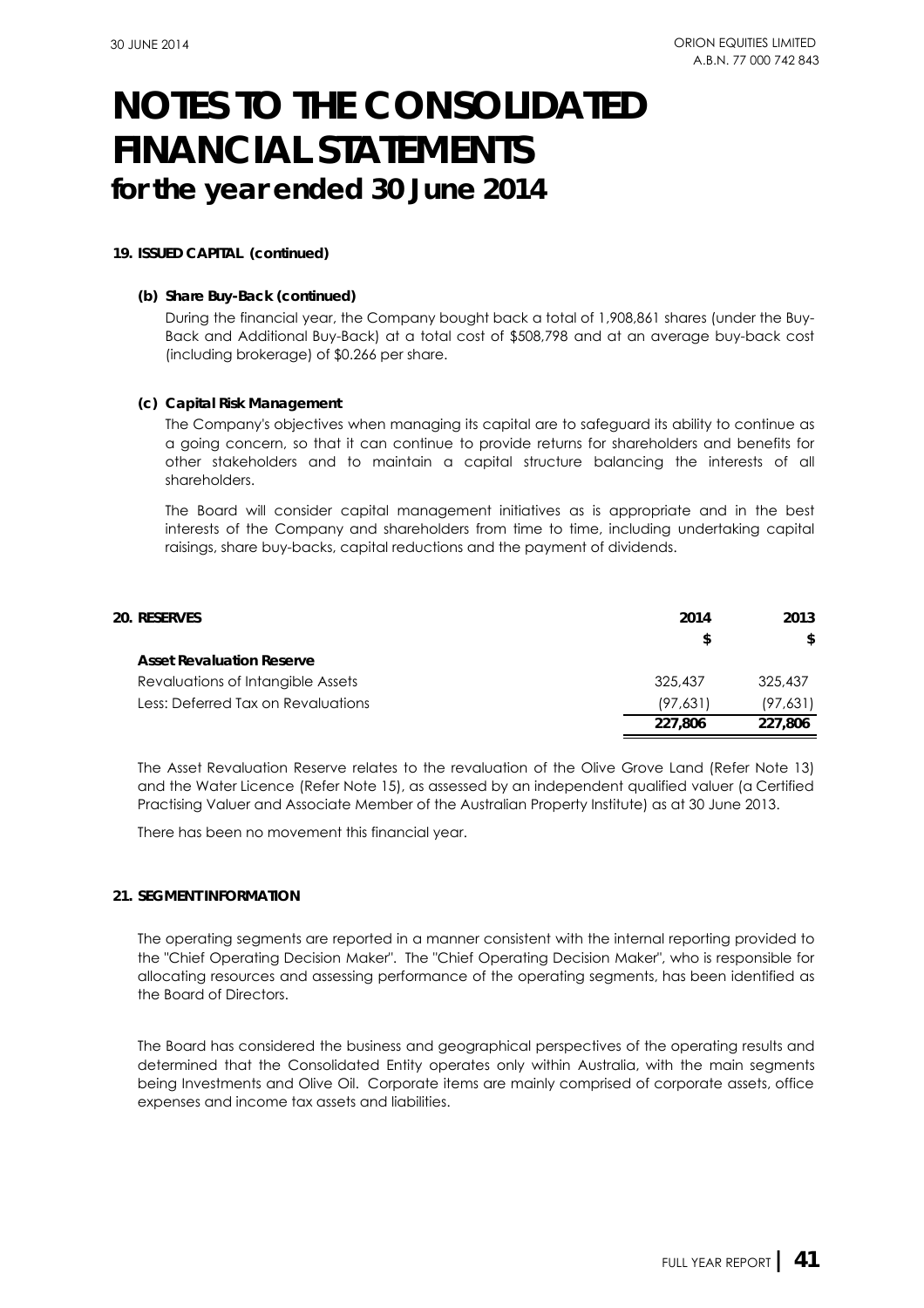## **21. SEGMENT INFORMATION (continued)**

|                                         | Investments | Olive Oil  | Corporate  | Total       |
|-----------------------------------------|-------------|------------|------------|-------------|
| 2014                                    | \$          | \$         | \$         | \$          |
| <b>Segment Revenues</b>                 |             |            |            |             |
| Revenue                                 | 83,673      | 196,511    |            | 280,184     |
| Other                                   | 222,481     |            | 12,619     | 235,100     |
| <b>Total Segment Revenues</b>           | 306,154     | 196,511    | 12,619     | 515,284     |
| Personnel Expenses                      |             | 5,257      | 561,868    | 567,125     |
| <b>Finance Expenses</b>                 |             | 995        | 2,137      | 3,132       |
| <b>Administration Expenses</b>          | 51,722      | 81,954     | 82,539     | 216,215     |
| <b>Depreciation Expense</b>             |             | 67,526     | 3,347      | 70,873      |
| Other Expenses                          | 7,245       | 340,619    | 100,243    | 448,107     |
| <b>Total Segment Profit/(Loss)</b>      | 247,187     | (299, 840) | (737, 515) | (790, 168)  |
| <b>Segment Assets</b>                   |             |            |            |             |
| Cash                                    |             | 11,488     | 590,202    | 601,690     |
| <b>Financial Assets</b>                 | 918,362     |            |            | 918,362     |
| Property held for Development or Resale | 1,490,000   |            |            | 1,490,000   |
| Investment in Associate                 | 3,892,016   |            |            | 3,892,016   |
| Property, Plant and Equipment           |             | 1,051,969  | 10,513     | 1,062,482   |
| Intangible Assets                       |             | 575,437    |            | 575,437     |
| <b>Other Assets</b>                     |             | 199,788    | 106,144    | 305,932     |
| <b>Total Segment Assets</b>             | 6,300,378   | 1,838,682  | 706,859    | 8,845,919   |
| <b>Segment Liabilities</b>              |             | 126,844    | 153,928    | 280,772     |
| 2013                                    |             |            |            |             |
| <b>Segment Revenues</b>                 |             |            |            |             |
| Revenue                                 | (132, 362)  | 279,622    | 1,530      | 148,790     |
| Other                                   |             |            |            |             |
| <b>Total Segment Revenues</b>           | (132, 362)  | 279,622    | 1,530      | 148,790     |
| <b>Personnel Expenses</b>               |             | 21,945     | 630,290    | 652,235     |
| <b>Finance Expenses</b>                 |             | 1,453      | 1,030      | 2,483       |
| <b>Administration Expenses</b>          | (11, 854)   | 185,659    |            | 173,805     |
| <b>Depreciation Expense</b>             |             | 218,436    | 3,445      | 221,881     |
| Other Expenses                          | 1,733,986   | 108,445    | 200,478    | 2,042,909   |
| <b>Total Segment Profit/(Loss)</b>      | (1,854,494) | (256, 316) | (833, 713) | (2,944,523) |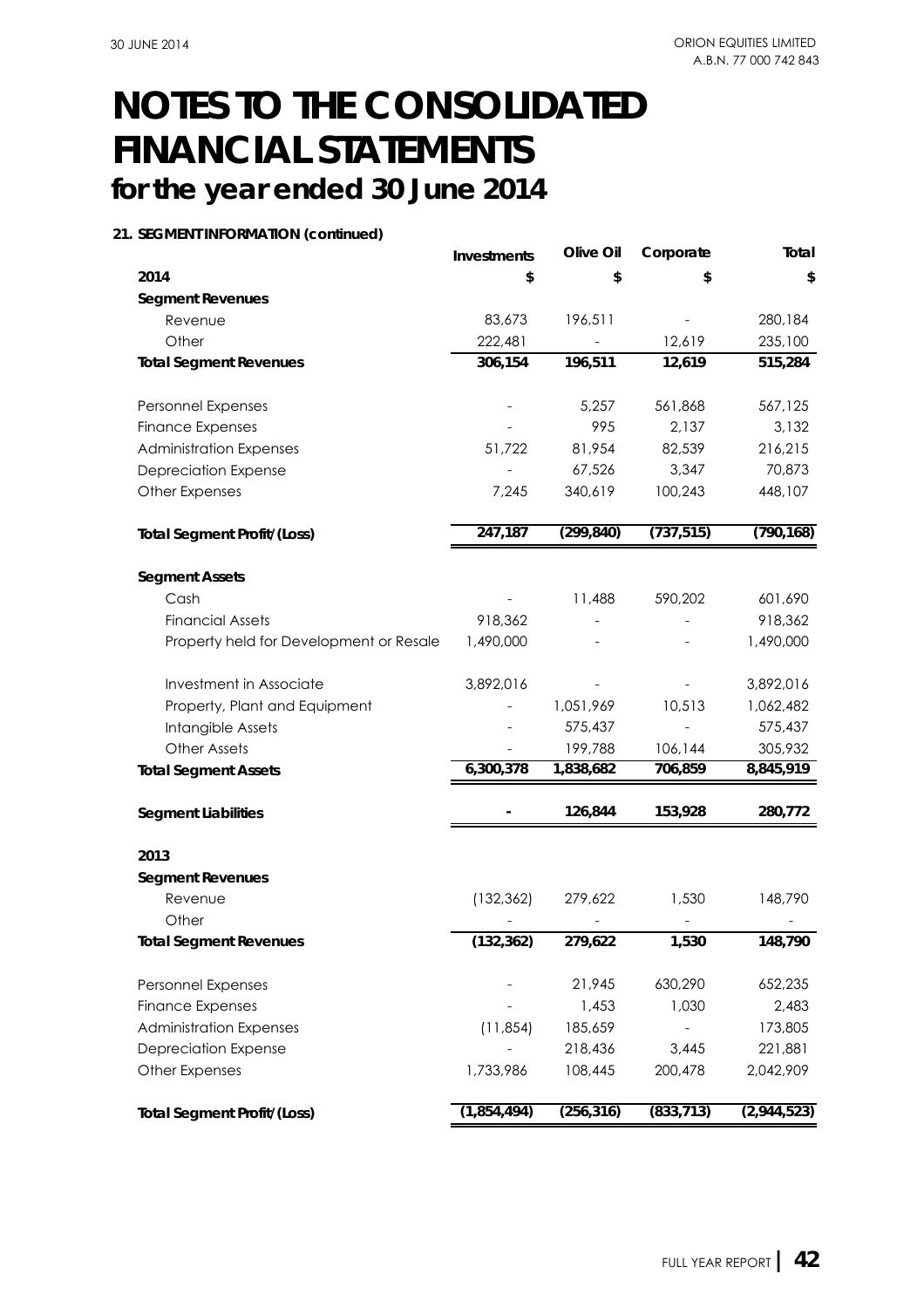### **21. SEGMENT INFORMATION (continued)**

|                                         | Investments | Olive Oil | Corporate                | Total      |
|-----------------------------------------|-------------|-----------|--------------------------|------------|
| <b>Segment Assets</b>                   | \$          | \$        | \$                       | \$         |
| Cash                                    | 1,400,000   |           | 295,628                  | 1,695,628  |
| <b>Financial Assets</b>                 | 720,085     |           |                          | 720,085    |
| Property held for Development or Resale | 1,490,000   |           |                          | 1,490,000  |
| Investment in Associate                 | 4,079,810   |           |                          | 4,079,810  |
| Property, Plant and Equipment           |             | 1,127,366 | 14.761                   | 1,142,127  |
| Intangible Assets                       |             | 650,433   | $\overline{\phantom{a}}$ | 650,433    |
| Other Assets                            | 94,688      | 230,456   | 52,508                   | 377,652    |
| <b>Total Segment Assets</b>             | 7,784,583   | 2.008.255 | 362.897                  | 10.155.735 |
| <b>Segment Liabilities</b>              | 21,643      | 121.504   | 148,473                  | 291,620    |

### **22. FINANCIAL RISK MANAGEMENT**

The Consolidated Entity's financial instruments consist of deposits with banks, accounts receivable and payable, investments in listed securities, and other unlisted securities. The principal activity of the Consolidated Entity is the management of its investments (Financial Assets at Fair Value through Profit and Loss) (Refer Note 8). The Consolidated Entity's investments are subject to market (which includes interest rate and price risk), credit and liquidity risks.

The Board of Directors is responsible for the overall internal control framework (which includes risk management) but no cost-effective internal control system will preclude all errors and irregularities. The system is based, in part, on the appointment of suitably qualified management personnel. The effectiveness of the system is continually reviewed by management and at least annually by the Board.

The financial receivables and payables of the Consolidated Entity in the table below are due or payable within 30 days. The financial investments are held for trading and are realised at the discretion of the Board of Directors.

The Consolidated Entity holds the following financial instruments:

|                                                       |             | 2014       | 2013       |
|-------------------------------------------------------|-------------|------------|------------|
| <b>Financial Assets</b>                               | <b>Note</b> | \$         | \$         |
| Cash and Cash Equivalents                             | 7           | 601,690    | 1,695,628  |
| Financial Assets at Fair Value through Profit or Loss | 8           | 918,362    | 720,085    |
| Trade and Other Receivables                           | 9           | 136,941    | 40,591     |
|                                                       |             | 1,656,993  | 2,456,304  |
| <b>Financial Liabilities</b>                          |             |            |            |
| Trade and Other Payables                              | 16          | (143,569)  | (127,389)  |
|                                                       |             | (143, 569) | (127, 389) |
|                                                       |             |            |            |
| <b>NET FINANCIAL ASSETS</b>                           |             | 1,513,424  | 2,328,915  |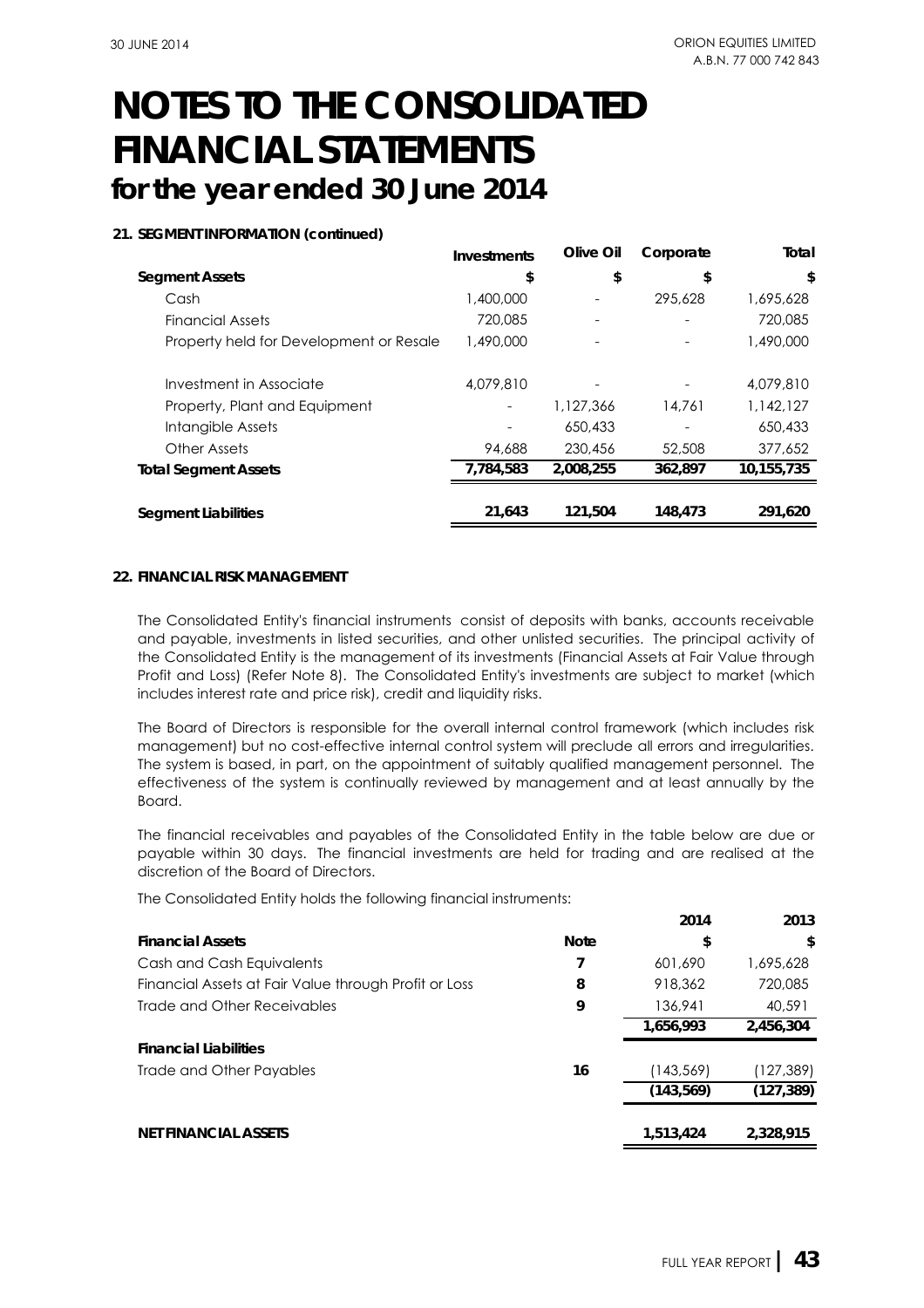### **22. FINANCIAL RISK MANAGEMENT (continued)**

### **(a) Market Risk**

(i) *Price Risk*

The Consolidated Entity is exposed to equity securities price risk. This arises from investments held by the Consolidated Entity and classified in the Statement of Financial Position at fair value through profit or loss. The Consolidated Entity is not exposed to commodity price risk, save where this has an indirect impact via market risk and equity securities price risk.

The value of a financial instrument will fluctuate as a result of changes in market prices, whether those changes are caused by factors specific to the individual instrument or its issuer or factors affecting all instruments in the market. By its nature as an investment company, the Consolidated Entity will always be subject to market risk as it invests its capital in securities that are not risk free - the market price of these securities can and will fluctuate. The Consolidated Entity does not manage this risk through entering into derivative contracts, futures, options or swaps.

Equity price risk is minimised through ensuring that investment activities are undertaken in accordance with Board established mandate limits and investment strategies.

The Consolidated Entity has performed a sensitivity analysis on its exposure to market price risk at balance date. The analysis demonstrates the effect on the current year results and equity which could result from a change in these risks. The ASX All Ordinaries Accumulation Index was utilised as the benchmark for the unlisted and listed share investments which are financial assets available-for-sale or at fair value through profit or loss.

|                                              |                           |           | Impact on Other             |           |
|----------------------------------------------|---------------------------|-----------|-----------------------------|-----------|
|                                              | Impact on Post-Tax Profit |           | <b>Components of Equity</b> |           |
|                                              | 2014                      | 2013      | 2014                        | 2013      |
|                                              | S                         | S         |                             | S.        |
| <b>ASX All Ordinaries Accumulation Index</b> |                           |           |                             |           |
| Increase 15%                                 | 452,703                   | 583,986   | 452,703                     | 583,986   |
| Decrease 15%                                 | (452,703)                 | (583,986) | (452,703)                   | (583,986) |

### **(a) Market Risk (continued)**

(ii) *Interest Rate Risk*

Interest rate risk is the risk that the value of a financial instrument will fluctuate due to changes in market interest rates. The Consolidated Entity's exposure to market risk for changes in interest rates relate primarily to investments held in interest bearing instruments. The weighted average interest rate for the year for the table below is 3.35% (2013: 4.50%). The revenue exposure is immaterial in terms of the possible impact on profit or loss or total equity.

|                          | 2014    | 2013      |
|--------------------------|---------|-----------|
|                          | S       | \$        |
| Cash at Bank and in hand | 601,690 | 295,628   |
| Short-Term Deposits      | -       | 1,400,000 |
|                          | 601.690 | 1,695,628 |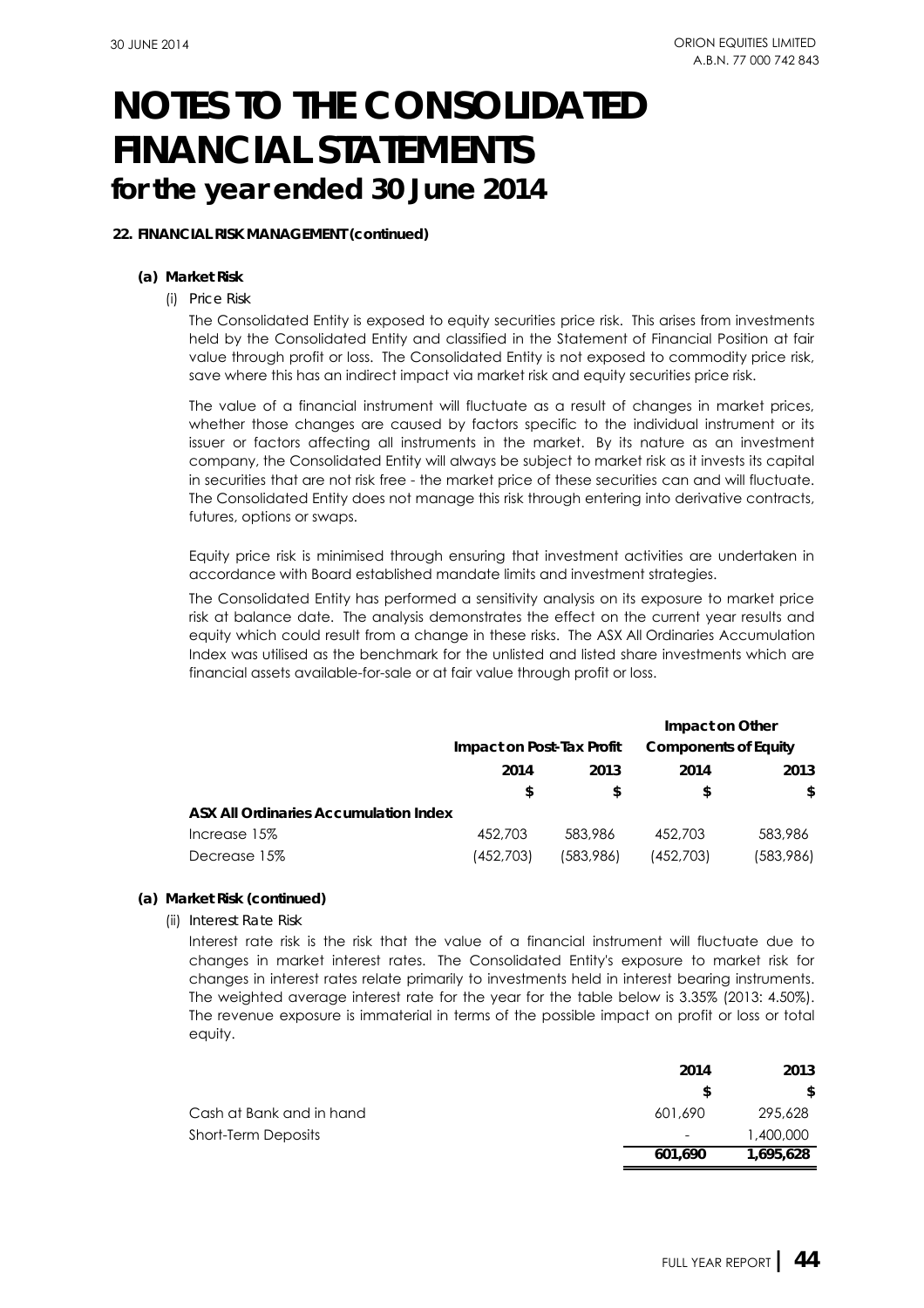### **22. FINANCIAL RISK MANAGEMENT (continued)**

### **(b) Credit Risk**

Credit risk refers to the risk that a counterparty under a financial instrument will default (in whole or in part) on its contractual obligations resulting in financial loss to the Consolidated Entity. Credit risk arises from cash and cash equivalents and deposits with banks and financial institutions, including outstanding receivables and committed transactions. Concentrations of credit risk are minimised primarily by undertaking appropriate due diligence on potential investments, carrying out all market transactions through approved brokers, settling non-market transactions with the involvement of suitably qualified legal and accounting personnel (both internal and external), and obtaining sufficient collateral or other security (where appropriate) as a means of mitigating the risk of financial loss from defaults. The Consolidated Entity's business activities do not necessitate the requirement for collateral as a means of mitigating the risk of financial loss from defaults.

The credit quality of the financial assets are neither past due nor impaired and can be assessed by reference to external credit ratings (if available with Standard & Poor's) or to historical information about counterparty default rates. The maximum exposure to credit risk at reporting date is the carrying amount of the financial assets as summarised below:

|                                        | 2014    | 2013      |
|----------------------------------------|---------|-----------|
| Cash and Cash Equivalents              | S.      | \$        |
| $AA-$                                  | 599,369 | 1,693,029 |
| A-                                     | 1.623   | 1,665     |
|                                        | 600.992 | 1,694,694 |
| Trade Receivables (due within 30 days) |         |           |
| No external credit rating available    | 136,941 | 40,591    |

The Consolidated Entity measures credit risk on a fair value basis. The carrying amount of financial assets recorded in the financial statements, net any provision for losses, represents the Consolidated Entity's maximum exposure to credit risk.

### **(c) Liquidity Risk**

Liquidity risk is the risk that the Consolidated Entity will encounter difficulty in meeting obligations associated with financial liabilities. The Consolidated Entity has no borrowings. The Consolidated Entity's non-cash investments can be realised to meet trade and other payables arising in the normal course of business. The financial liabilities disclosed in the above table have a maturity obligation of not more than 30 days.

### **(d) Fair Value Hierarchy**

AASB 13 requires disclosure of fair value measurements by level of the following fair value measurement hierarchy:

- (i) Level 1: quoted prices (unadjusted) in active markets for identical assets or liabilities;
- (ii) Level 2: inputs other than quoted prices included within level 1 that are observable for the asset or liability, either directly (as prices) or indirectly (derived from prices); and
- (iii) Level 3: inputs for the asset or liability that are not based on observable market data (unobservable inputs).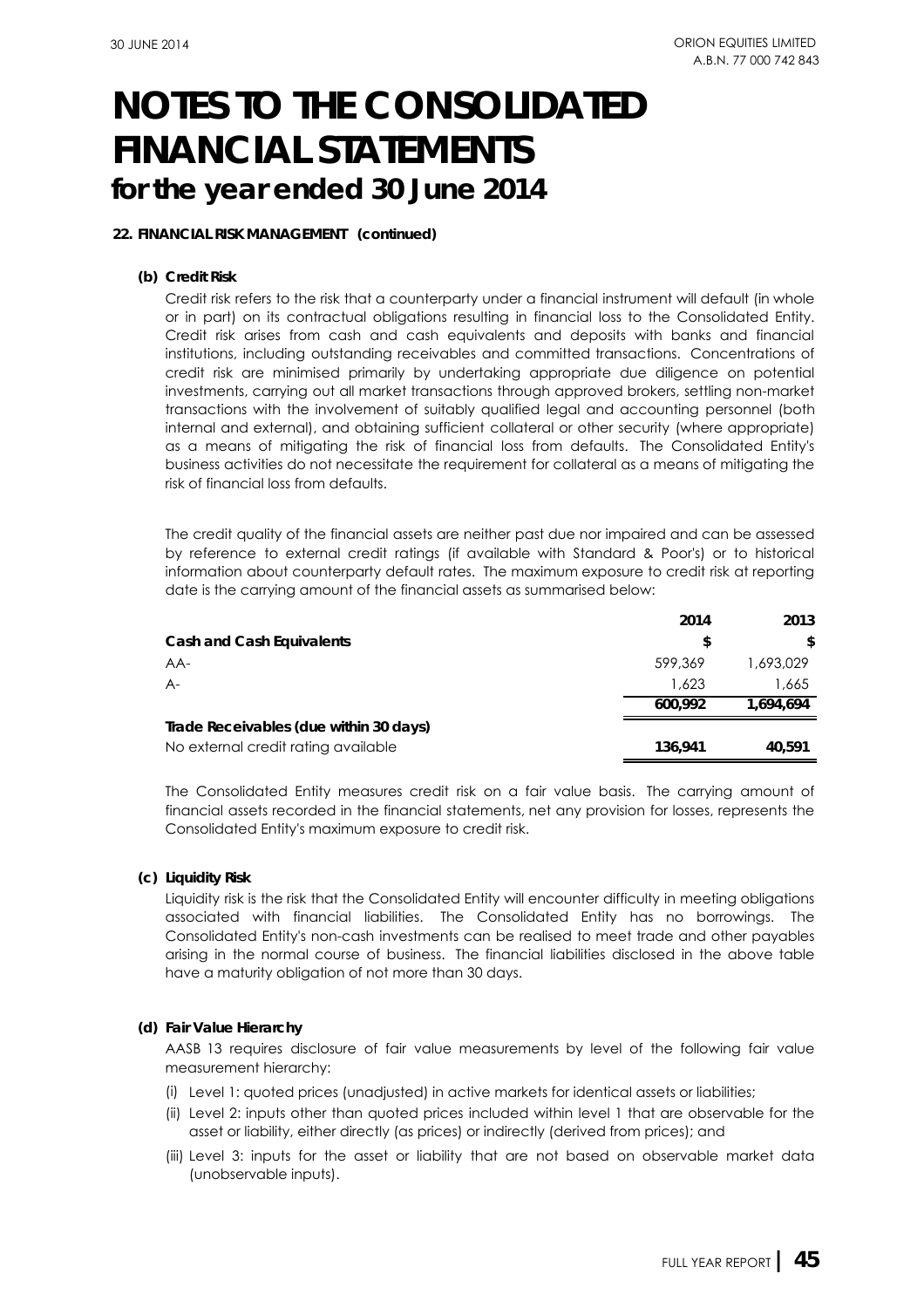### **22. FINANCIAL RISK MANAGEMENT (continued)**

| 2014                                                      | Level 1 | Level 2 | Level 3   | Total     |
|-----------------------------------------------------------|---------|---------|-----------|-----------|
| Financial Assets at Fair Value through<br>Profit or Loss: | \$      | \$      | \$        | \$        |
| Listed Investments at Fair Value                          | 668,482 |         |           | 668,482   |
| Unlisted Investments at Fair Value                        |         | 249,880 |           | 249,880   |
| Land at Independent Valuation                             |         |         | 766,593   | 766,593   |
| Intangible Assets                                         |         |         | 575,437   | 575,437   |
| Olive Trees                                               |         |         | 65,500    | 65,500    |
|                                                           | 668,482 | 249,880 | 1,407,530 | 2,325,892 |
| 2013                                                      |         |         |           |           |
| Financial Assets at Fair Value through<br>Profit or Loss: |         |         |           |           |
| Listed Investments at Fair Value                          | 720,085 |         |           | 720,085   |
| Land at Independent Valuation                             |         |         | 759,918   | 759,918   |
| Intangible Assets                                         |         |         | 650,433   | 650,433   |
| Olive Trees                                               |         |         | 65,500    | 65,500    |
|                                                           | 720,085 |         | 1,475,851 | 2,195,936 |

There have been no transfers between the levels of the fair value hierarchy during the financial year.

### **(e) Valuation Techniques**

The fair value of the listed investment traded in active markets is based on closing bid prices at the end of the reporting period. These investments are included in level 1.

The fair value of any assets that are not traded in an active market are determined using certain valuation techniques. The valuation techniques maximise the use of observable market data where it is available, or independent valuation and rely as little as possible on entity specific estimates. If all significant inputs required to fair value an instrument are observable, the instrument is included in level 2. If one or more of the significant inputs is not based on observable market data, the instrument is included in level 3.

The fair value of the unlisted investment (in a managed fund) is valued at the audited unit price published by the investment manager and as such this financial instrument is included in level 2.

At level 3, the land and intangible assets (water licence) were valued by an independent qualified valuer (an Associate Member of the Australian Property Institute) as at 30 June 2013 (which values have been maintained by the Directors as at 30 June 2014). These assets have been valued based on similar assets, location and market conditions or Direct Comparison or Comparative Sales Approach. The land value per hectare based on rural land sold in the general location provided a rate which included ground water licence. A 4% change would increase or decrease the land and intangible asset's fair value change by \$34,000 and \$26,000 respectively. There has been no unusual circumstances that may affect the value of the property.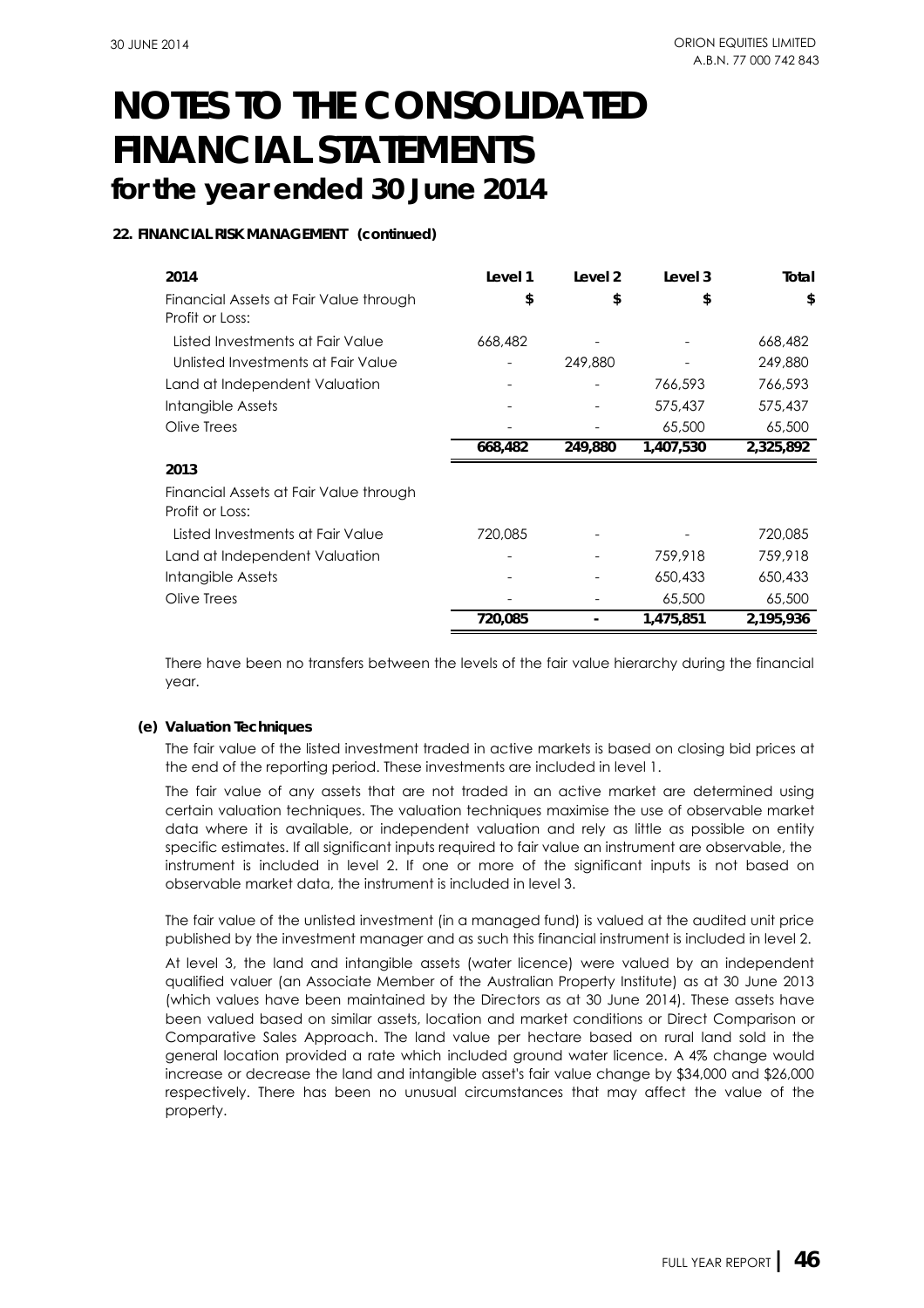### **22. FINANCIAL RISK MANAGEMENT (continued)**

### **(e) Valuation Techniques (continued)**

At level 3 the olive trees' value was assessed as at 30 June 2014 by the Directors. The fair value of the trees is at the Directors' valuation having regard to, amongst other matters, replacement cost and the trees commercial production qualities. The significant unobservable input is the replacement cost of 15 year old fruiting trees. There are no age limits to the commercial viability of an olive grove. A 1% change in the minimum replacement cost would result in an increase or decrease by \$3,500. There has been no unusual circumstances that may affect the value of the property.

| (f) | Level 3 Assets                                               |           | Intangible    | Olive        |            |
|-----|--------------------------------------------------------------|-----------|---------------|--------------|------------|
|     |                                                              | Land      | <b>Assets</b> | <b>Trees</b> | Total      |
|     |                                                              | \$        | \$            | \$           | \$         |
|     | AT 1 JULY 2012                                               | 999.901   | 727.746       | 65,500       | 1,793,147  |
|     | Losses recognised in other<br>comprehensive income           | (239,983) | (25,000)      |              | (264, 983) |
|     | Impairment recognised in Asset<br><b>Revaluation Reserve</b> |           | (52, 313)     |              | (52,313)   |
|     | AT 30 JUNE 2013                                              | 759,918   | 650,433       | 65,500       | 1,475,851  |
|     | Disposal                                                     |           | (74,996)      |              | (74,996)   |
|     | AT 30 JUNE 2014                                              | 759.918   | 575.437       | 65,500       | 1,400,855  |

### **(g) Fair Values of Other Financial Instruments**

|                                 | 2014       | 2013       |
|---------------------------------|------------|------------|
| <b>Financial Assets</b>         | \$         | \$         |
| Cash and Cash Equivalents       | 601,690    | 1,695,628  |
| Trade and Other Receivables     | 136.941    | 40,591     |
|                                 | 738,631    | 1,736,219  |
| <b>Financial Liabilities</b>    |            |            |
| <b>Trade and Other Payables</b> | (143, 569) | (127,389)  |
|                                 | (143, 569) | (127, 389) |

Due to their short-term nature, the carrying amounts of cash, current receivables and current payables is assumed to approximate their fair value.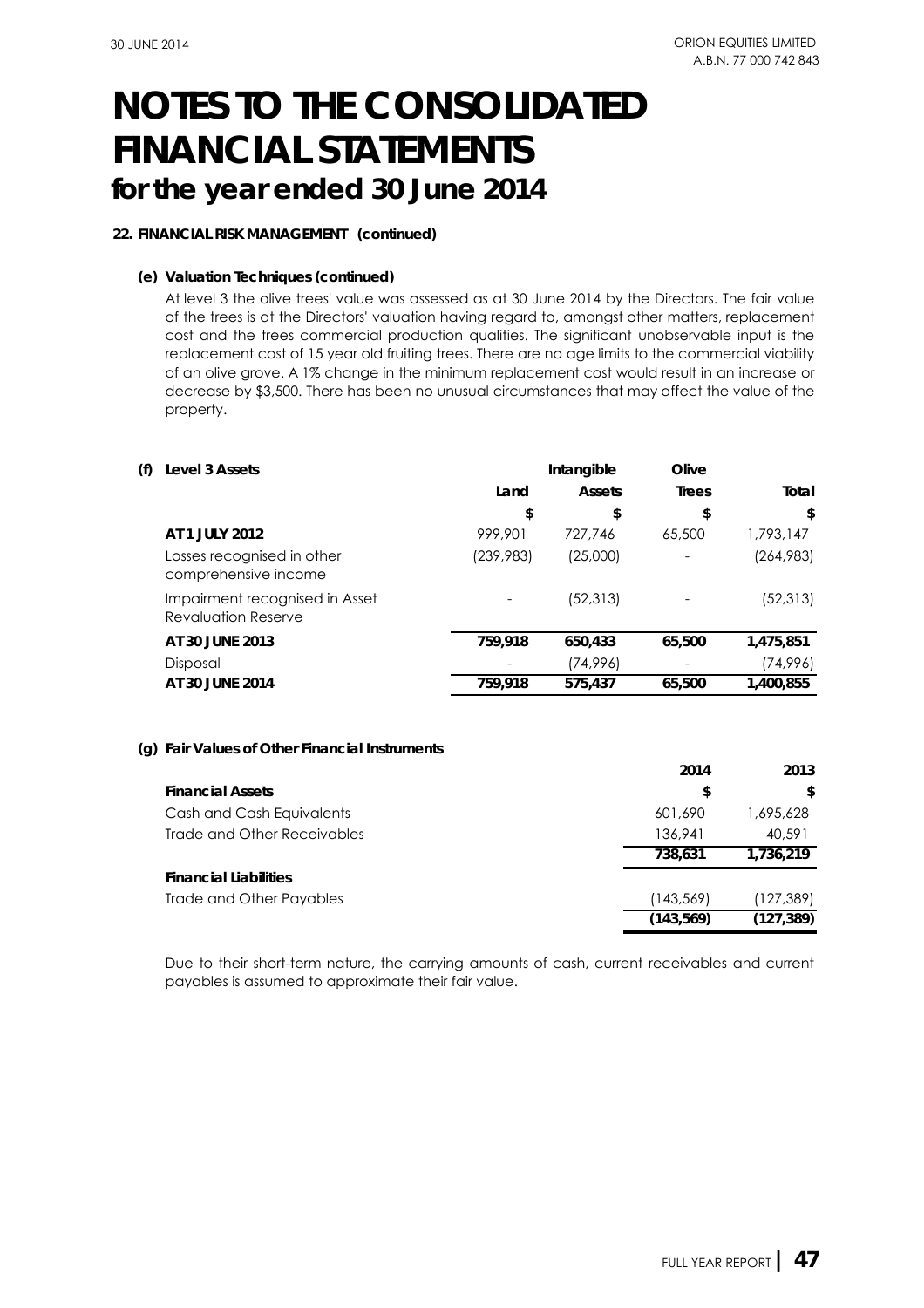## **23. KEY MANAGEMENT PERSONNEL DISCLOSURES (KMP)**

Refer to the Remuneration Report contained in the Directors' Report for details of the remuneration paid or payable to each member of the Consolidated Entity's KMP for the year ended 30 June 2014.

The total remuneration paid to KMP of the Consolidated Entity during the year is as follows:

|                                     | 2014    | 2013    |
|-------------------------------------|---------|---------|
| <b>Directors</b>                    | -S      | S.      |
| Short-term employment benefits      | 354.004 | 395.441 |
| Other Long-term Employment Benefits | 36,058  | 68,922  |
|                                     | 390.062 | 464,363 |

During the year, Orion subsidiary, Silver Sands Developments Pty Ltd (SSD) received \$44,200 rental income from Director, Farooq Khan, pursuant to a standard form residential tenancy agreement in respect of the Property Held for Development or Resale.

### **24. AUDITORS' REMUNERATION**

During the year the following fees were paid for services provided by the auditor of the parent entity, its related practices and by non-related audit firms:

|                                          | 2014   | 2013   |
|------------------------------------------|--------|--------|
| BDO Audit (WA) Pty Ltd                   | £.     |        |
| Audit and Review of Financial Statements | 35,572 | 38,378 |
| <b>Taxation Services</b>                 | 3.909  | 7,086  |
|                                          | 39,481 | 45,464 |

The Consolidated Entity may engage BDO on assignments additional to their statutory audit duties where their expertise and experience with the Consolidated Entity are important. These assignments principally relate to taxation advice in relation to the tax notes to the financial statements.

| 25. COMMITMENTS          | 2014   | 2013   |
|--------------------------|--------|--------|
|                          |        |        |
| Not longer than one year | 73,333 | 48,582 |

On or about 21 July 2014, the Company entered into a new non-cancellable operating lease agreement for office accommodation. The lease commitment is the Company's share of the lease costs and includes all outgoings (inclusive of GST). The lease is for a one year term expiring on or about 23 July 2015, with an option to renew to 30 January 2017.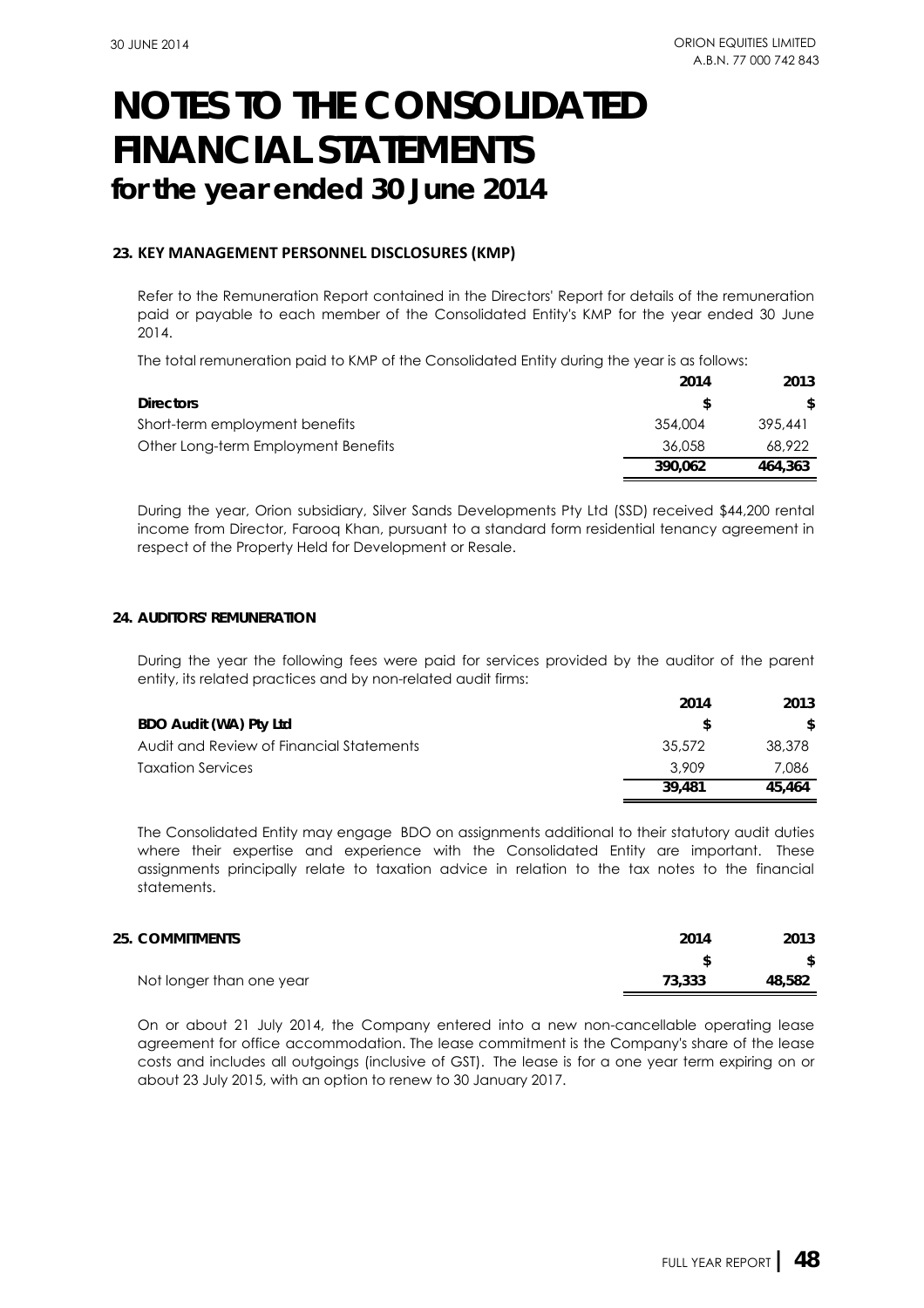### **26. CONTINGENCIES**

### **(a) Directors' Deeds**

The Company has entered into Deeds of Indemnity with each of its Directors indemnifying them against liability incurred in discharging their duties as Directors/Officers of the Consolidated Entity. At the end of the financial period, no claims have been made under any such indemnities and accordingly, it is not possible to quantify the potential financial obligation of the Consolidated Entity under these indemnities.

### **(b) Tenement Royalties**

The Consolidated Entity is entitled to receive a royalty of 2% of gross revenues (exclusive of GST) from any commercial exploitation of any minerals from various Australian tenements - EL47/1328 and PL47/1170 (the Paulsens East Project tenements currently held by Strike Resources Limited (**Strike**) (ASX : SRK).

### **27. EVENTS OCCURRING AFTER THE REPORTING PERIOD**

 $(a)$ Associate entity, Bentley Capital Limited (ASX : BEL), has announced its intention to pay a fully-franked dividend of 0.95 cent per share in September 2014. The Company's entitlement to such dividend would be \$194,881.

No other matter or circumstance has arisen since the end of the financial year that significantly affected, or may significantly affect, the operations of the Consolidated Entity, the results of those operations, or the state of affairs of the Consolidated Entity in future financial years.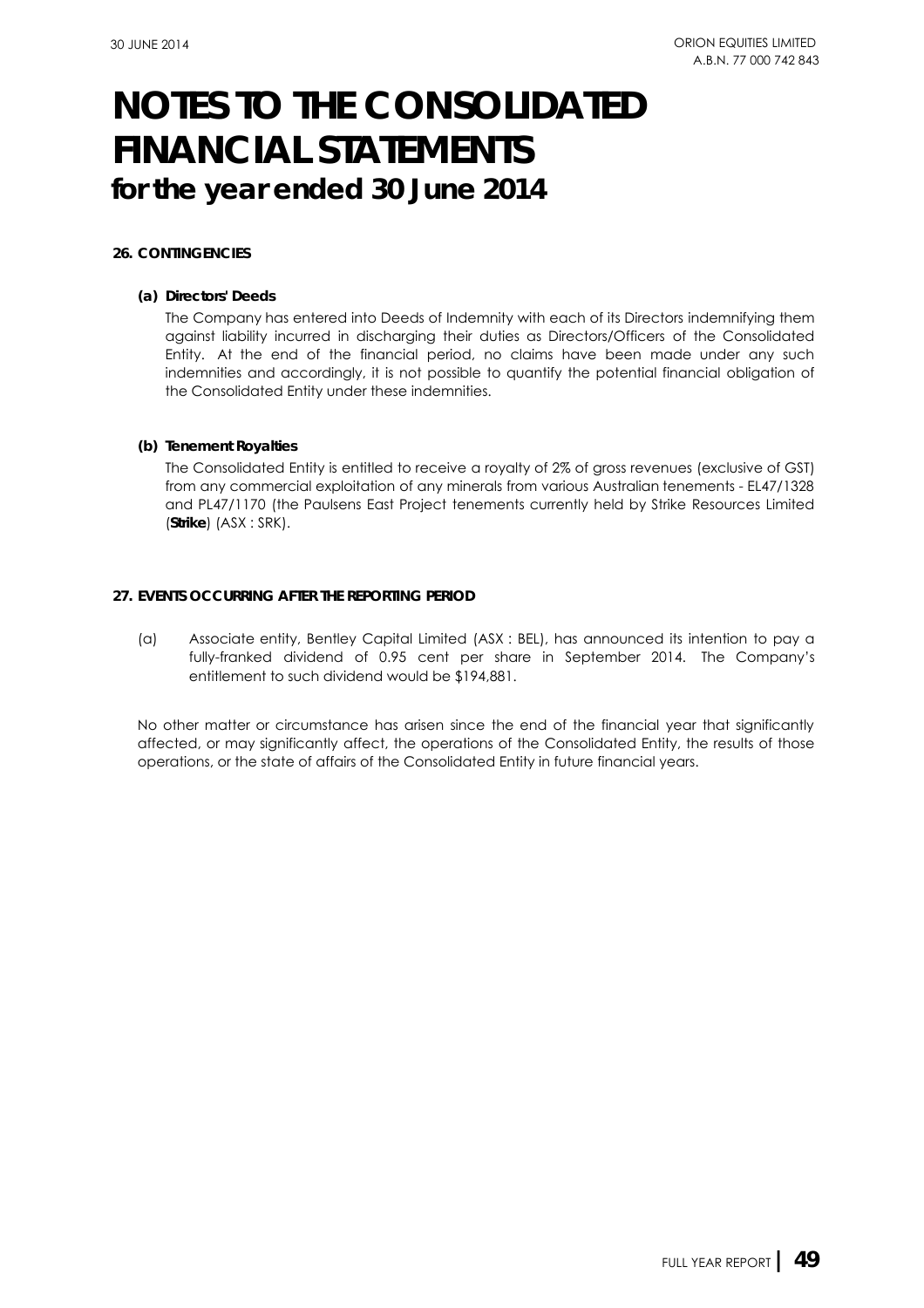## **DIRECTORS' DECLARATION**

The Directors of the Company declare that:

- (1) The financial statements, comprising the Consolidated Statement of Profit or Loss and Other Comprehensive Income, Consolidated Statement of Financial Position, Consolidated Statement of Cash Flows, Consolidated Statement of Changes in Equity, and accompanying notes as set out on pages 19 to 49 are in accordance with the *Corporations Act 2001* and:
	- (a) comply with Accounting Standards, the *Corporations Regulations 2001* and other mandatory professional reporting; and
	- (b) give a true and fair view of the Company's and Consolidated Entity's financial position as at 30 June 2014 and of their performance for the year ended on that date;
- (2) In the Directors' opinion there are reasonable grounds to believe that the Company will be able to pay its debts as and when they become due and payable;
- (3) The Directors have been given the declarations required by section 295A of the *Corporations Act 2001* by the Executive Chairman (the person who, in the opinion of the Directors, performs the Chief Executive Officer function) and Company Secretary (the person who, in the opinion of the Directors, performs the Chief Financial Officer function); and
- (4) The Company has included in the notes to the Financial Statements an explicit and unreserved statement of compliance with the International Financial Reporting Standards.

This declaration is made in accordance with a resolution of the Directors made pursuant to section 295(5) of the *Corporations Act 2001*.

**Farooq Khan** • **Victor Ho**

**28 August 2014**

**Chairman** • **Executive Director and Company Secretary**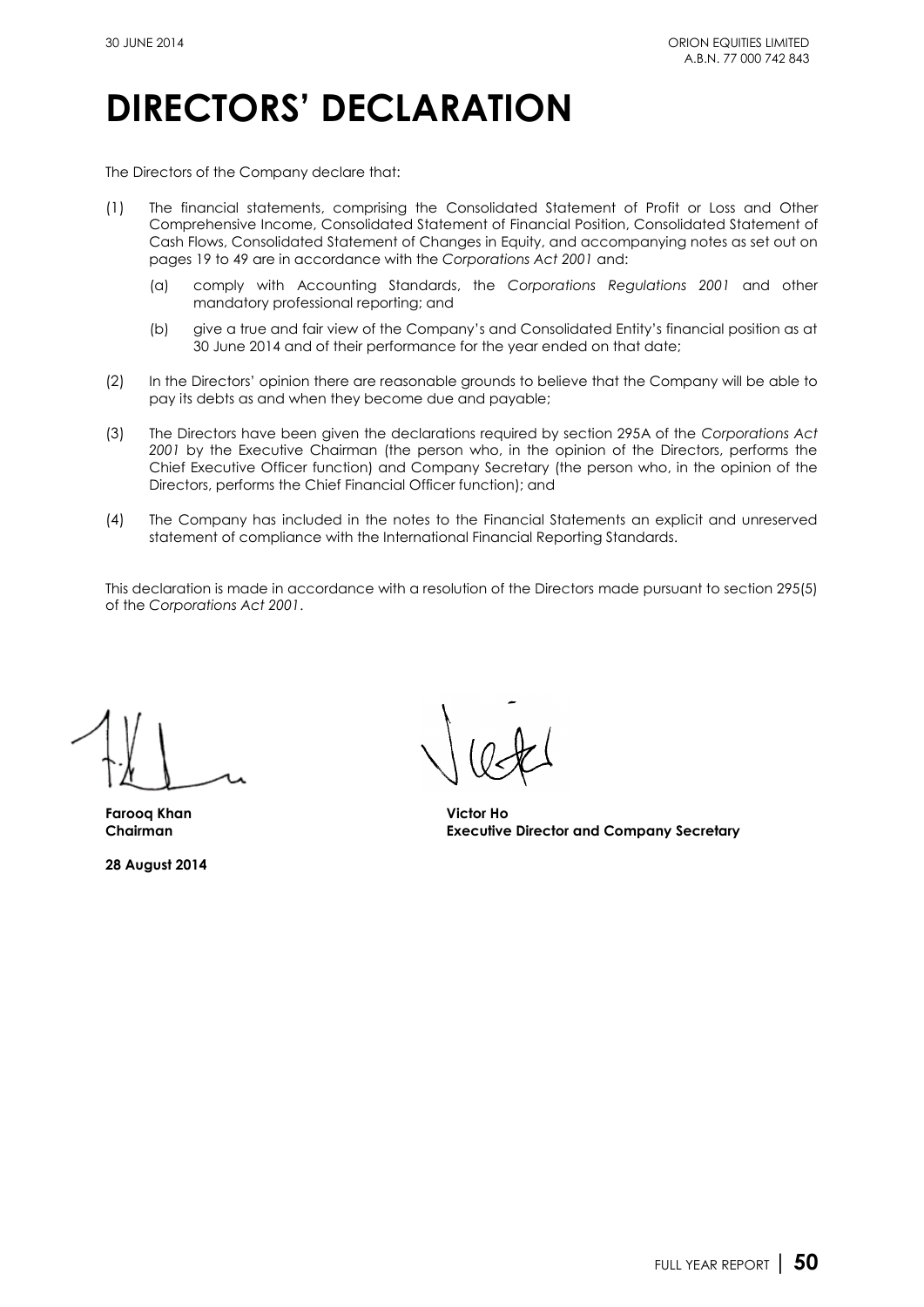

38 Station Street Subiaco, WA 6008 PO Box 700 West Perth WA 6872 Australia

## **INDEPENDENT AUDITOR'S REPORT**

To the members of Orion Equities Limited

## **Report on the Financial Report**

We have audited the accompanying financial report of Orion Equities Limited, which comprises the consolidated statement of financial position as at 30 June 2014, the consolidated statement of profit or loss and other comprehensive income, the consolidated statement of changes in equity and the consolidated statement of cash flows for the year then ended, notes comprising a summary of significant accounting policies and other explanatory information, and the directors' declaration of the consolidated entity comprising the company and the entities it controlled at the year's end or from time to time during the financial year.

## **Directors' Responsibility for the Financial Report**

The directors of the company are responsible for the preparation of the financial report that gives a true and fair view in accordance with Australian Accounting Standards and the *Corporations Act 2001* and for such internal control as the directors determine is necessary to enable the preparation of the financial report that gives a true and fair view and is free from material misstatement, whether due to fraud or error. In Note 1, the directors also state, in accordance with Accounting Standard AASB 101 *Presentation of Financial Stat*ements, that the financial statements comply with *International Financial Reporting Standards*.

## **Auditor's Responsibility**

Our responsibility is to express an opinion on the financial report based on our audit. We conducted our audit in accordance with Australian Auditing Standards. Those standards require that we comply with relevant ethical requirements relating to audit engagements and plan and perform the audit to obtain reasonable assurance about whether the financial report is free from material misstatement.

An audit involves performing procedures to obtain audit evidence about the amounts and disclosures in the financial report. The procedures selected depend on the auditor's judgement, including the assessment of the risks of material misstatement of the financial report, whether due to fraud or error. In making those risk assessments, the auditor considers internal control relevant to the company's preparation of the financial report that gives a true and fair view in order to design audit procedures that are appropriate in the circumstances, but not for the purpose of expressing an opinion on the effectiveness of the company's internal control. An audit also includes evaluating the appropriateness of accounting policies used and the reasonableness of accounting estimates made by the directors, as well as evaluating the overall presentation of the financial report.

We believe that the audit evidence we have obtained is sufficient and appropriate to provide a basis for our audit opinion.

BDO Audit (WA) Pty Ltd ABN 79 112 284 787 is a member of a national association of independent entities which are all members of BDO Australia Ltd ABN 77 050 110 275, an Australian company limited by guarantee. BDO Audit (WA) Pty Ltd and BDO Australia Ltd are members of BDO International Ltd, a UK<br>company limited by guarantee, and form part of the international BDO netwo Professional Standards Legislation (other than for the acts or omissions of financial services licensees) in each State or Territory other than Tasmania.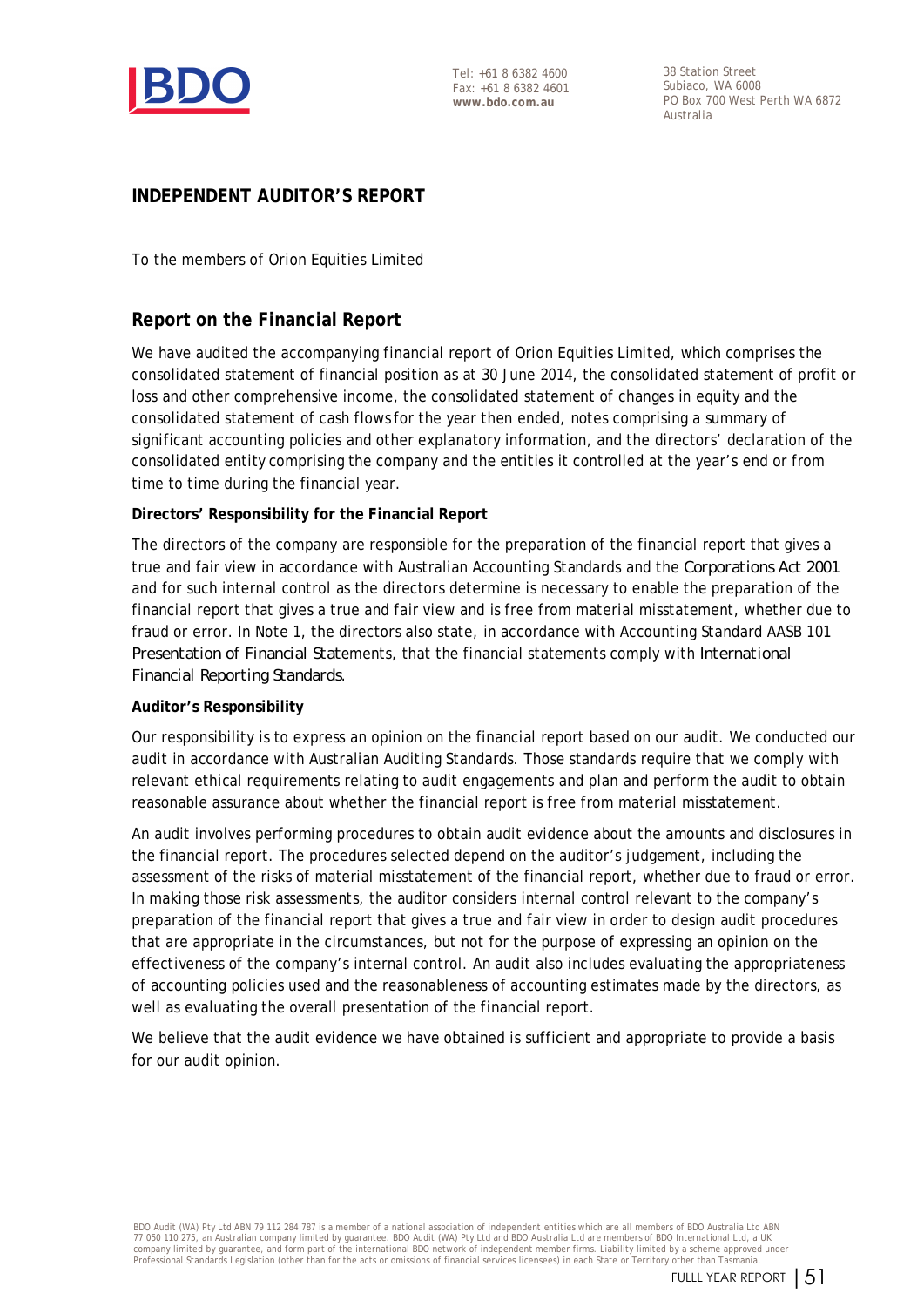

## **Independence**

In conducting our audit, we have complied with the independence requirements of the *Corporations Act 2001*. We confirm that the independence declaration required by the *Corporations Act 2001*, which has been given to the directors of Orion Equities Limited, would be in the same terms if given to the directors as at the time of this auditor's report.

## **Opinion**

In our opinion:

- (a) the financial report of Orion Equities Limited is in accordance with the *Corporations Act 2001*, including:
	- (i) giving a true and fair view of the consolidated entity's financial position as at 30 June 2014 and of its performance for the year ended on that date; and
	- (ii) complying with Australian Accounting Standards and the *Corporations Regulations 2001*; and
- (b) the financial report also complies with *International Financial Reporting Standards* as disclosed in Note 1.

## **Report on the Remuneration Report**

We have audited the Remuneration Report included in the directors' report for the year ended 30 June 2014. The directors of the company are responsible for the preparation and presentation of the Remuneration Report in accordance with section 300A of the *Corporations Act 2001*. Our responsibility is to express an opinion on the Remuneration Report, based on our audit conducted in accordance with Australian Auditing Standards.

## **Opinion**

In our opinion, the Remuneration Report of Orion Equities Limited for the year ended 30 June 2014 complies with section 300A of the *Corporations Act 2001*.

## **BDO Audit (WA) Pty Ltd**

**BDO** 

**Chris Burton Director**

Perth, 28 August 2014